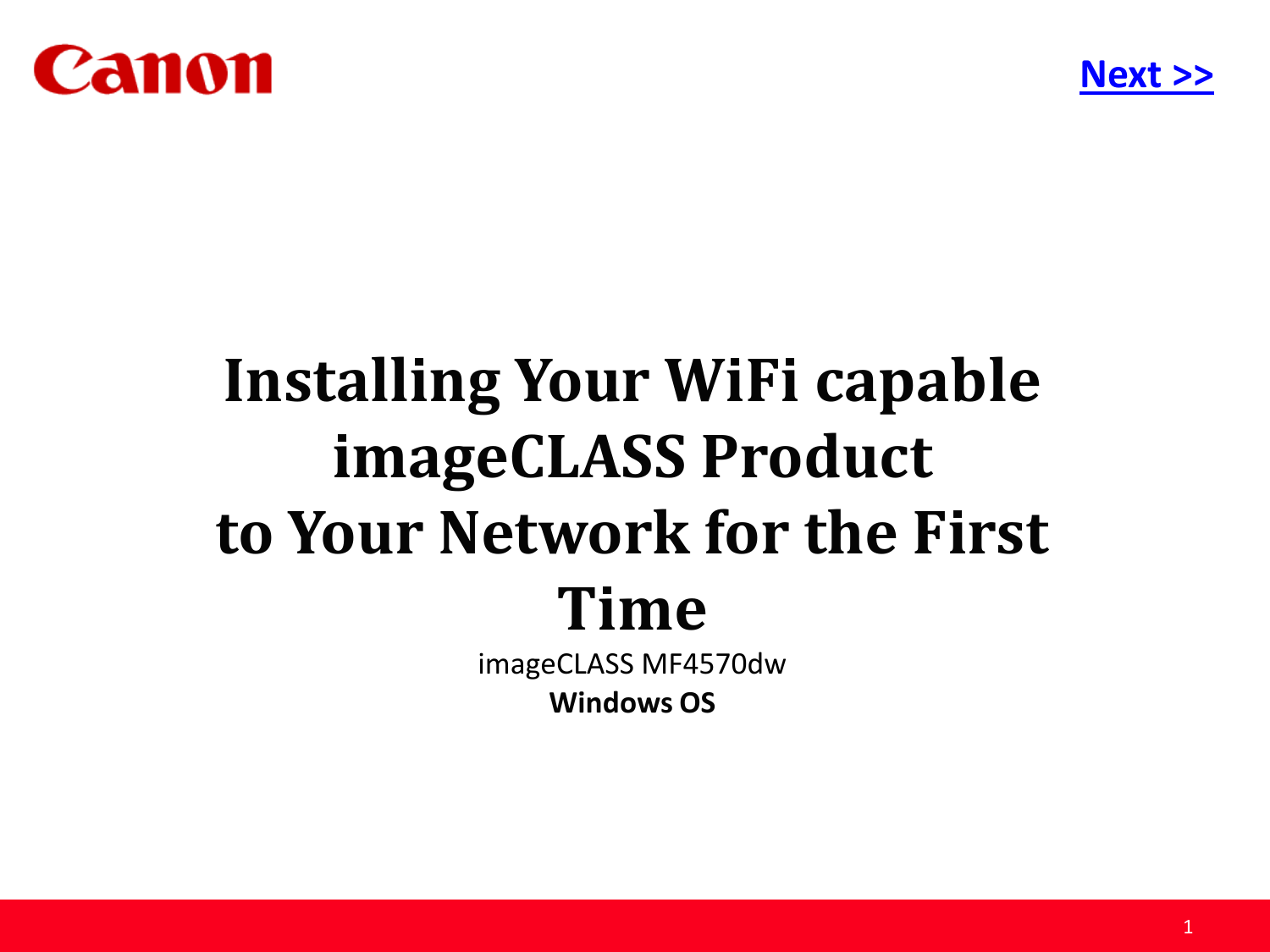

## <span id="page-1-0"></span>**Installing Your WiFi capable imageCLASS Product to Your Network for the First imageCLASS MF4570dw**

**Windows OS**

| Before adding the machine to a wireless LAN     | <u>3</u>  |
|-------------------------------------------------|-----------|
| <b>Connection procedure</b>                     | <u>4</u>  |
| Switching the connection method to wireless LAN | <u>5</u>  |
| Selecting a method for setting the wireless LAN | <u>8</u>  |
| <b>Configuring using WPS</b>                    | <u>9</u>  |
| <b>Configuring Manually</b>                     | <b>20</b> |
| <b>Required Information</b>                     | 22        |
| <b>Using the Wireless Setup Assistant</b>       | 23        |
| <b>Checking the IP Address</b>                  | 47        |
| <b>Installing MF Drivers and MF Toolbox</b>     | 49        |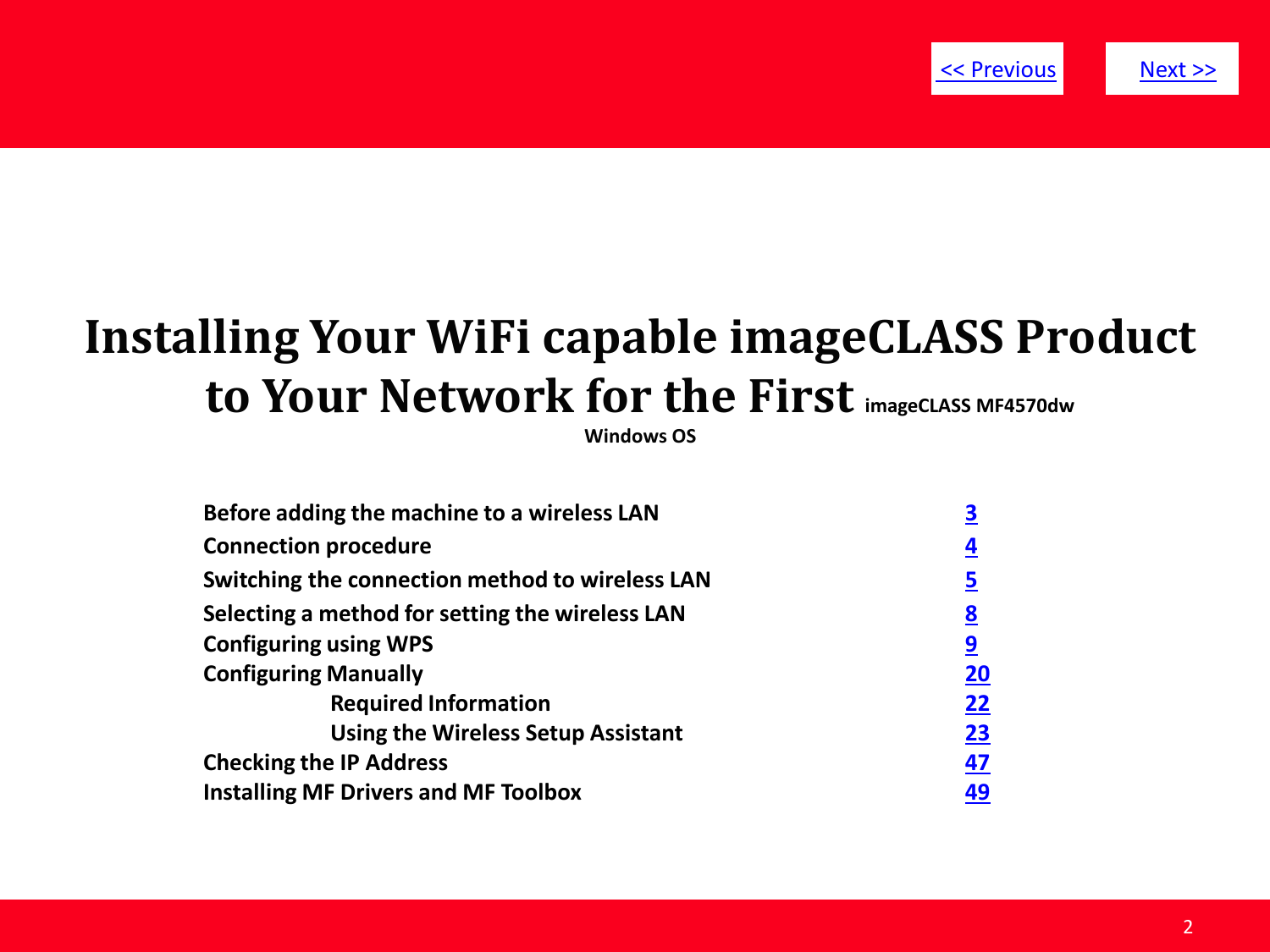## <span id="page-2-0"></span>Before adding the machine to a wireless LAN The Rext Assembly to the Mext >>

### Check to make sure that the setup of the computer and wireless LAN or access point are complete.

If they are not set up, you will not be able to use the machine on the wireless LAN network even if you perform the following steps.

- The structure of your computer or networked device, the existence of router functions, setting methods and security settings vary depending on your environment.
- **For more information, see the instructions manual provided with the network device you are using, or contact the manufacturer.**
- This machine does not support "ad hoc connection" for direct wireless connection with computers.
- Always provide a wireless LAN router or access point.

#### **Precautions when connecting to a wireless LAN**

- The configuration of your computer or networked device, as well as the router functions, setting methods and security settings, vary depending on your environment.
- You can connect the machine to wireless LANs or wired LANs, but you cannot use both at the same time. When using a wireless LAN connection, do not connect a LAN cable to the machine. This may cause malfunctions.
- If using the machine in your office, consult with your network administrator.





You cannot connect using an ad hoc connection.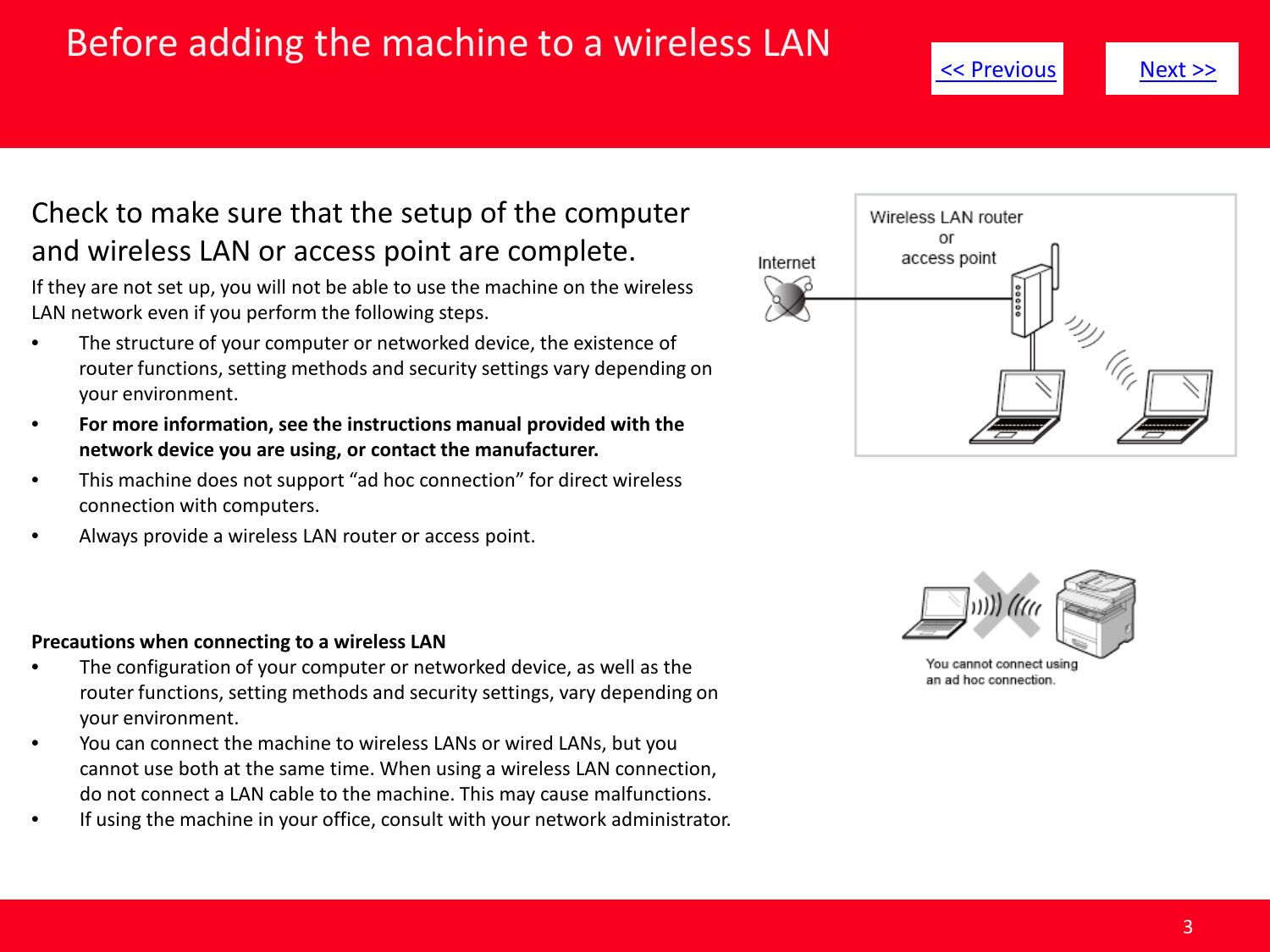## <span id="page-3-0"></span>Connection procedure experience of the set of the set of the set of the set of the set of the set of the set of the set of the set of the set of the set of the set of the set of the set of the set of the set of the set of

Once you have finished checking, connect the machine to the wireless LAN

The diagram below shows the primary steps in connecting your imageCLASS device to the wireless LAN.

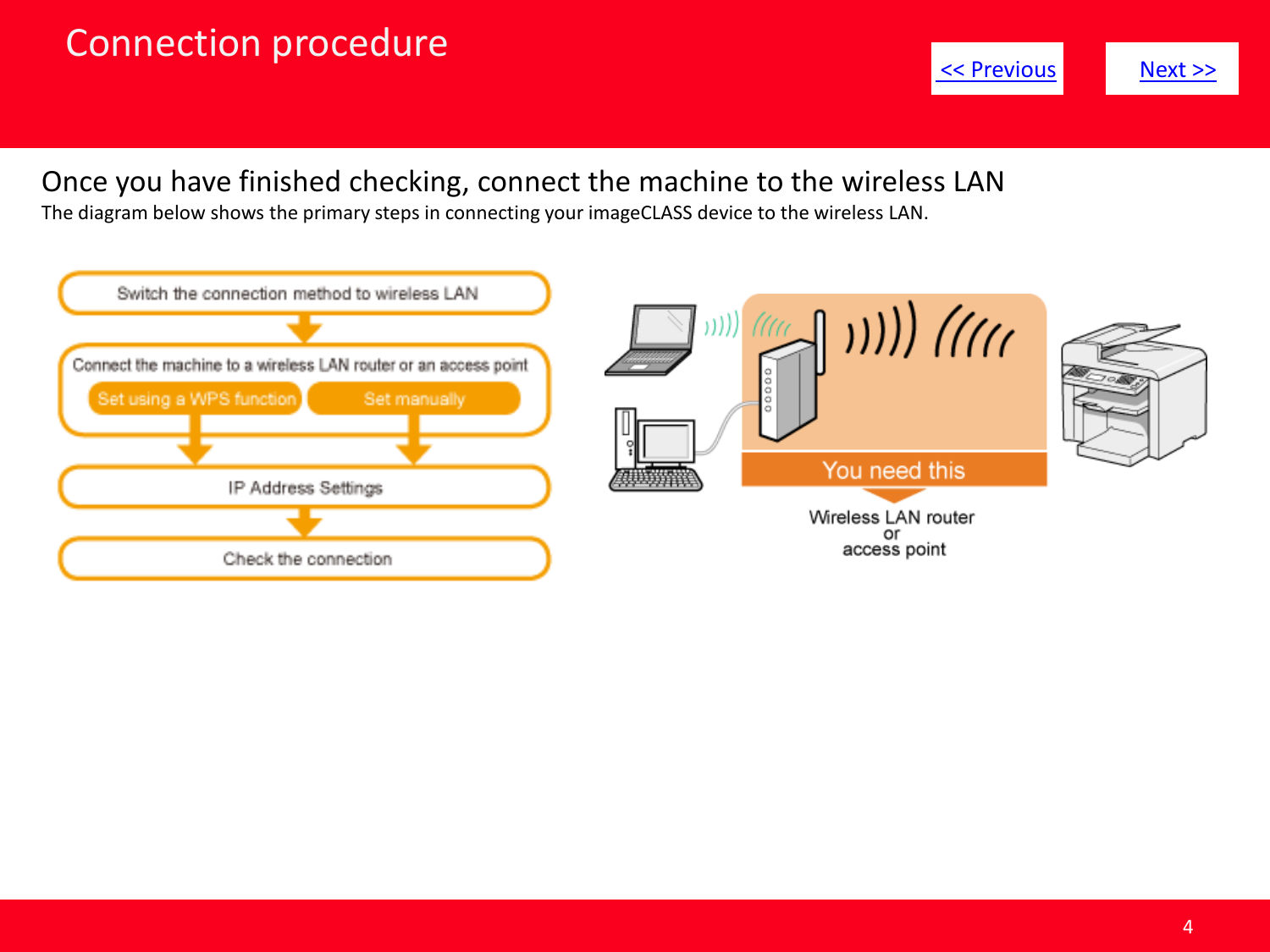- <span id="page-4-0"></span>1. Press  $[\ ]$  (Menu).
- 2. Press  $[ \triangle ]$  or  $[ \triangledown ]$  to select <Network Settings>, and then press [OK].



The next screen is displayed for approximately 5 seconds.

It is not necessary to turn OFF/ON the main power of the machine here. It will be done on Step 5.

Settings effective after power is turned OFF and ON.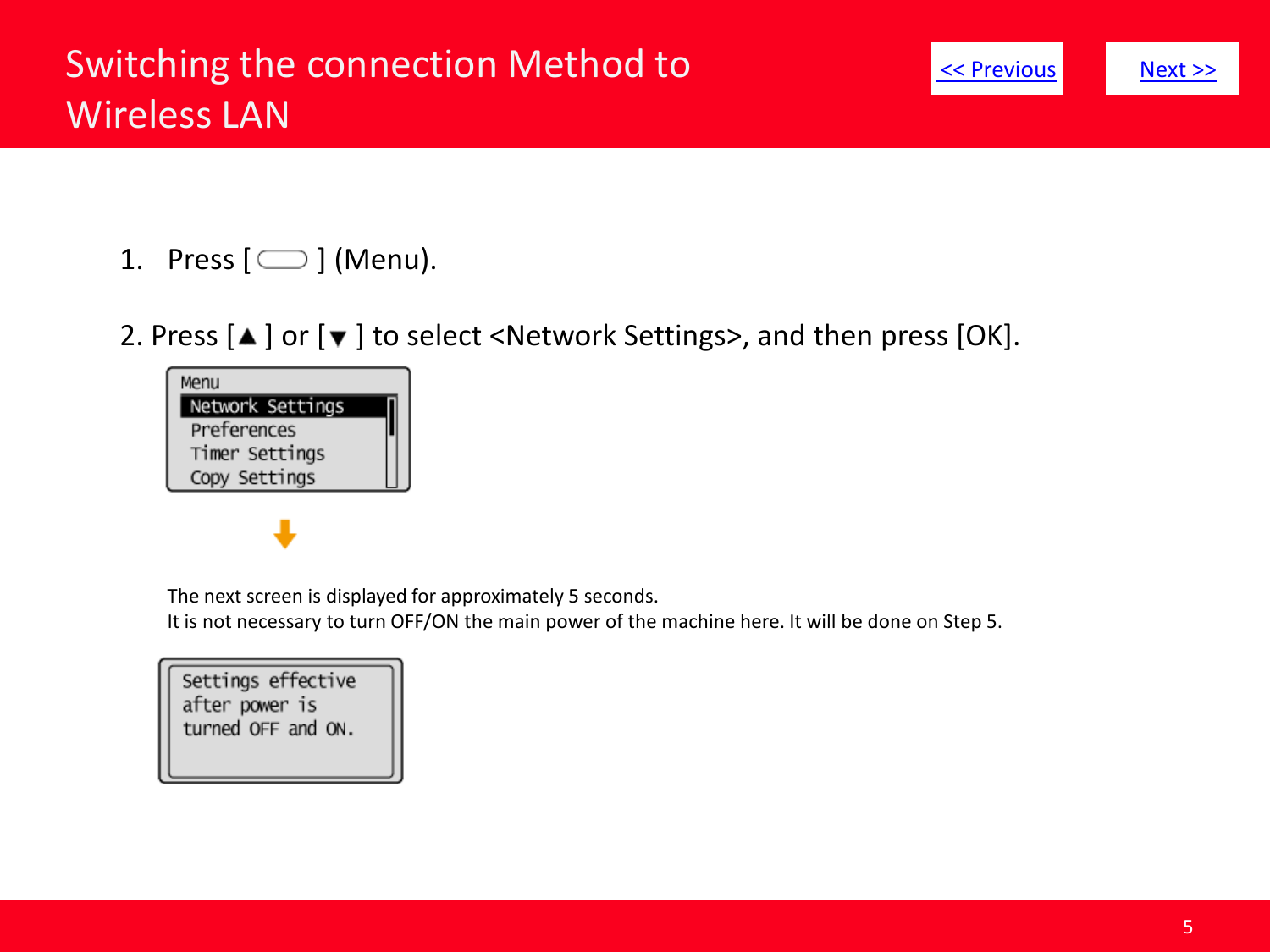<span id="page-5-0"></span>3. Press [▲] or [▼] to select <Select Wired/Wireless LAN>, and then press [OK].



4. Select <Wireless LAN> using  $[\triangle]$  or  $[\triangledown]$ , and then press [OK].

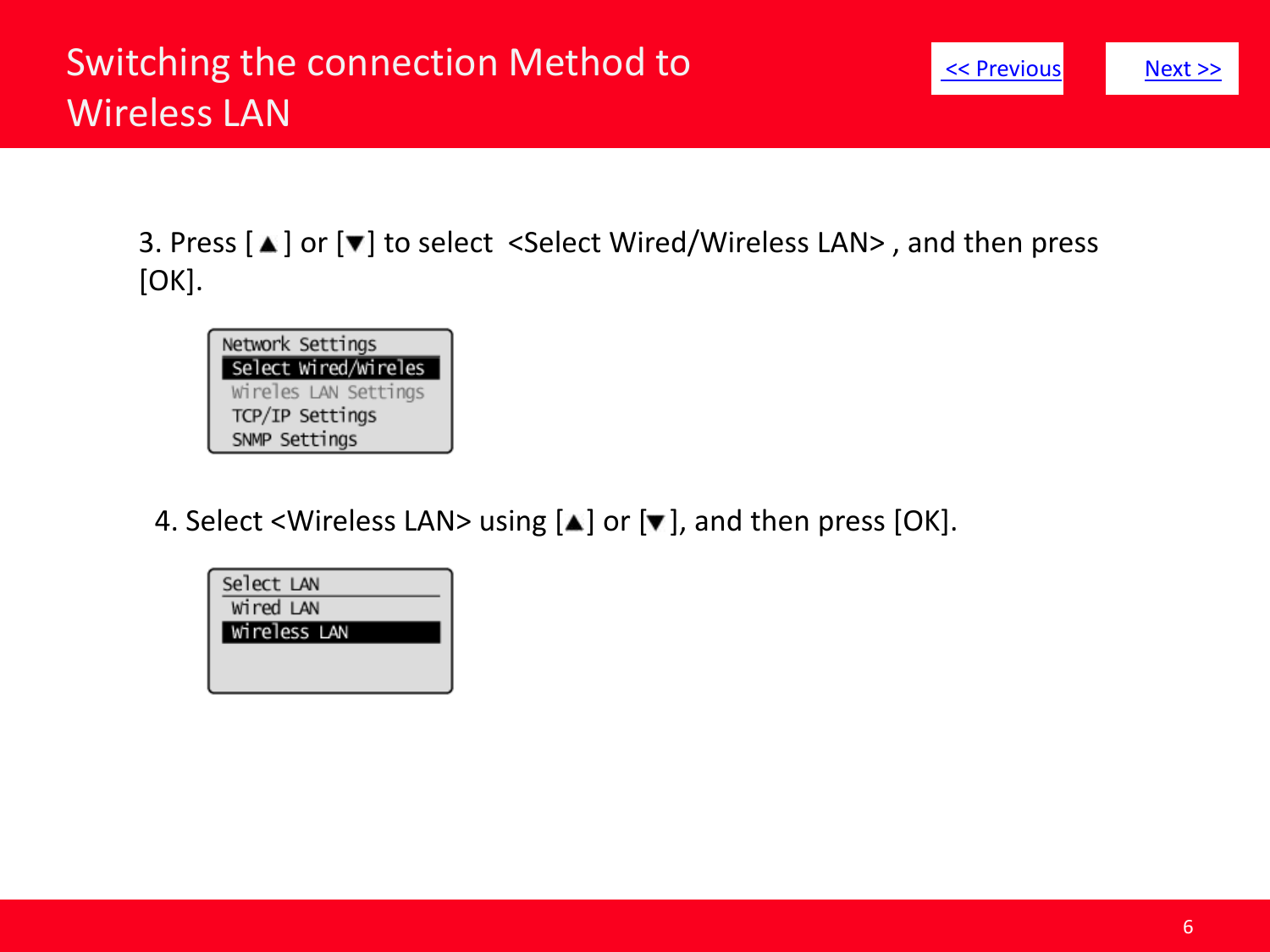## <span id="page-6-0"></span>Switching the connection Method to Wireless LAN

5. Turn the machine OFF/ON when the following screen disappears.

| Turun main power OFF |  |  |
|----------------------|--|--|
| and ON to enable     |  |  |
| wired/wireless LAN   |  |  |
| selection            |  |  |
|                      |  |  |

It is necessary to turn the machine OFF/ON to activate the settings.

Turn OFF the machine and wait for at least 10 seconds before turning it back ON.

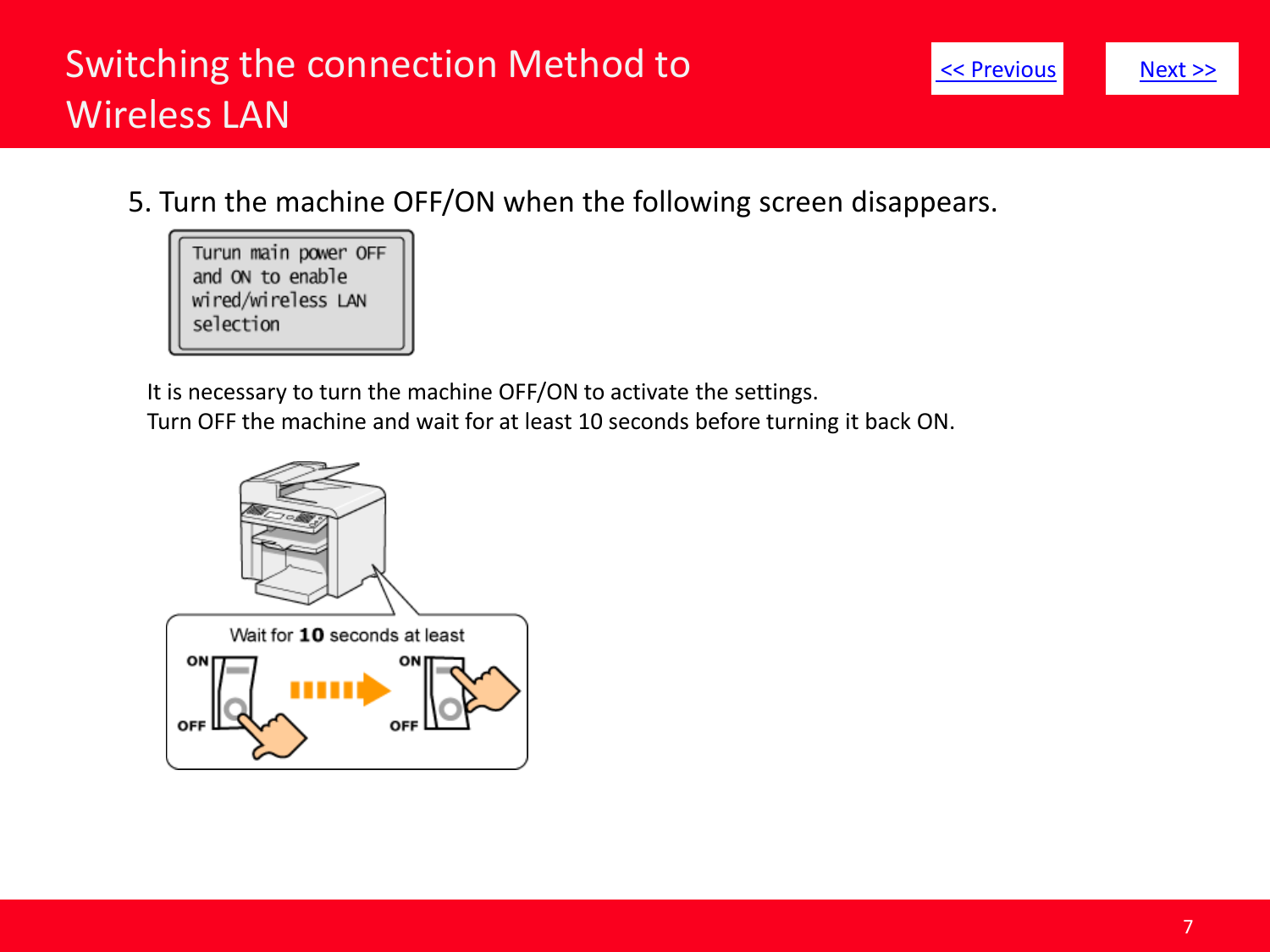<span id="page-7-0"></span>Two methods are provided for connecting to the wireless LAN or access point, connecting using WPS (Wi-Fi Protected Setup) function or connecting manually.

Select the appropriate setting method after checking the following function on the wireless LAN or access point you are using.

### Configuring with WPS Features(Recommended Method)

Check whether the box or body of the wireless LAN router or access points that you are using supports the WPS function.

As an example, a symbol such as show below can be seen on the shipping box or machine.



This supports WPS (Wi-Fi Protected Setup). If you are not sure if WPS is supported, contact the wireless LAN router or access point manufacturer.

#### [Click Here](#page-8-0)

### Configuring Manually

Manually configure the settings for wireless LAN routers and/or access points which do not support WPS.

#### [Click Here](#page-19-0)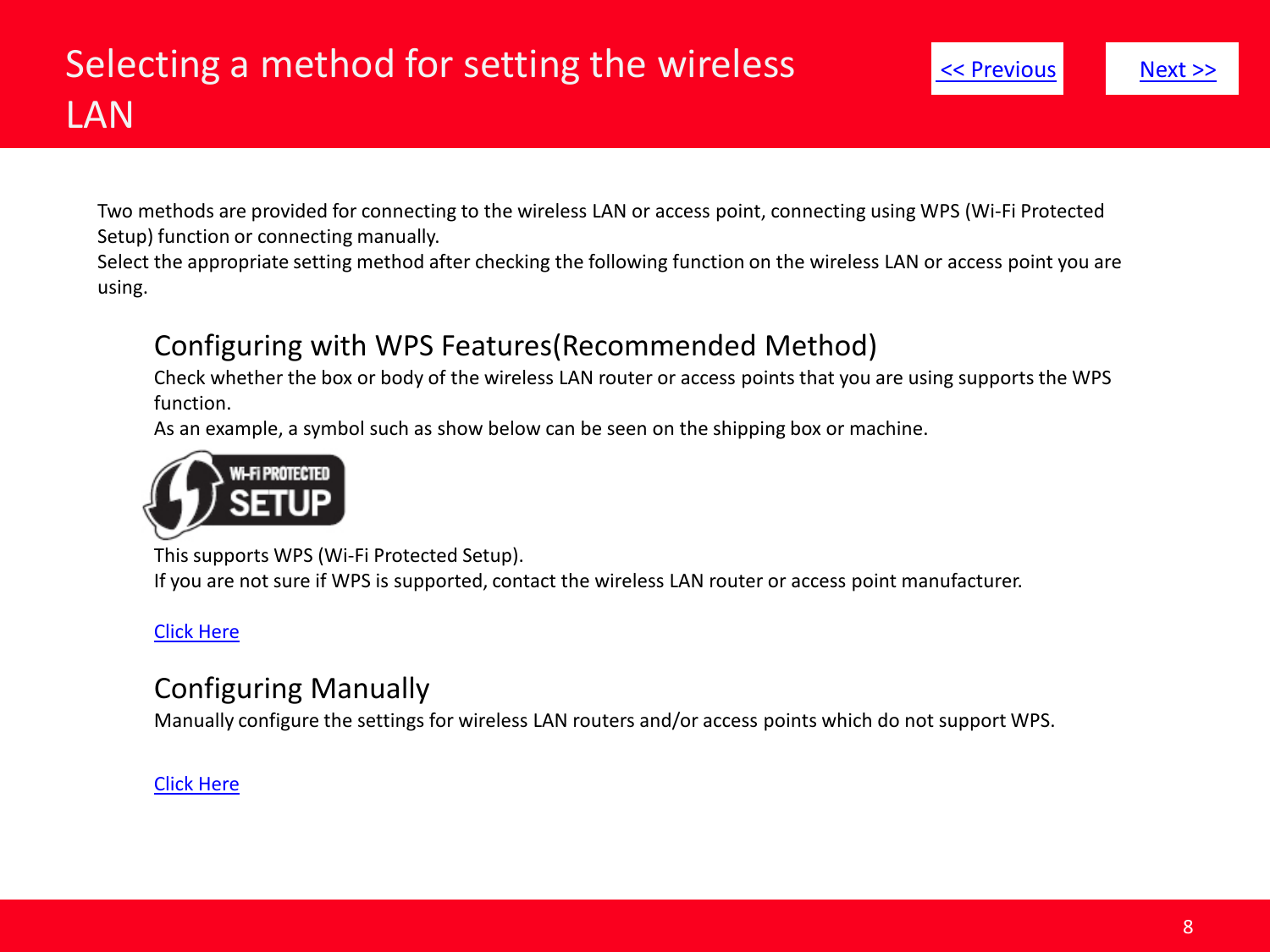## <span id="page-8-0"></span>Configuring with WPS Features

#### Is there a **WPS button**?



Set the machine's PIN code using "WPS PIN Code Mode" that is entered manually from the computer to the wireless LAN router or access point.

[Click Here](#page-14-0)

Connect using "WPS Push Button Mode."

[Click Here](#page-9-0)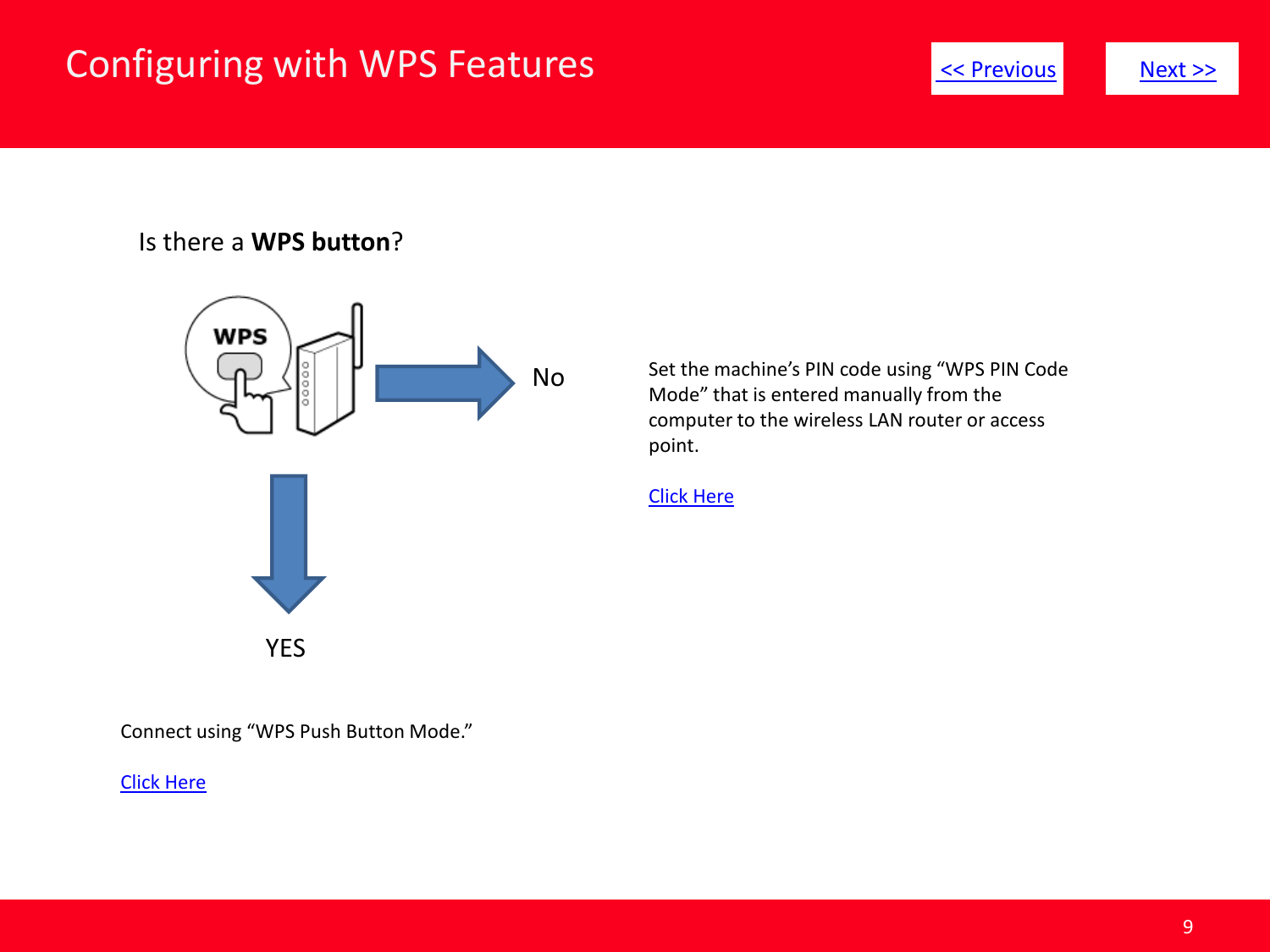- <span id="page-9-0"></span>1. Press  $[$   $\Box$   $]$  (Menu).
- 2. Press  $[\triangle]$  or  $[\triangledown]$  to select <Network Settings>, and then press [OK].



The next screen is displayed for approximately 5 seconds. You do not need to turn the machine OFF/ON in this step.

| Settings effective |
|--------------------|
| after power is     |
| turned OFF and ON. |
|                    |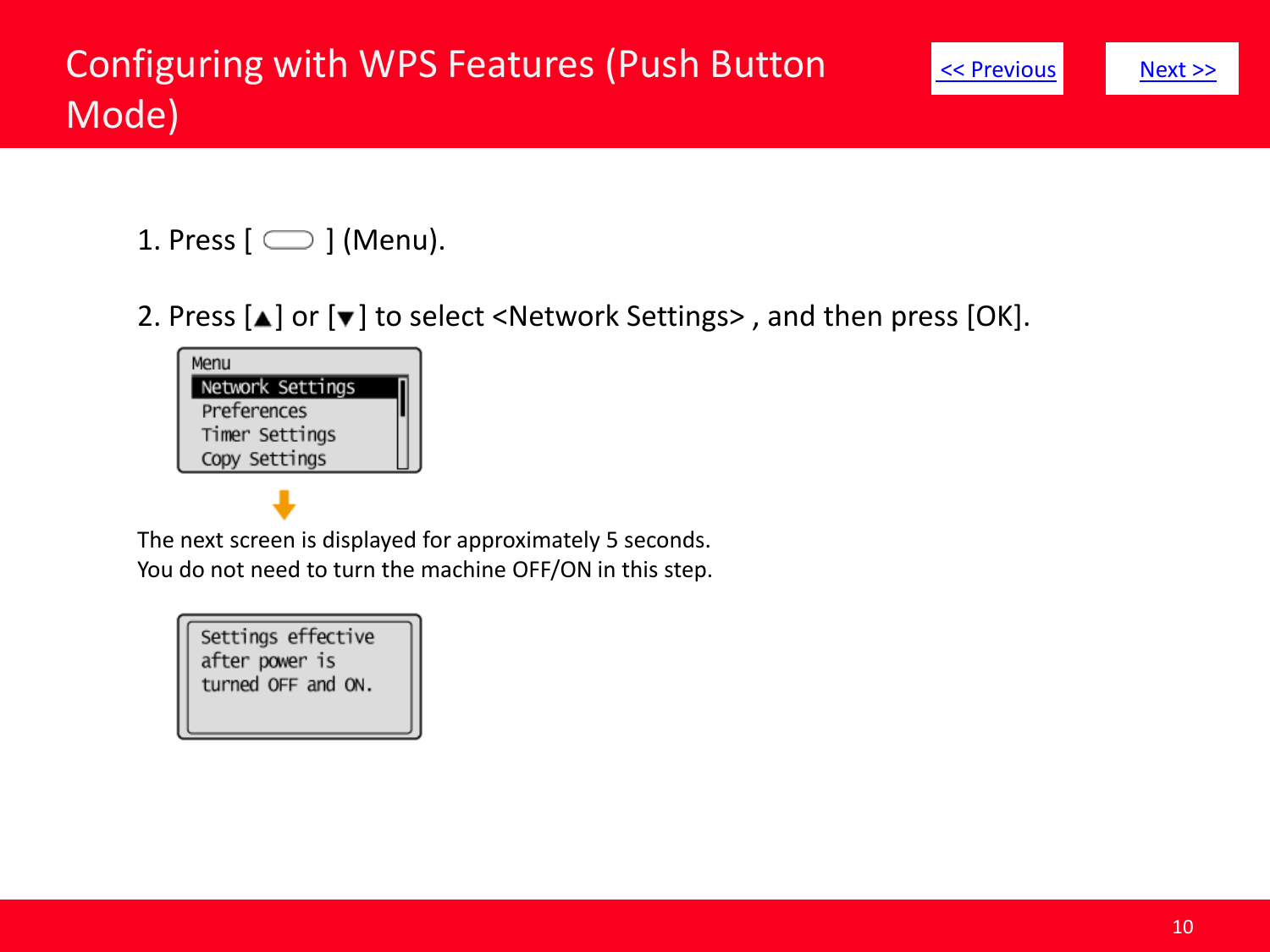<span id="page-10-0"></span>3. Press [▲] or [▼] to select <Wireless LAN Settings>, and then press [OK].



4. Press [OK].



5. Press  $\lceil \blacktriangle \rceil$  or  $\lceil \blacktriangledown \rceil$  to select <WPS Push Button Mode>, and press [OK]

Wireless LAN Settings WPS Push Button Mode WPS PIN Code Mode SSID Settings Wireless LAN Informa...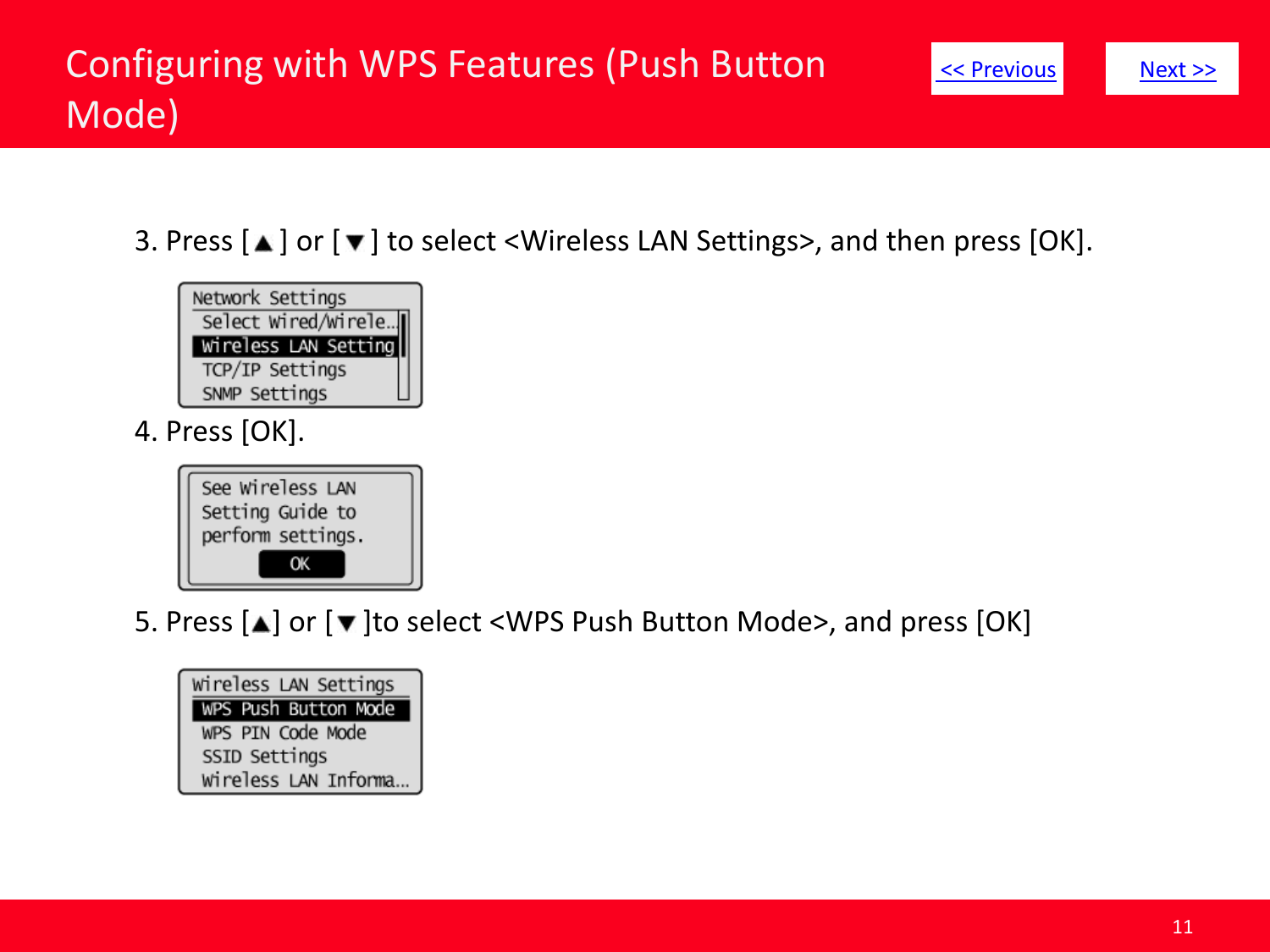<span id="page-11-0"></span>



### 7. Within 2 minutes, press and hold the WPS button on the wireless LAN router or access point.

\*The amount of time you must hold down the WPS button will depend on the wireless LAN router or access point you are using. Please refer to the instruction manual for wireless LAN router or access point.





\* If <Cannot find access point.> appears, press [OK] to close the screen, and follow the procedure from Step 5.

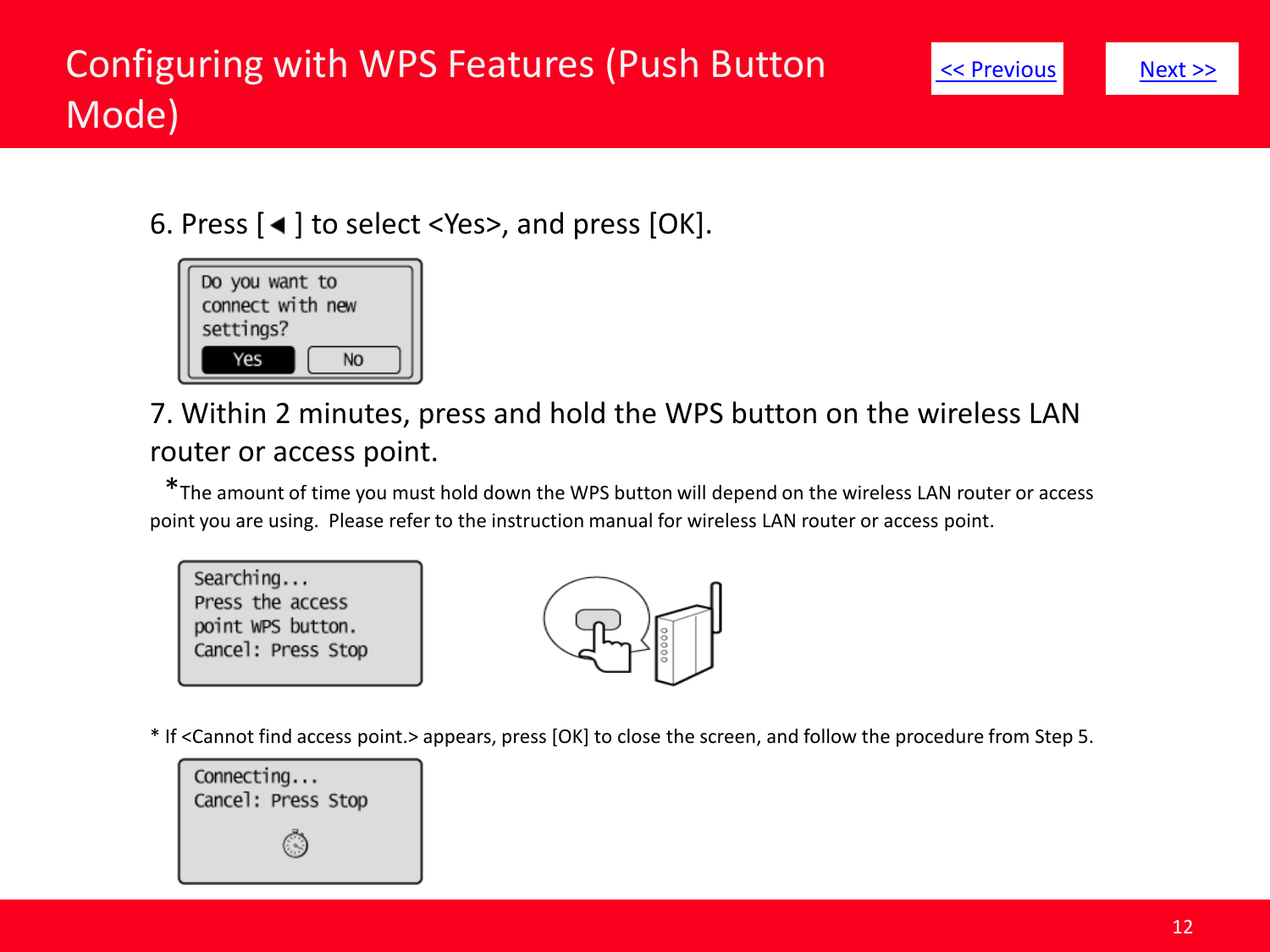### <span id="page-12-0"></span>8. Make sure the WiFi indicator blinks.

When the wireless LAN router or access point is detected, the Wi-Fi indicator blinks.



The screen below is displayed for approximately 2 seconds, and then the Wi-Fi indicator lights up.



\*If an error message appears, press [OK] to close the screen and follow the procedure again from Step 5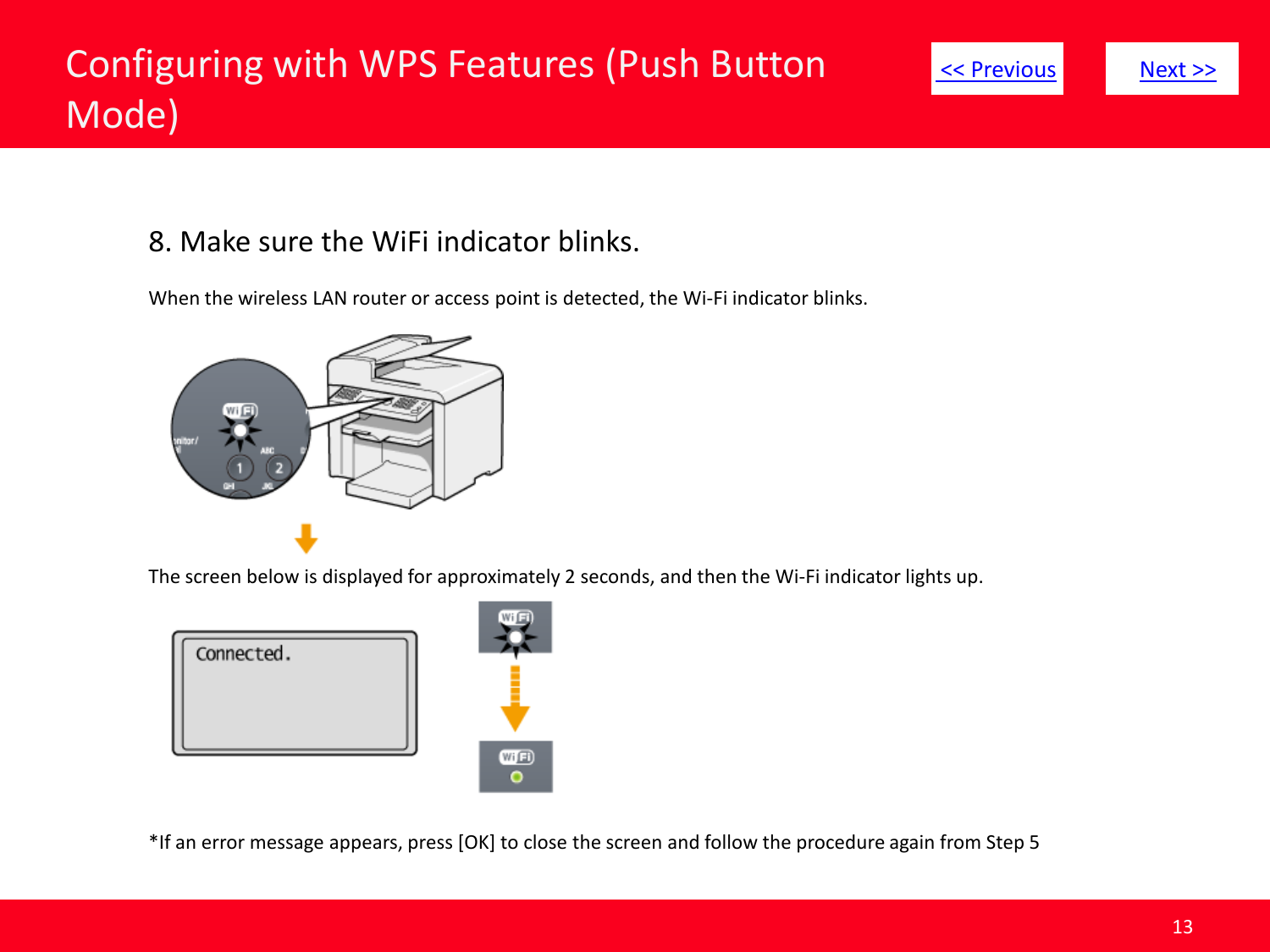### <span id="page-13-0"></span>9. Wait until the machine sets the IP address automatically (approx. 2 min).

The machine sets the IP address automatically and connects to the network. When the next screen is displayed, click [OK].

If you want to set the IP address manually, see the following.

•e-Manual "Setting the IP Address (IPv4) •e-Manual "Setting the IP Address (IPv6)

#### **Automatic obtaining of the IP address (Auto IP)**

By default, <DHCP> and <Auto IP> are enabled Even if you do not set the IP address manually, this machine can obtain it automatically. •Even if you do not have a dedicated device such as a DHCP server, the IP address is obtained automatically. •The <DHCP> setting is prioritized over <Auto IP> When your computer is set to a static IP address, assign a static IP address to the machine manually.

Next, Checking the IP address

#### [Click Here](#page-46-0)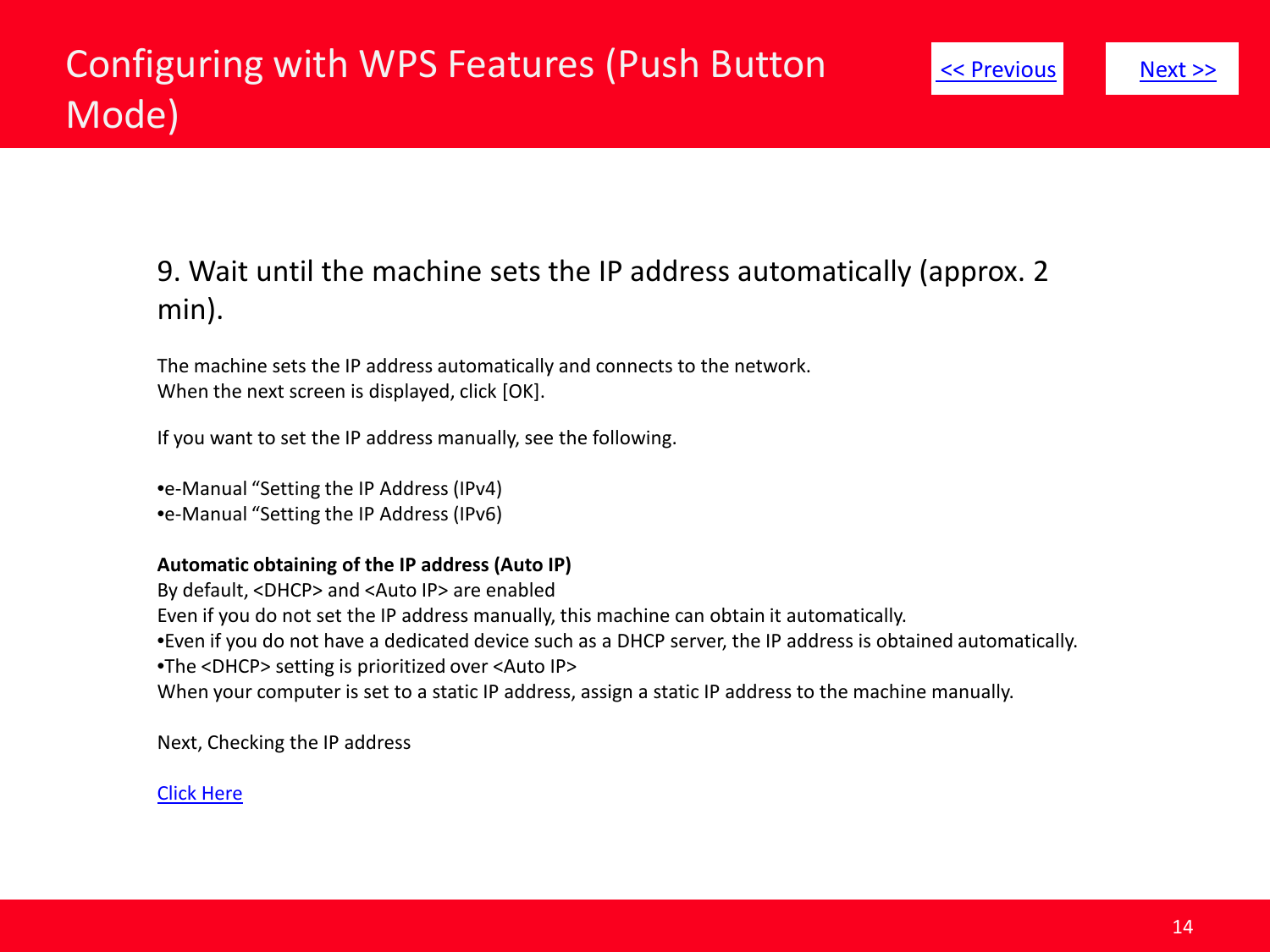<span id="page-14-0"></span>Enter the PIN code generated by the machine to wireless LAN routers and/or access points for connection.

### 1. Press  $[\ ]$  (Menu).

2. Press  $[\triangle]$  or  $[\triangledown]$  to select <Network Settings>, and then press [OK].

| Menu             |  |
|------------------|--|
| Network Settings |  |
| Preferences      |  |
| Timer Settings   |  |
| Copy Settings    |  |

3. Press[▲] or [▼] to select <Wireless LAN Settings>, and then press [OK].

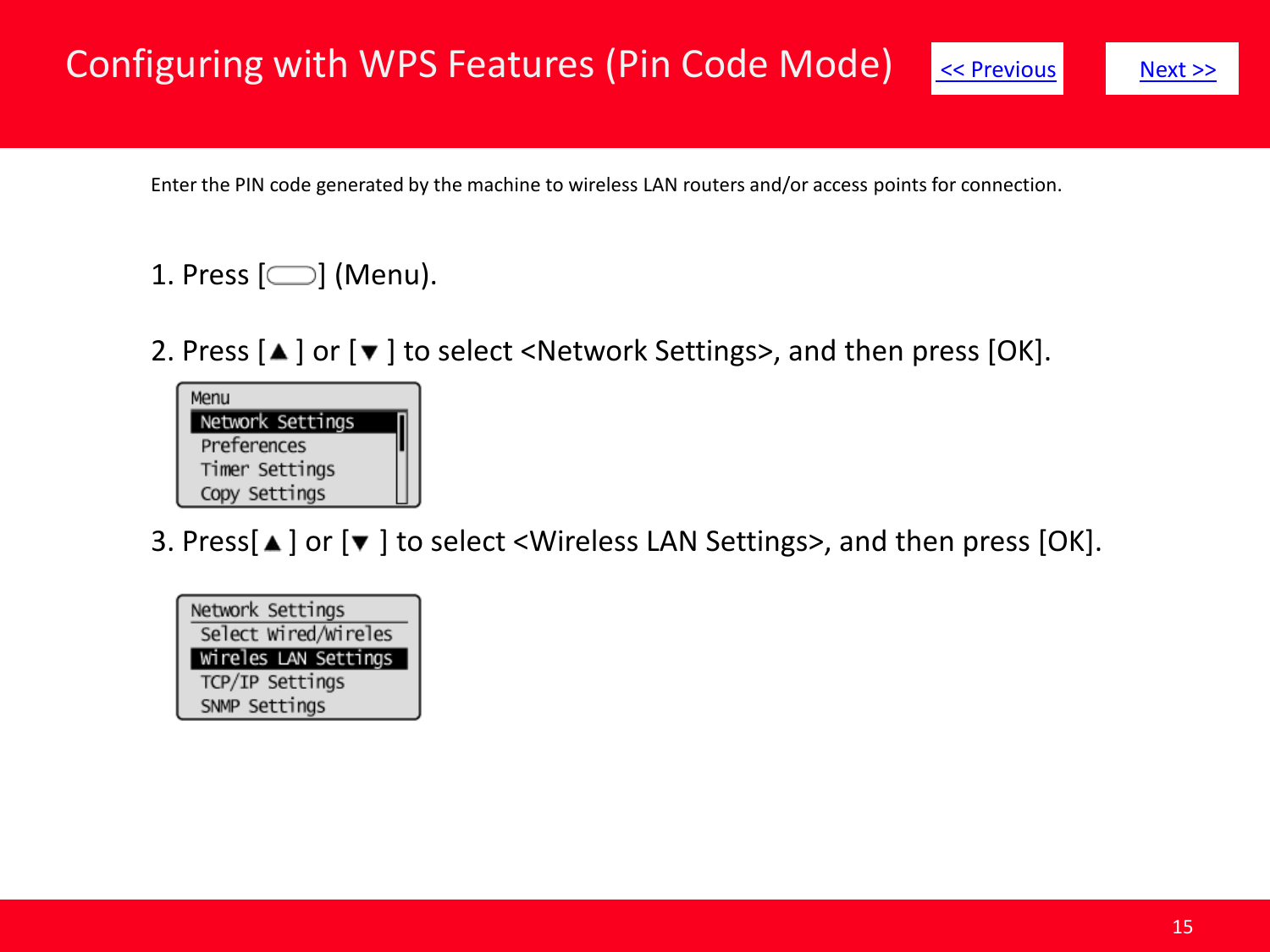

### <span id="page-15-0"></span>4. Press [OK].



5. Press  $[\triangle]$  or  $[\triangledown]$  to select <WPS PIN Code Mode>, and then press [OK].

Wireless LAN Settings WPS Push Button Mode WPS PIN Code Mode SSID Settings wireless LAN Informa...

6. Press  $\lbrack \blacktriangleleft \rbrack$  to select <Yes>, and then press  $\lbrack \mathsf{OK} \rbrack$ .

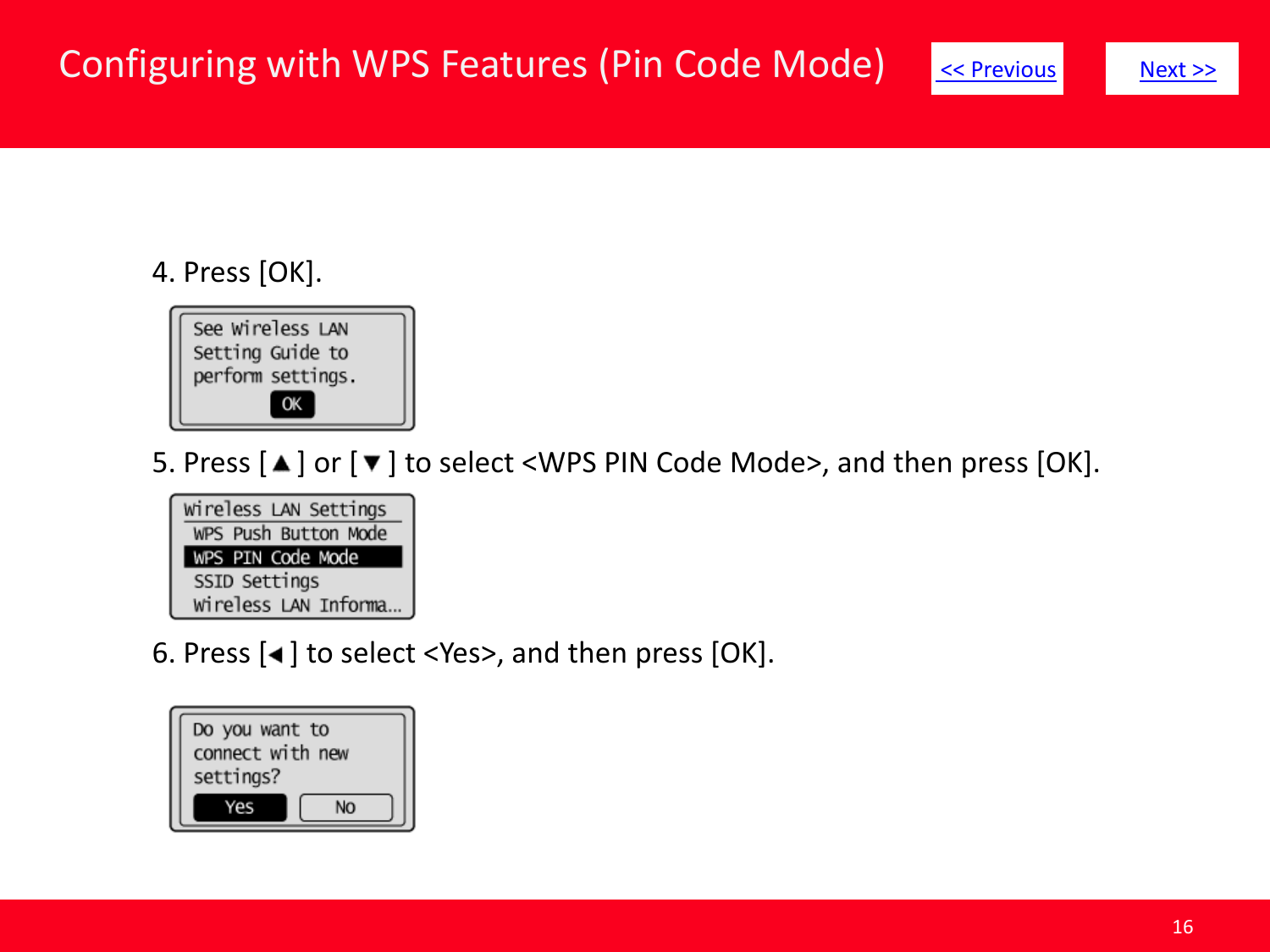<span id="page-16-0"></span>7. Within 10 Minutes, use the computer to enter the PIN code displayed on the screen into the wireless LAN router or access point.

\*For PIN code entry methods, see the instruction manual provided with the wireless LAN router or access point you are using.



\*If "Cannot find Access Point" appears, press [OK] to close the screen and follow the procedure from Step 5.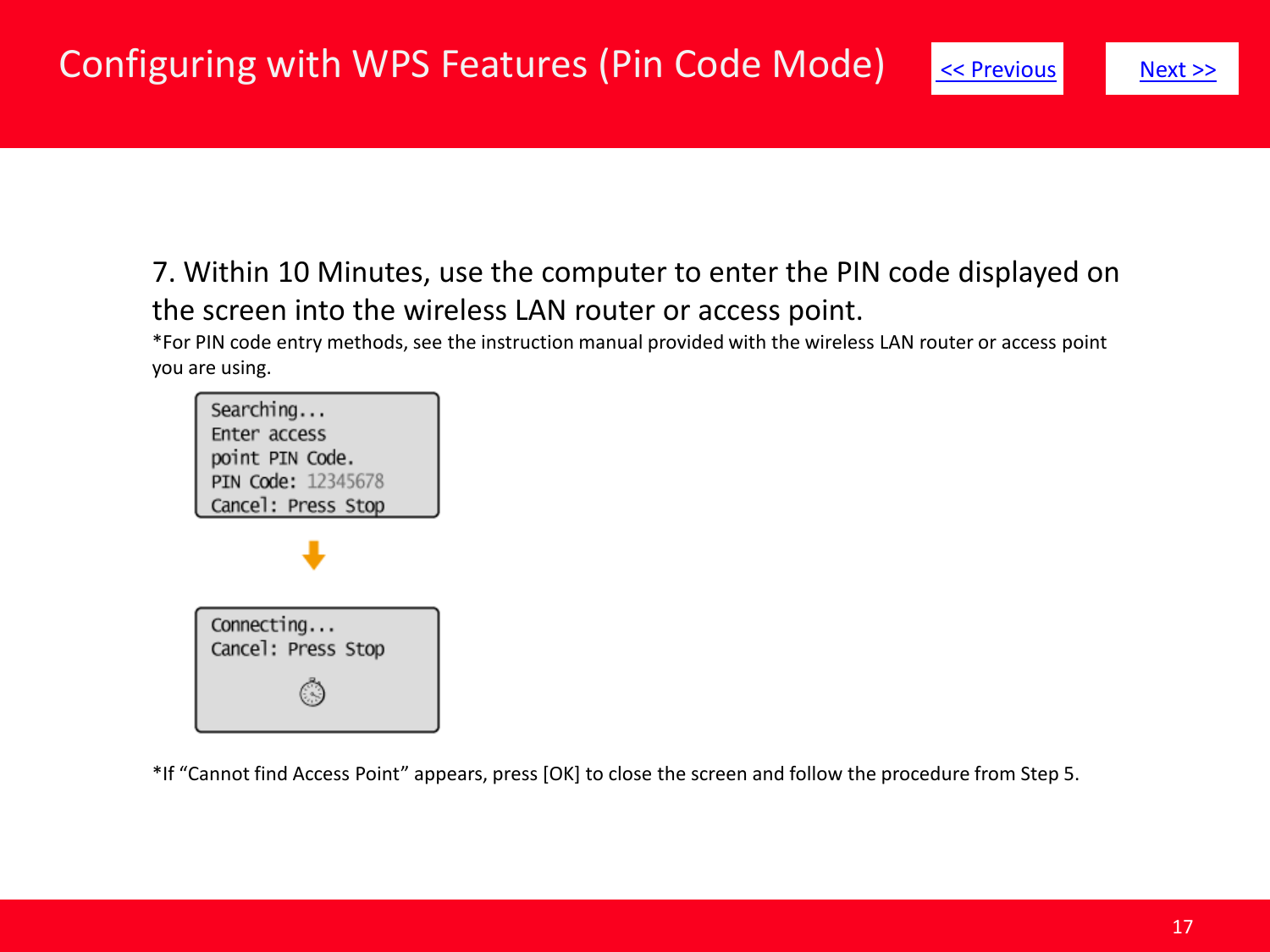### <span id="page-17-0"></span>8. Make sure the WiFi indicator blinks.

When the wireless LAN router or access point is detected, the Wi-Fi indicator blinks.



The next screen is displayed for approximately 2 seconds, and then the Wi-Fi indicator lights.



\*If an error message appears, press [OK] to close the screen and follow the procedure again from Step 5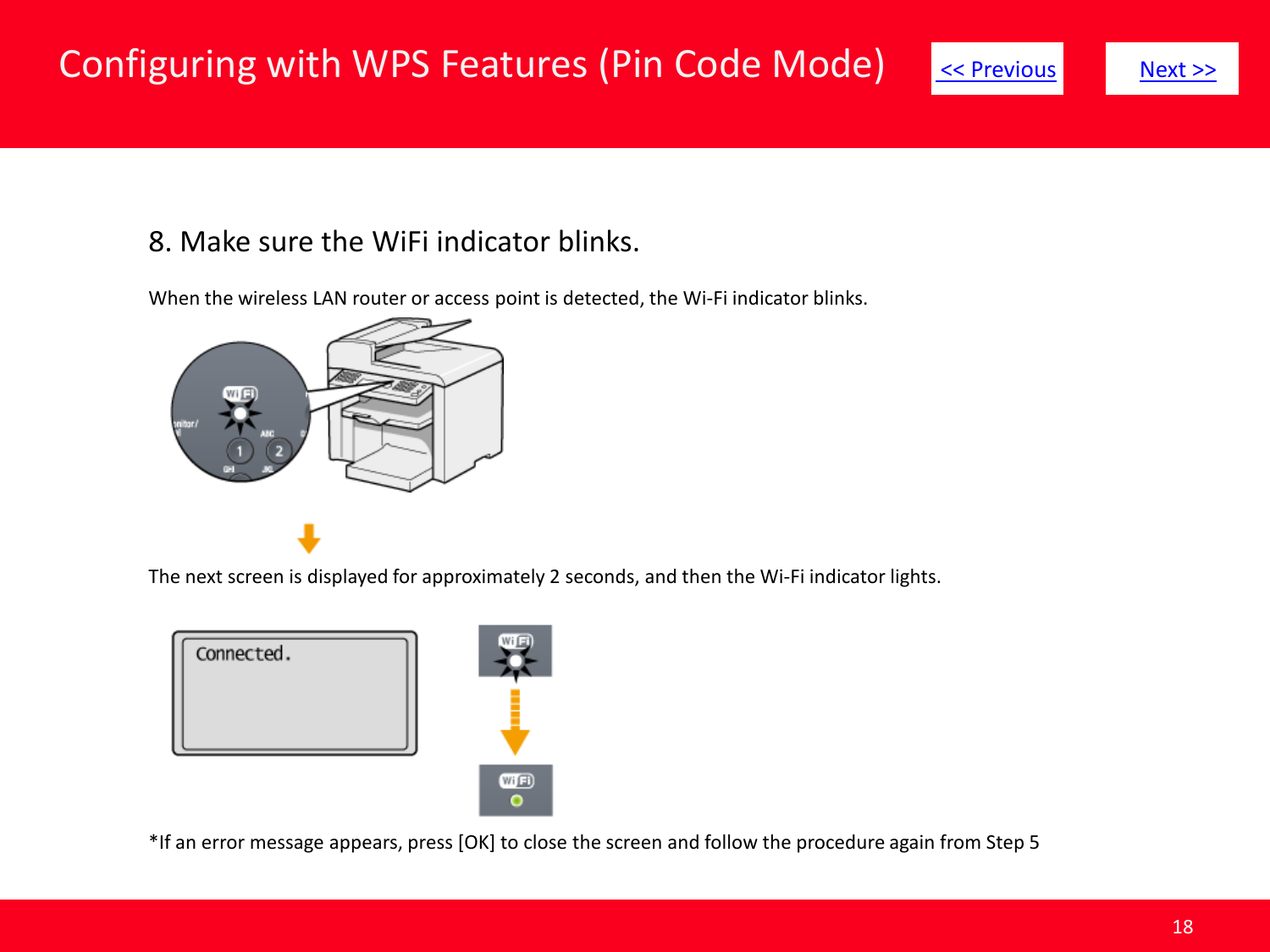### <span id="page-18-0"></span>9. Wait until the machine sets the IP address automatically (approx. 2 min).

The machine sets the IP address automatically and connects to the network.

If you want to set the IP address manually, see the following.

•e-Manual "Setting the IP Address (IPv4) •e-Manual "Setting the IP Address (IPv6)

#### **Automatic obtaining of the IP address (Auto IP)**

By default, <DHCP> and <Auto IP> are enabled Even if you do not set the IP address manually, this machine can obtain it automatically. •Even if you do not have a dedicated device such as a DHCP server, the IP address is obtained automatically. •The <DHCP> setting is prioritized over <Auto IP> When your computer is set to a static IP address, assign a static IP address to the machine manually.

Next, Checking the IP address

#### [Click Here](#page-46-0)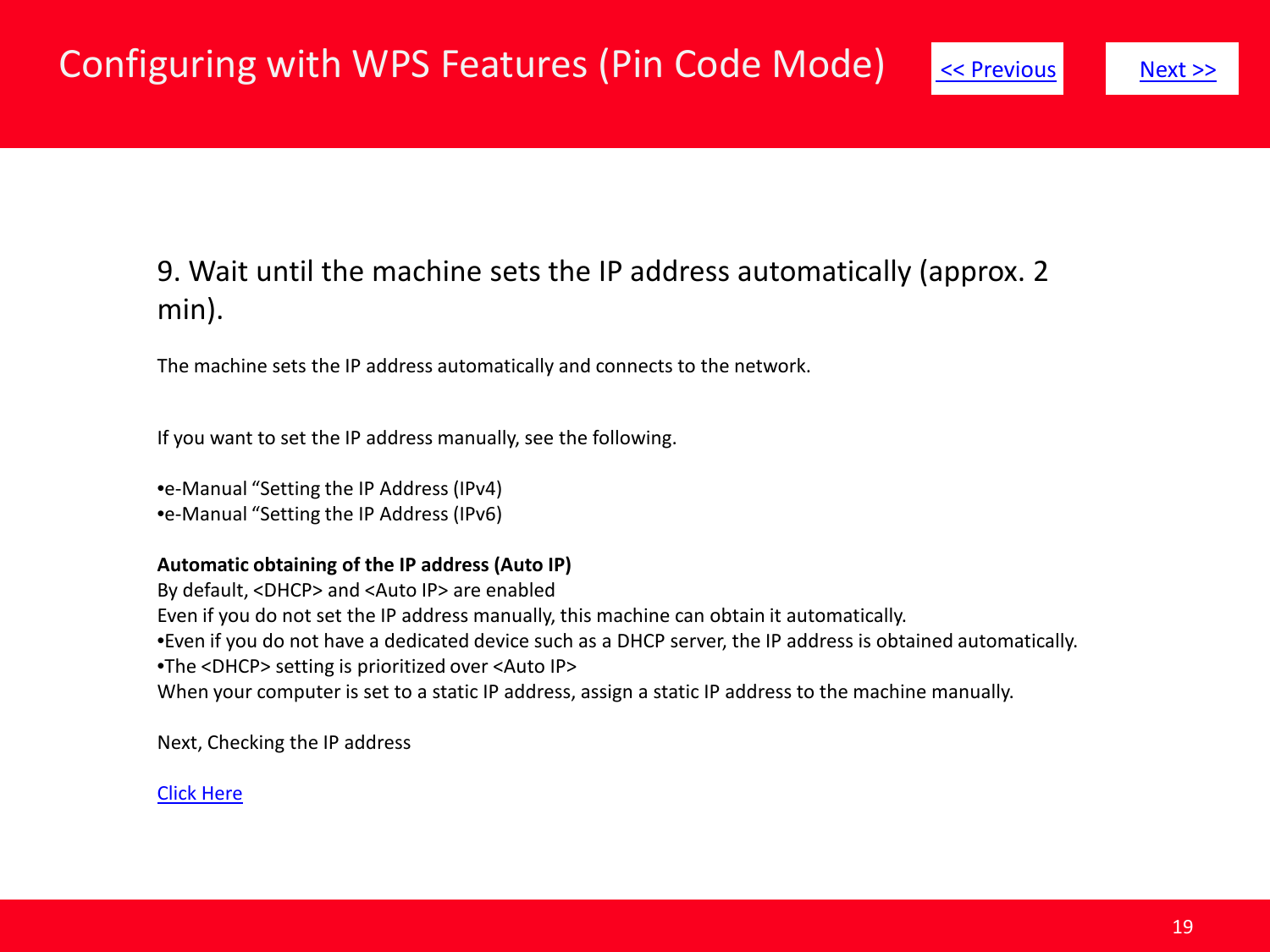<span id="page-19-0"></span>If your wireless LAN routers and/or access points do not support WPS, enter the wireless LAN router and/or access point information to the machine for connection.

#### Select Access Point

From the list of access points searched by the machine, select a wireless LAN router or an access point to be connected and enter a network key for connection.

If you know your SSID and Network Key [Click Here.](#page-27-0)

#### Manual Entry

Enter manually the access point name and/or security information (encryption type/authentication method or encryption method/network key) of wireless LAN routers and access points to be connected to the machine.

If you know your SSID, type of encryption, and Network Key [Click Here.](#page-36-0)

For assistance in determining your SSID, Network Key, or type of encryption [Click Here.](#page-20-0)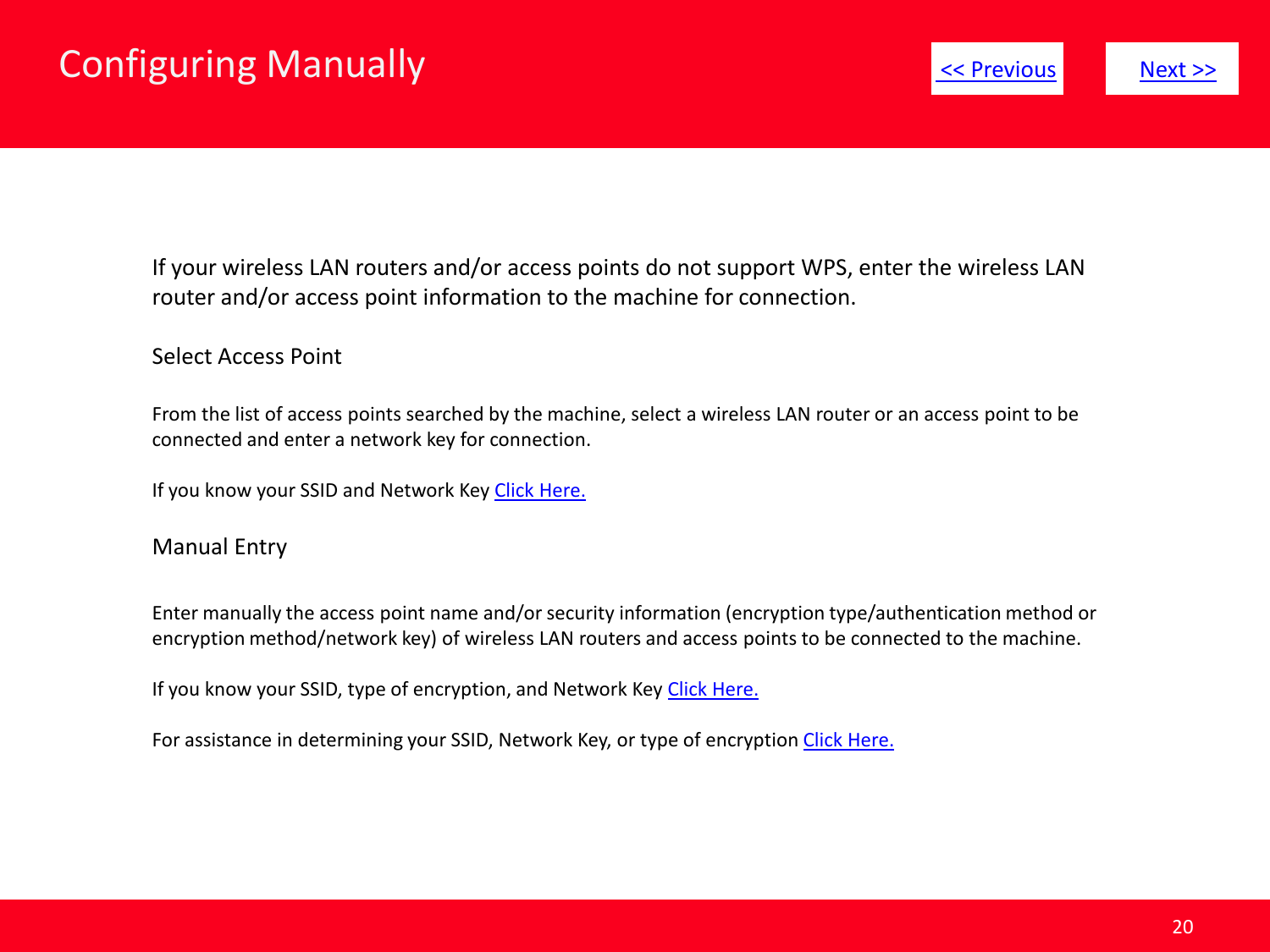## <span id="page-20-0"></span>Configuring Manually

#### Preparing

The following information is required.

Check your wireless LAN routers and/or access points, and make a note of the information labeled on the bottom.



\* See the manual provided with your wireless LAN routers and/or access points, or contact the manufacturer for where the information is displayed or how to check it.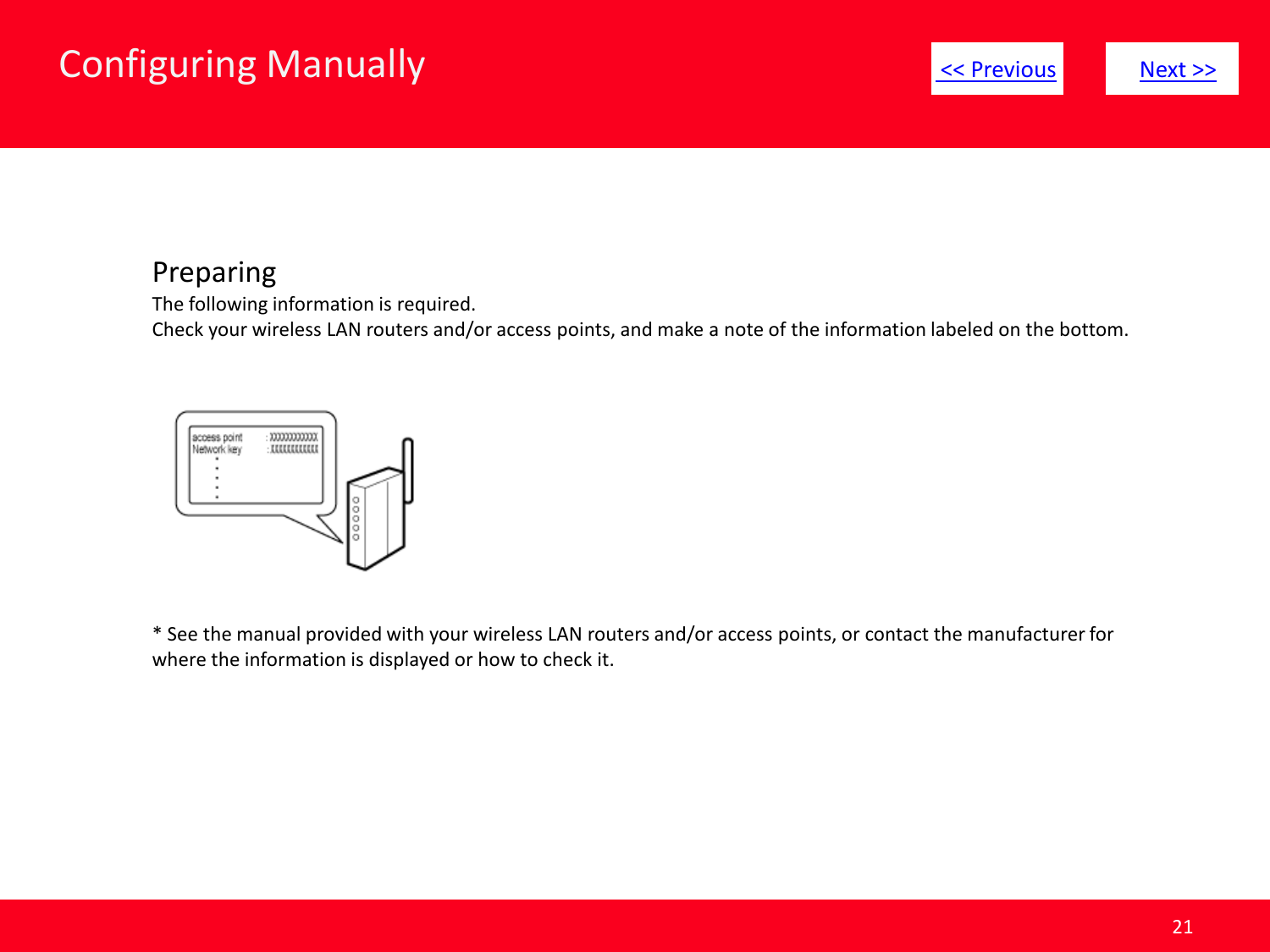#### <span id="page-21-0"></span>Access Point Name/Network Name

\* It may be labeled as "SSID."

It is the distinguished name for specifying a particular access point. It is used for selecting an access point.

#### Network Key

\*It is also called encryption key, WEP key, WPA/WPA2 passphrase, PSK or pre-shared key. It is a password that must be set in order to prevent communications from being intercepted. It is used for entering the network key.

#### **Number of characters in the network key (number of digits)**

It is used for selecting a entry format which corresponds to the number of network key characters (digits)

### Type of Encryption (Only when Manually Entering SSID)

You write down here what is the network key that is currently specified for the wireless LAN router or access point.

The machines supports WEP or WPA/WPA2-PSK.

WEP Authentication Method (802.11 Authentication) Open System or Shared Key WPA/WPA2-PSK Encryption Method Automatic (AES-CCMP or TKIP) or AES-CCMP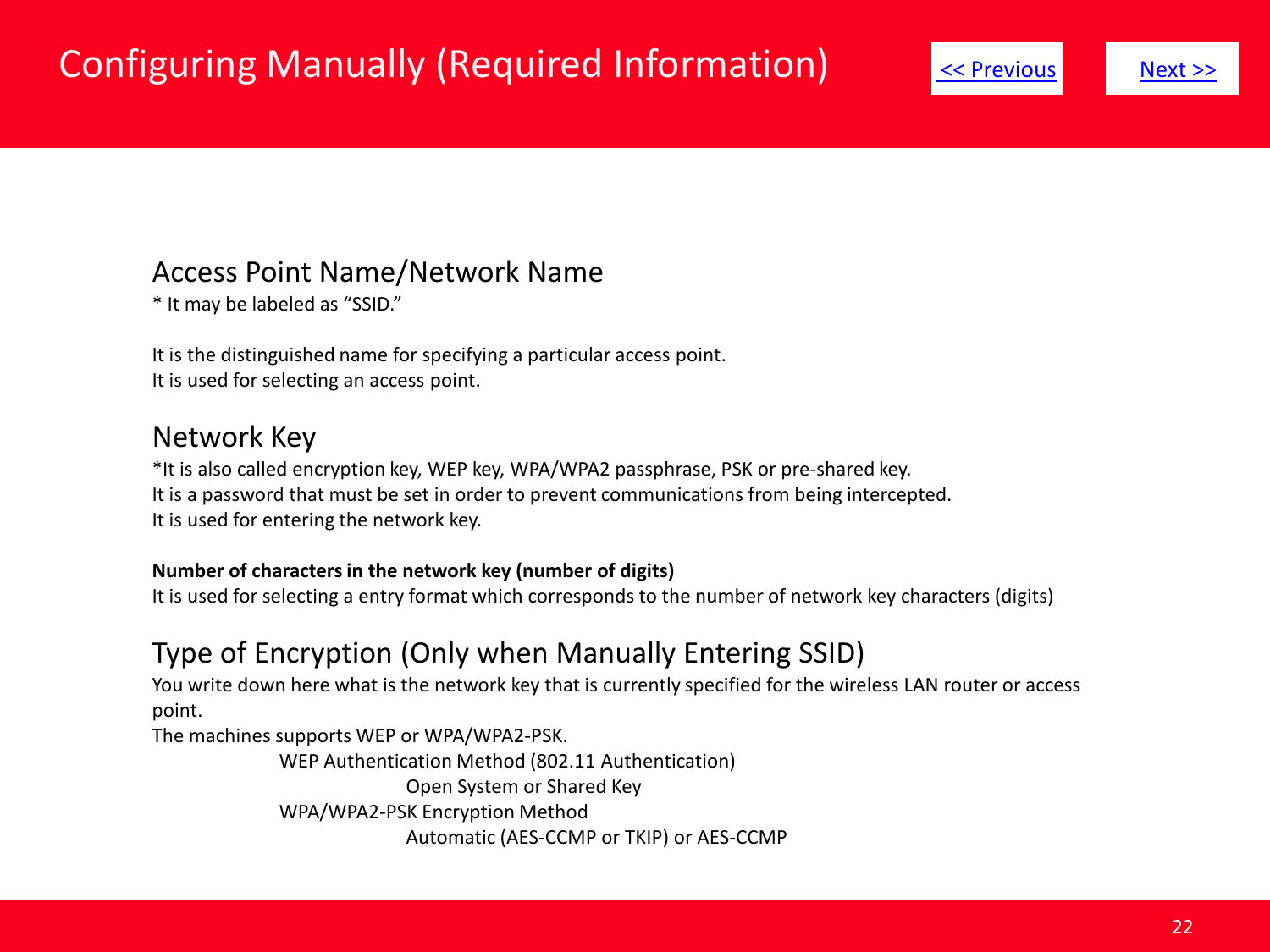### <span id="page-22-0"></span>Checking the SSID or Network Key of the Wireless LAN Router/Access Point

If the SSID and network key are not indicated on the body of the wireless LAN router or access point or if you are not sure because they are changed, you can check using Canon MF/LBP Wireless Setup Assistant.

\* Canon MF/LBP Wireless Setup Assistant is included in the supplied User Software CD-ROM.

### 1. Check your network environment.

You cannot use Canon MF/LBP Wireless Setup Assistant under either of the following conditions.

- Your Computer is connected to the machine over a wired LAN.
- You are using a computer running Windows XP and a Buffalo wireless LAN router or access point.

#### 2. Insert the User Software CD-ROM into the slot on your computer.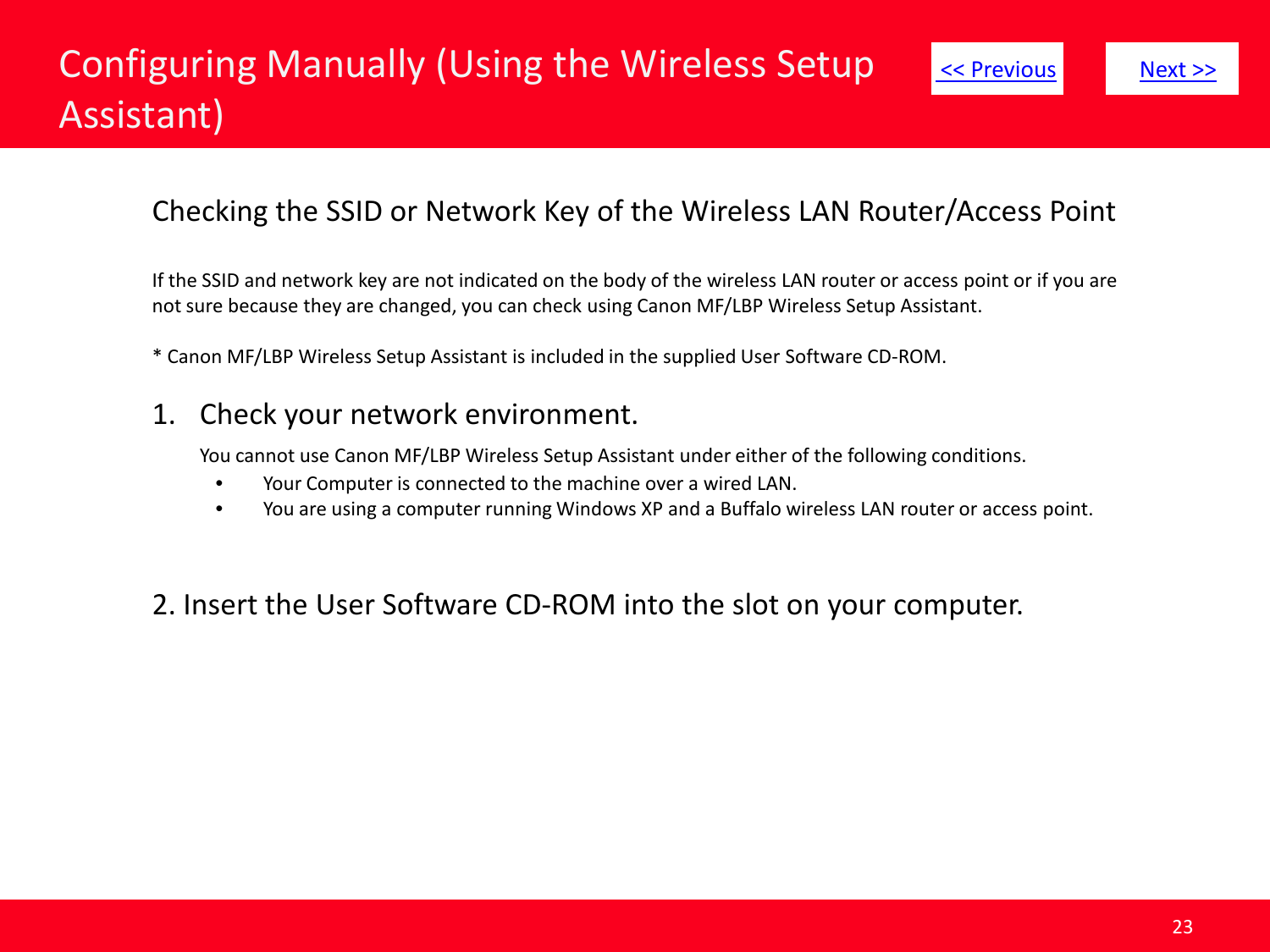<span id="page-23-0"></span>3. Click [Additional Software Programs].

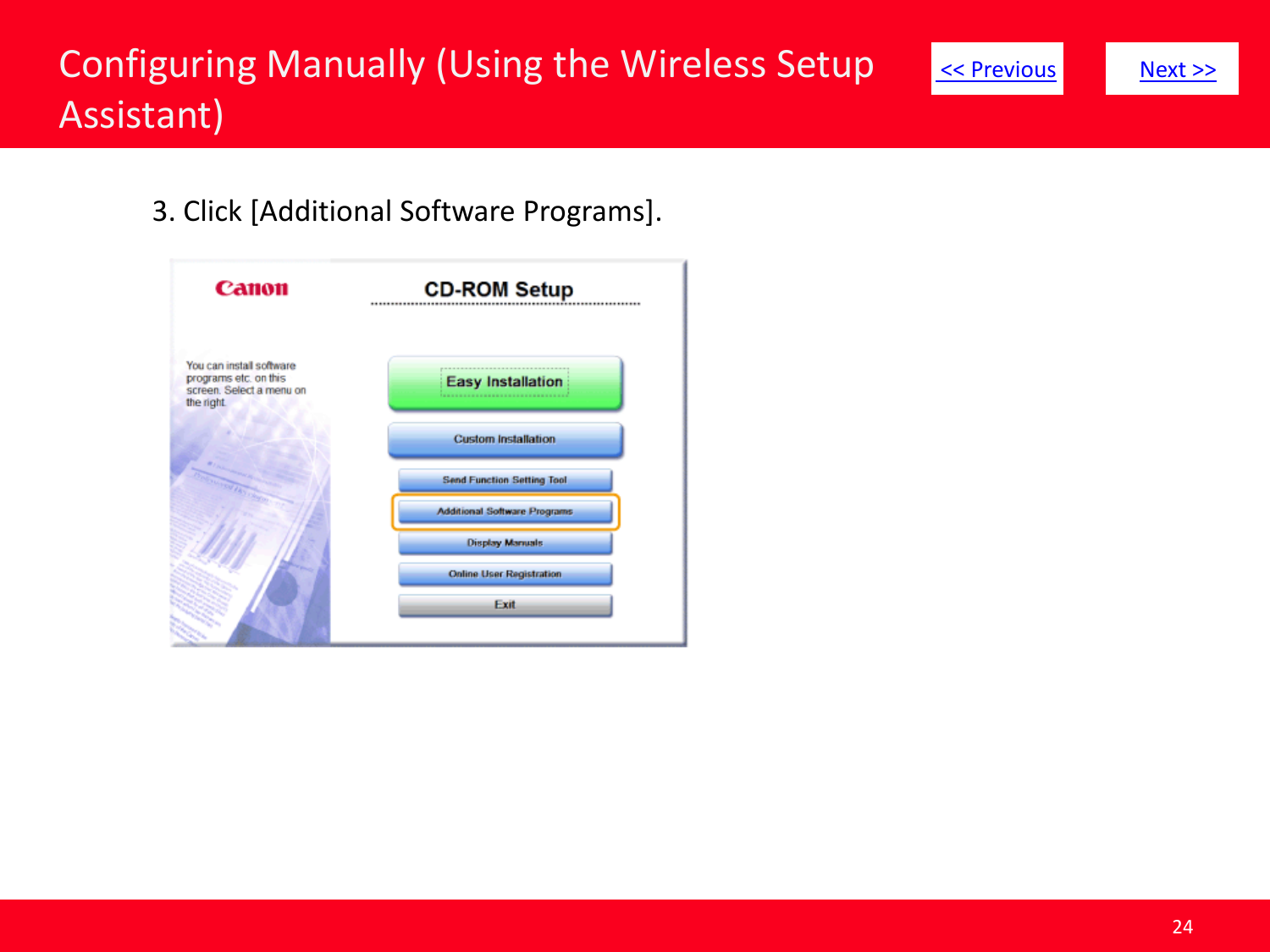<span id="page-24-0"></span>4. Click [Start] for [Canon MF/LBP Wireless Setup Assistant].

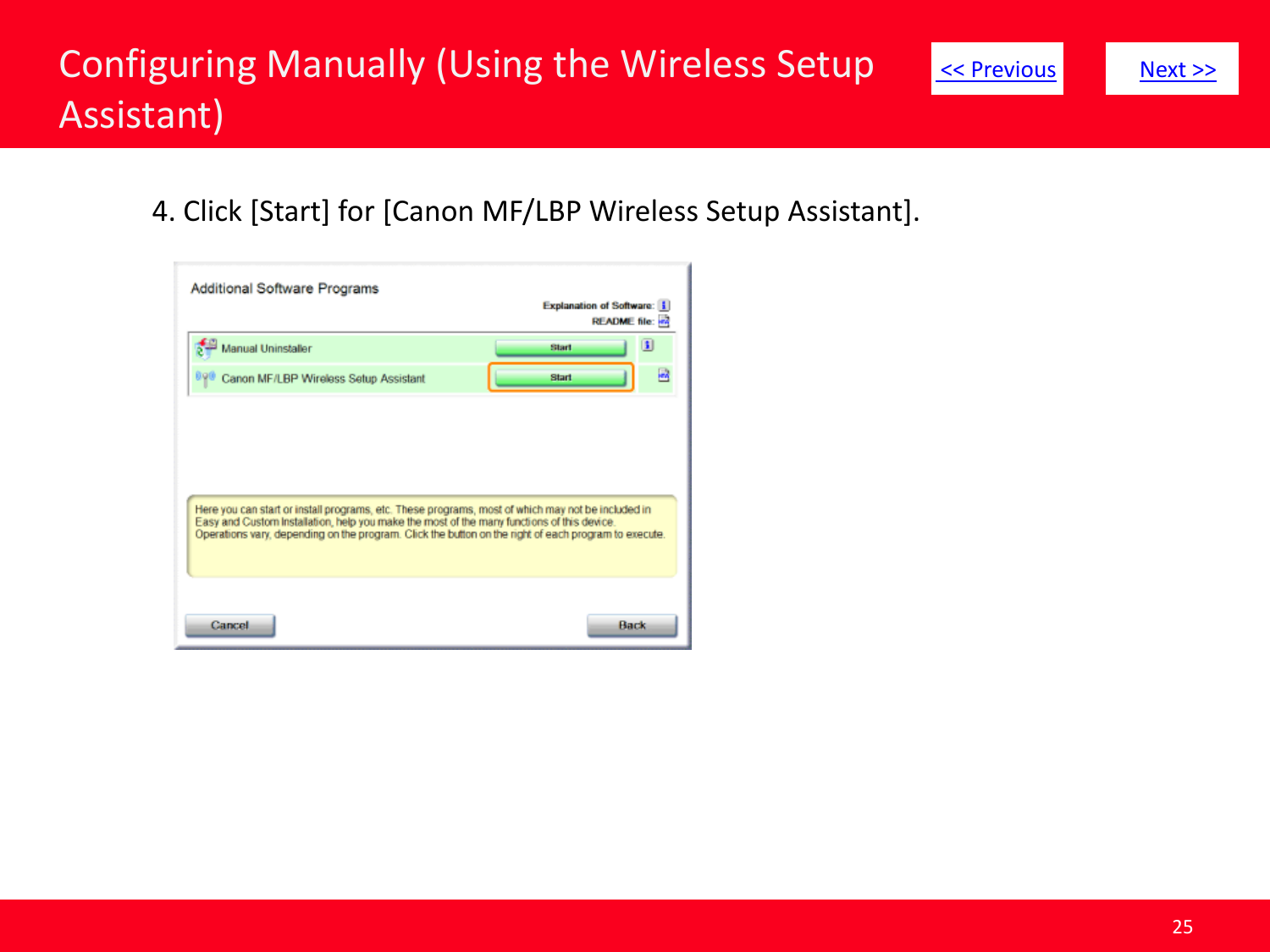<span id="page-25-0"></span>5. Read the License Agreement. If you agree, click [Yes].



6. The information for the wireless LAN router or access point is displayed.

Write down the information outlined in orange.

| process may vary by printer readel. |            |                                                                                                                  |
|-------------------------------------|------------|------------------------------------------------------------------------------------------------------------------|
|                                     |            | For additional assistance, refer to the help file for the setup solowere or the instructions in Getting Started. |
| Access PointSSID1                   | Encryption | Natural: Kee (Encounting Eac).                                                                                   |
| BarnpleEFGHU                        | WPA-PSK    | 543210EDCBA                                                                                                      |
|                                     |            |                                                                                                                  |
|                                     |            |                                                                                                                  |
|                                     |            |                                                                                                                  |
|                                     |            |                                                                                                                  |
|                                     |            |                                                                                                                  |
|                                     |            |                                                                                                                  |
|                                     |            |                                                                                                                  |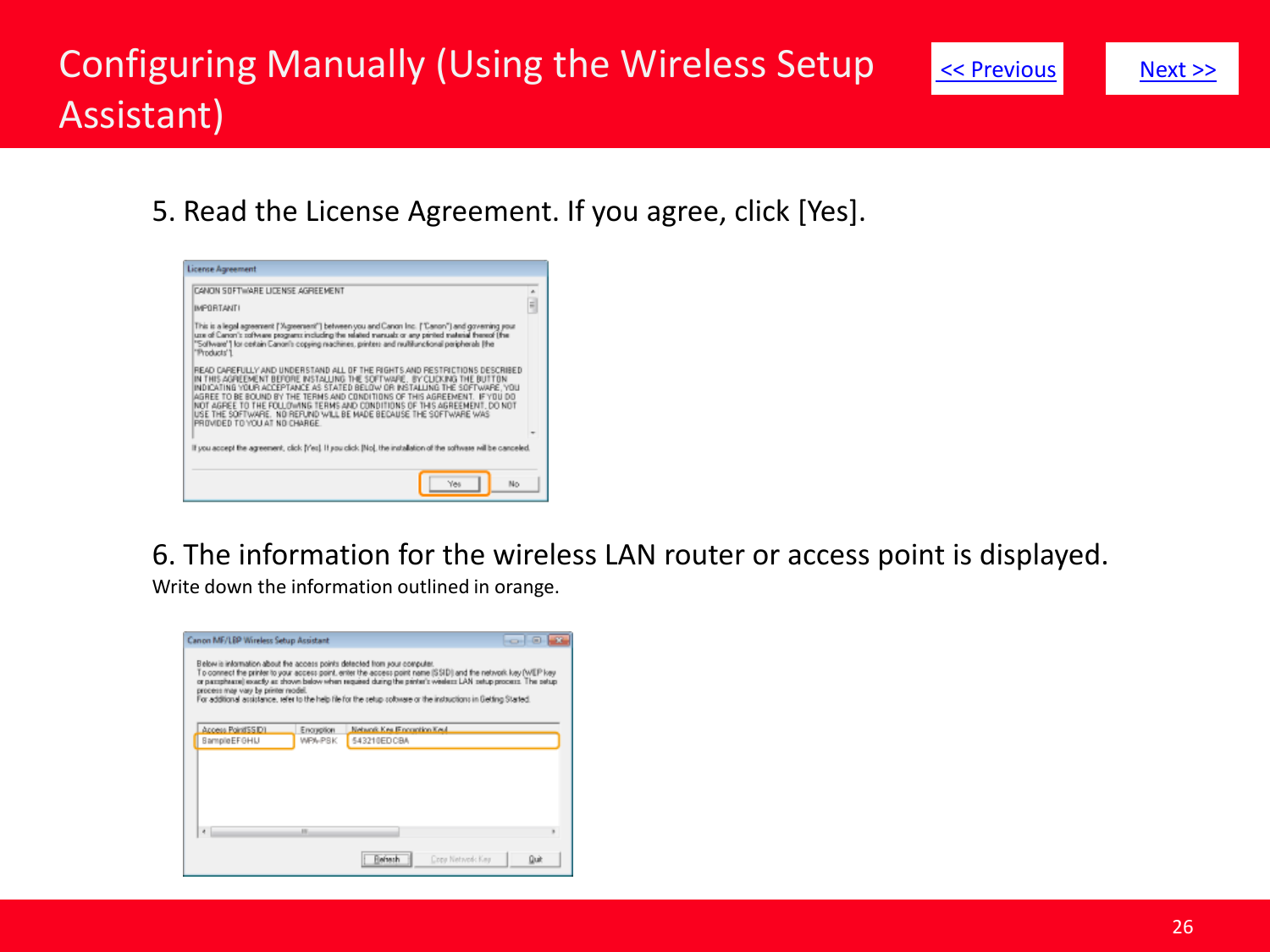#### <span id="page-26-0"></span>**If multiple access points are displayed**

Write down all of the displayed SSIDs

| Canon MF/LBP Wireless Setup Assistant |                |                                                                                                                                                                                                                                                                                                                                                                                                                               | - - - |
|---------------------------------------|----------------|-------------------------------------------------------------------------------------------------------------------------------------------------------------------------------------------------------------------------------------------------------------------------------------------------------------------------------------------------------------------------------------------------------------------------------|-------|
| process max vary by printer readel.   |                | Below is information about the access points detected from your computer.<br>To connect the printer to your access point, enter the access point name ISSIDI and the network losy (WEP losy<br>or pampheane) exactly as shown below when required during the penter's weeken LAN setup process. The petup<br>For additional assistance, refer to the help file for the setup soloware or the instructions in Getting Started. |       |
| Access PointSSID1                     | Encretion.     | Network Kee (Encryption Key).                                                                                                                                                                                                                                                                                                                                                                                                 |       |
| Sample4BCD                            | WFA.           | 01234567890123456789ABCDEF                                                                                                                                                                                                                                                                                                                                                                                                    |       |
| SampleEFGHU                           | WFA-PSK        | 543210EDCRA                                                                                                                                                                                                                                                                                                                                                                                                                   |       |
| SampleK                               | WF8.3 PSK      | 1.2344RCD                                                                                                                                                                                                                                                                                                                                                                                                                     |       |
| ×                                     | $\overline{1}$ |                                                                                                                                                                                                                                                                                                                                                                                                                               |       |
|                                       |                | Copy Network Key<br>Finfanzh                                                                                                                                                                                                                                                                                                                                                                                                  | Què   |

#### **When wireless LAN routers or access points are not displayed**

Click [Refresh]

When information is not displayed even after clicking [Refresh], check that the settings for the computer and wireless LAN or access point are complete.

[Click Here](#page-19-0) to return to the selection page.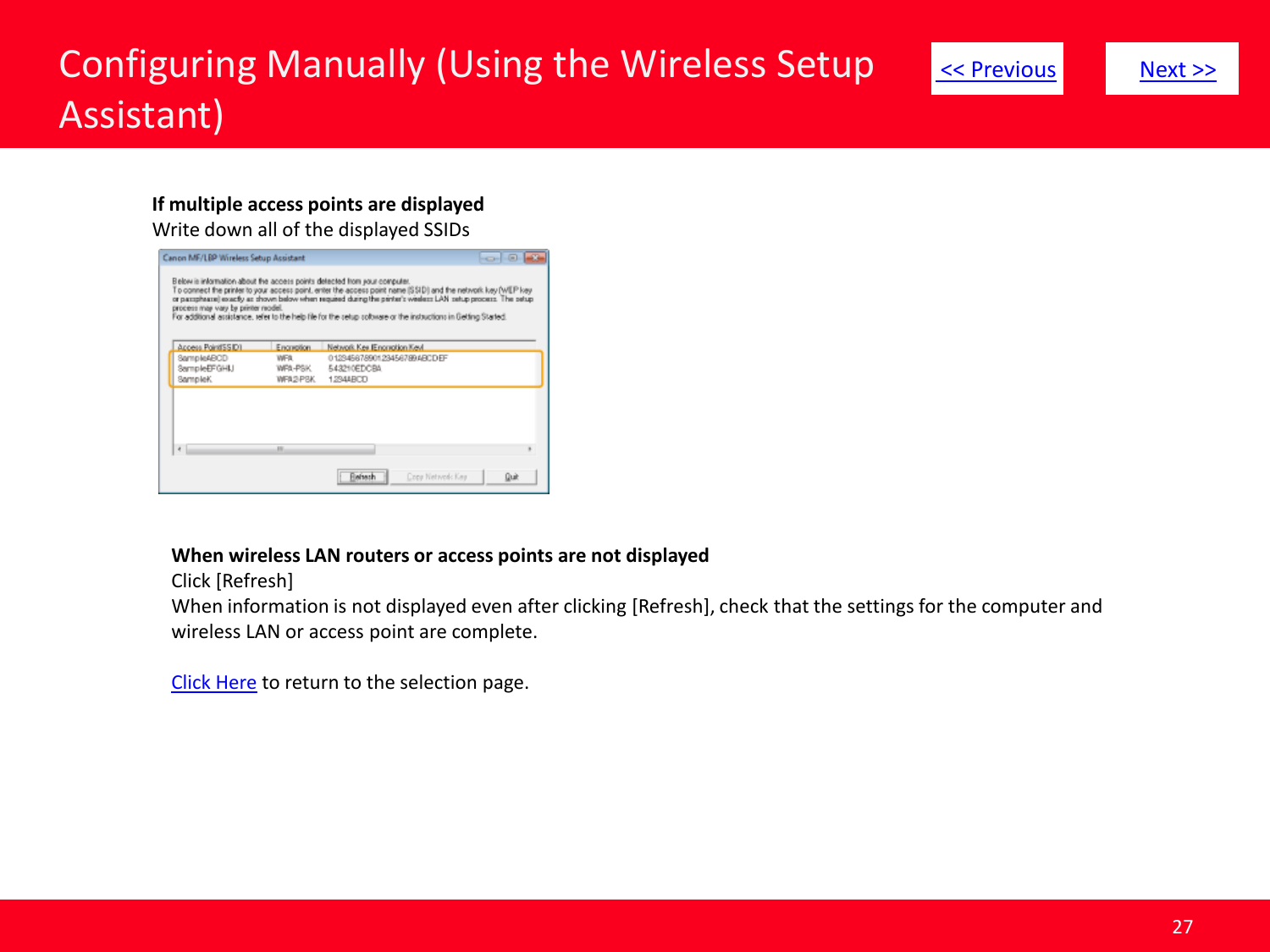<span id="page-27-0"></span>From the list of access points searched by the machine, select a wireless LAN router or an access point to be connected and enter a network key for connection.

Selecting Access Point

For selecting access points, WEP 802.11 authentication system is set to <Open System>, while WPA/WPA2 is set to Auto> (either AES-CCMP or TKIP)

- 1. Press  $[\Box]$  (Menu).
- 2. Press  $[\triangle]$  or  $[\triangledown]$  to select <Network Settings>, and then press [OK].

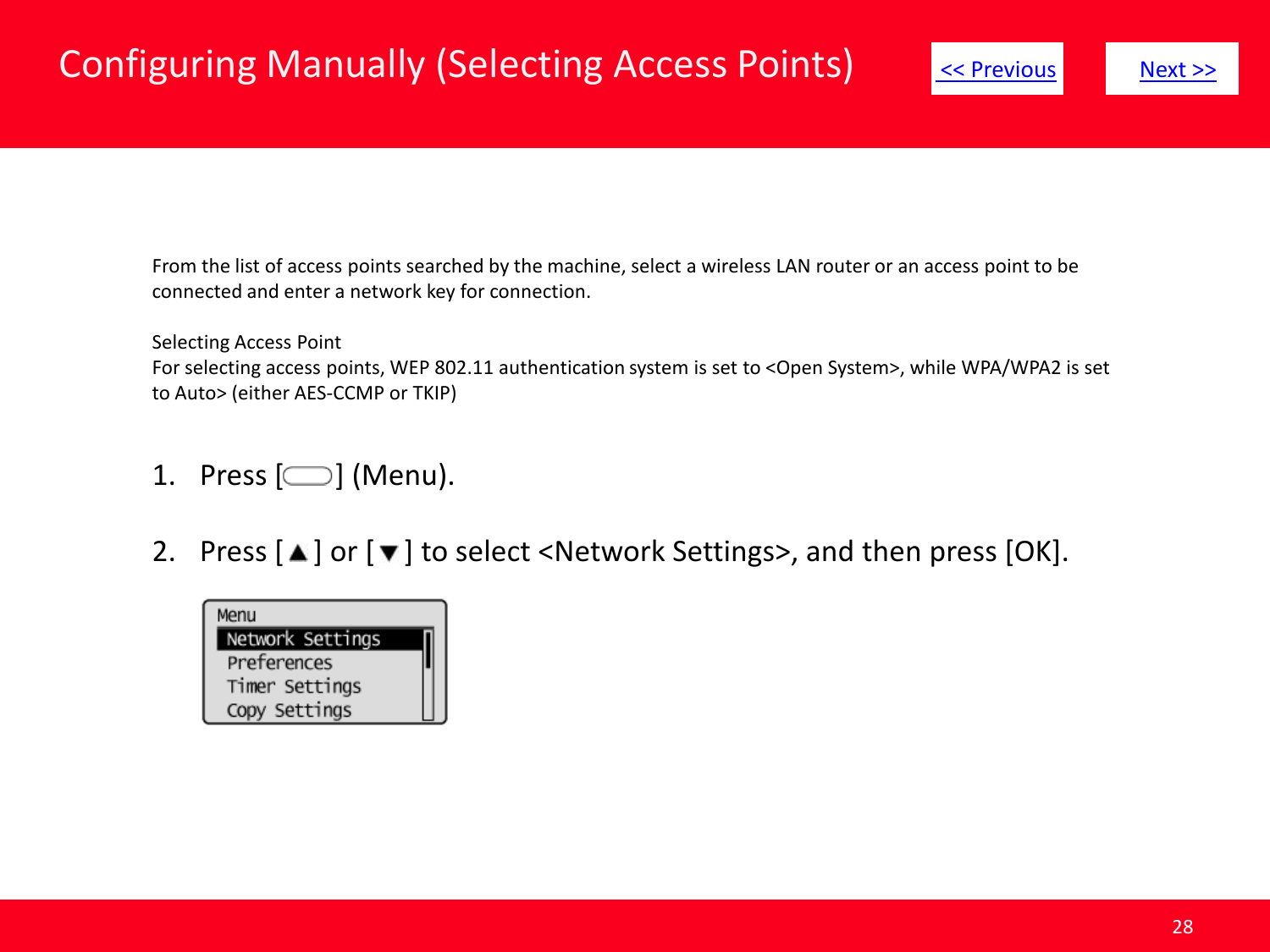<span id="page-28-0"></span>



### 4. Press [OK].



5. Press  $[\triangle]$  or  $[\triangledown]$  to select <SSID Settings>, and then press [OK].

Wireless LAN Settings WPS Push Button Mode WPS PIN Code Mode SSID Settings Wireless LAN Informa...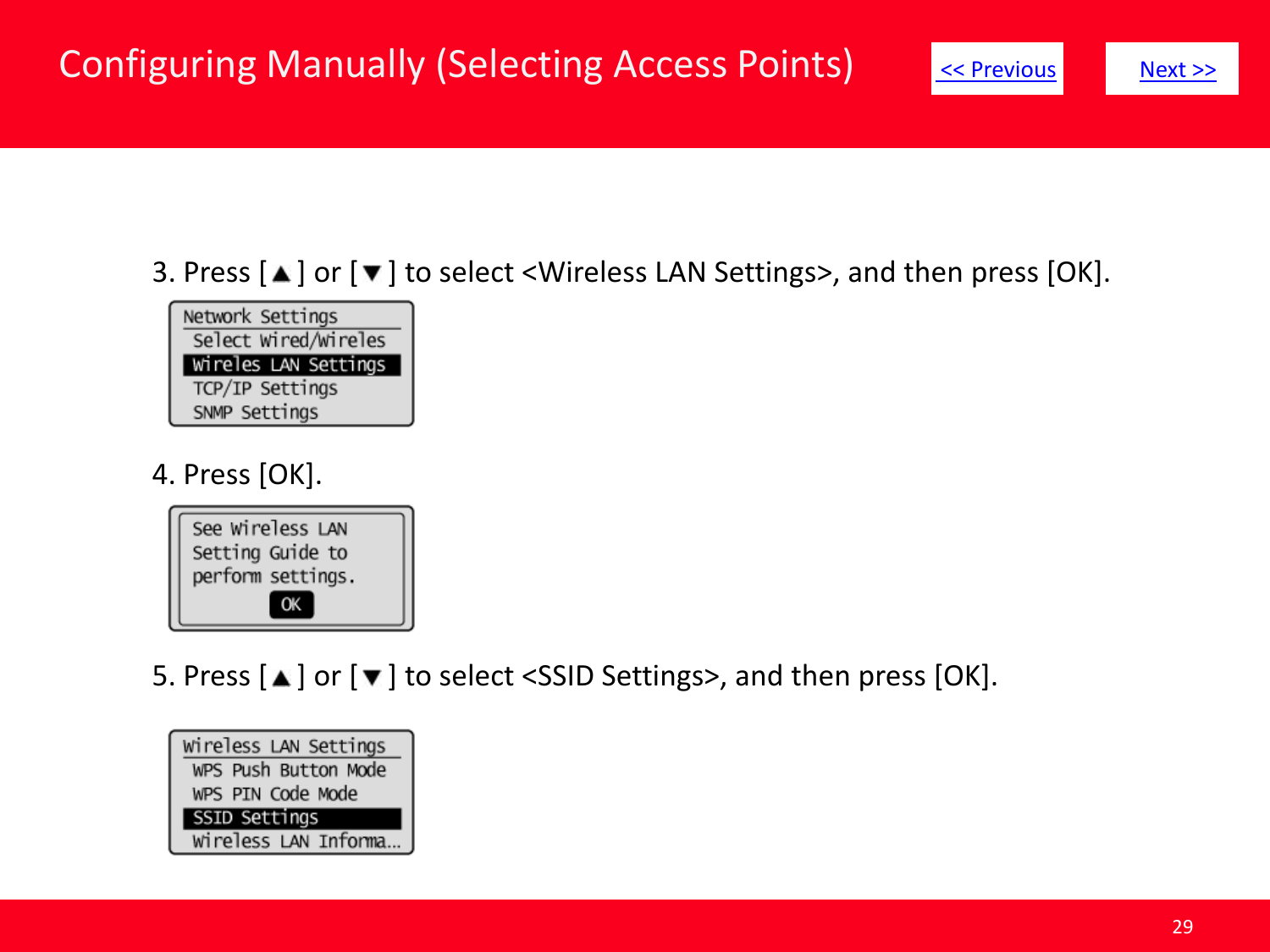<span id="page-29-0"></span>6. Press  $[\triangle]$  or  $[\triangledown]$  to select <Select Access Point>, and then press [OK].

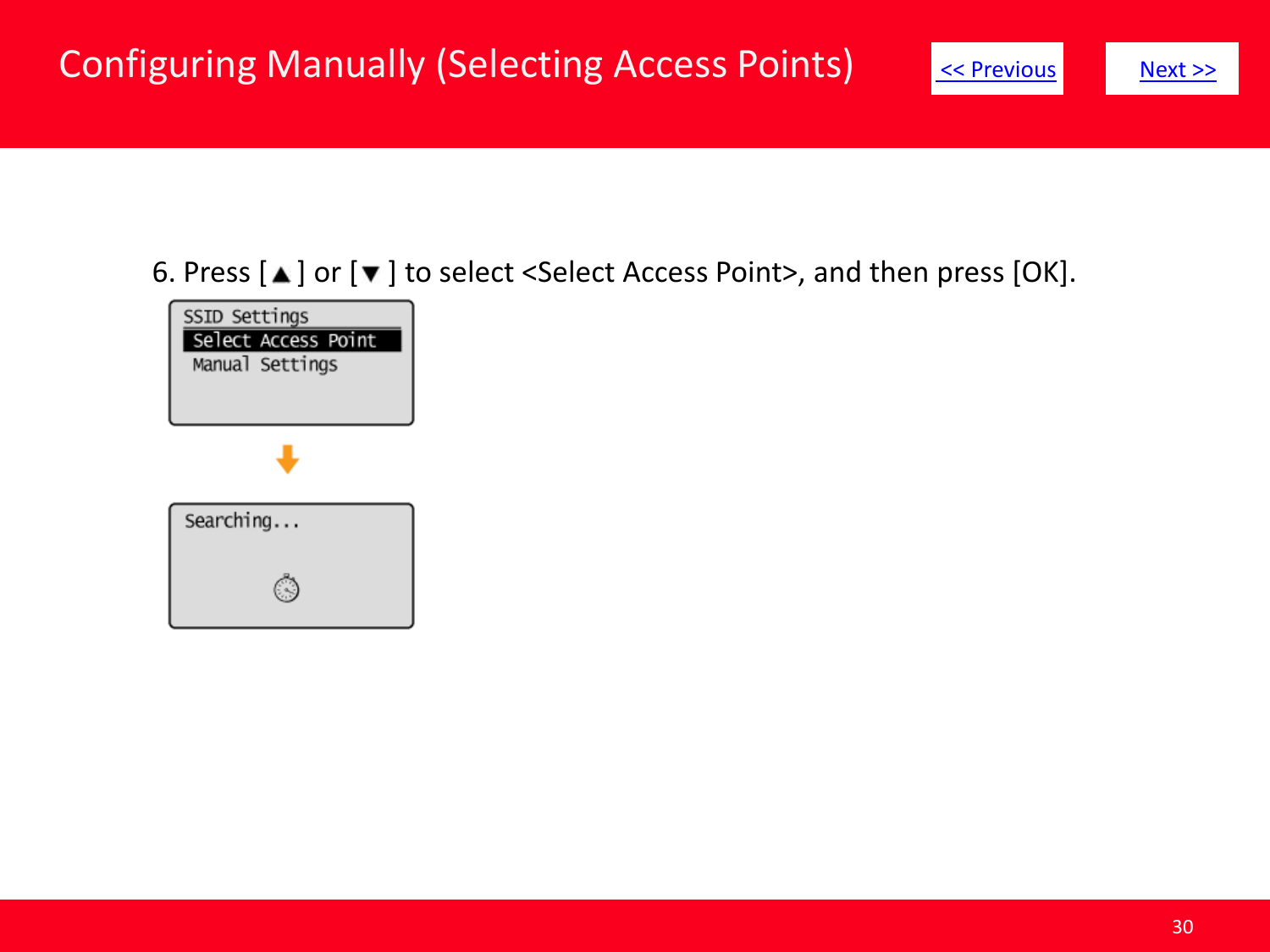### <span id="page-30-0"></span>7. Press  $[\triangle]$  or  $[\triangle]$  to select the matched SSID that you have written down earlier using, and then press [OK].

If multiple matched SSID are displayed, select the one that is displayed at the top (a stronger signal).

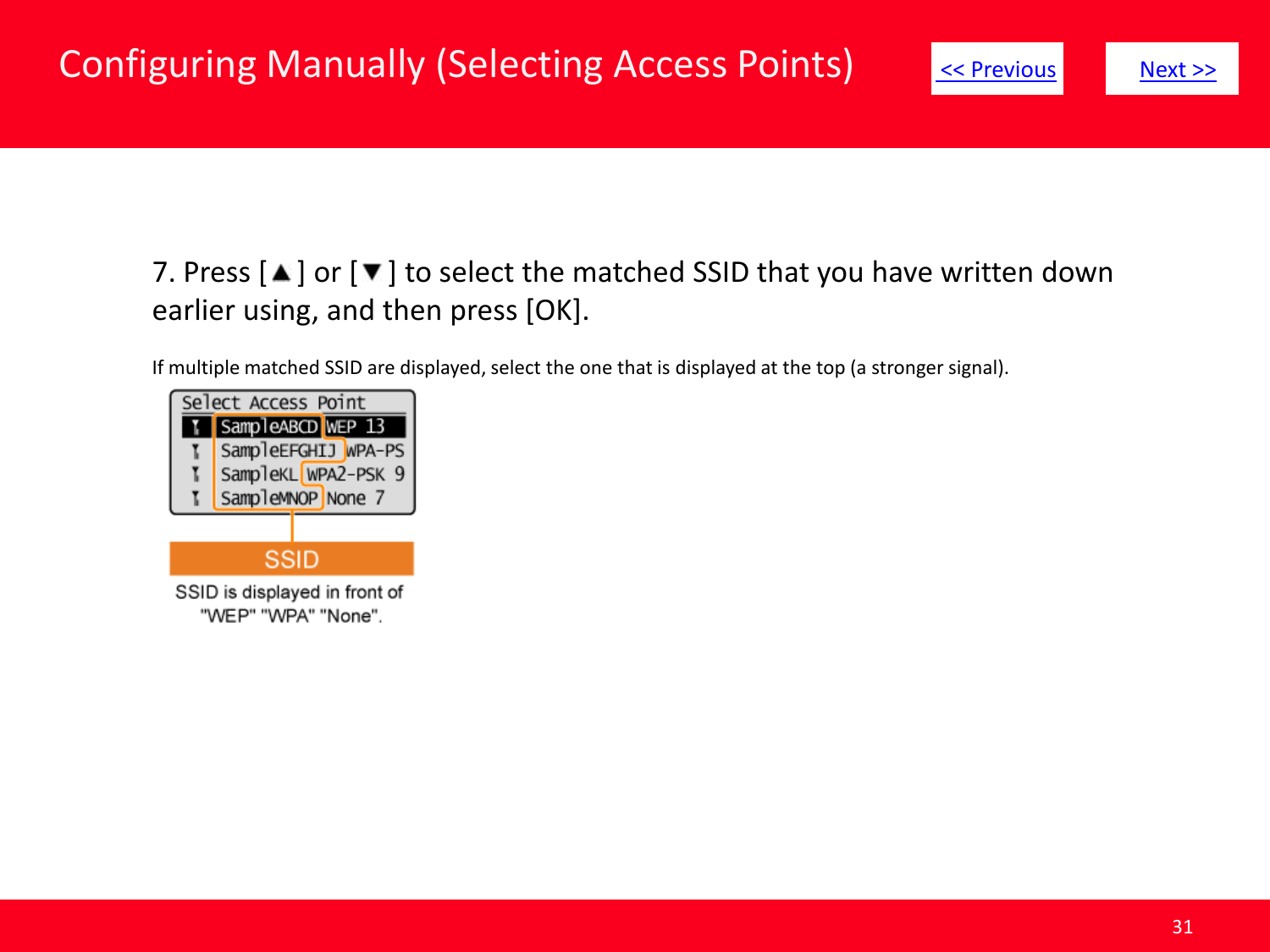<span id="page-31-0"></span>8. Press  $\lbrack \blacktriangle \rbrack$  or  $\lbrack \blacktriangledown \rbrack$  to select entry format that matches the number of network key characters (digits) that you have written down earlier, and then press [OK].

Either of the following screens is displayed.



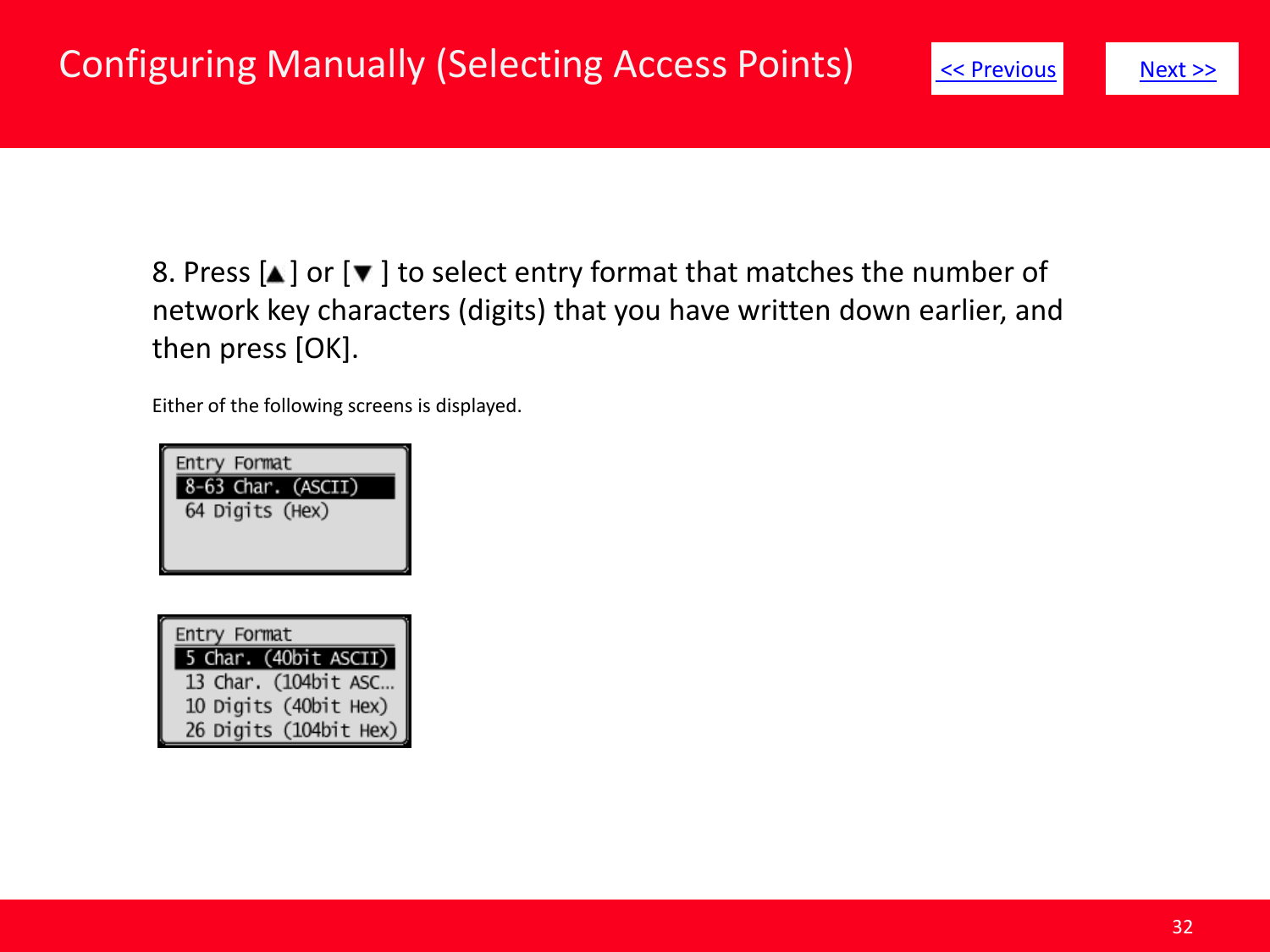### <span id="page-32-0"></span>9. Enter the network key that you have written down.

#### **ASCII text**



- 1. Press  $\left[\begin{array}{c} \ast \\ \ast \end{array}\right]$  (Tone), and the select <Entry Mode>.
- 2. Enter the network key. Enter it using the numeric keys.
- 3. Press  $\Box$  or  $\Box$  to select <Apply>, and then press  $[OK]$ .

#### **Hexadecimal**



- 1. Enter the network key. Select the characters using  $[\blacktriangleleft]$  or  $[\blacktriangleright]$ , and then press [OK] to enter.
- 2. Press  $[\triangle]$  or  $[\triangledown]$  to select <Apply> using, and then press  $[OK]$ .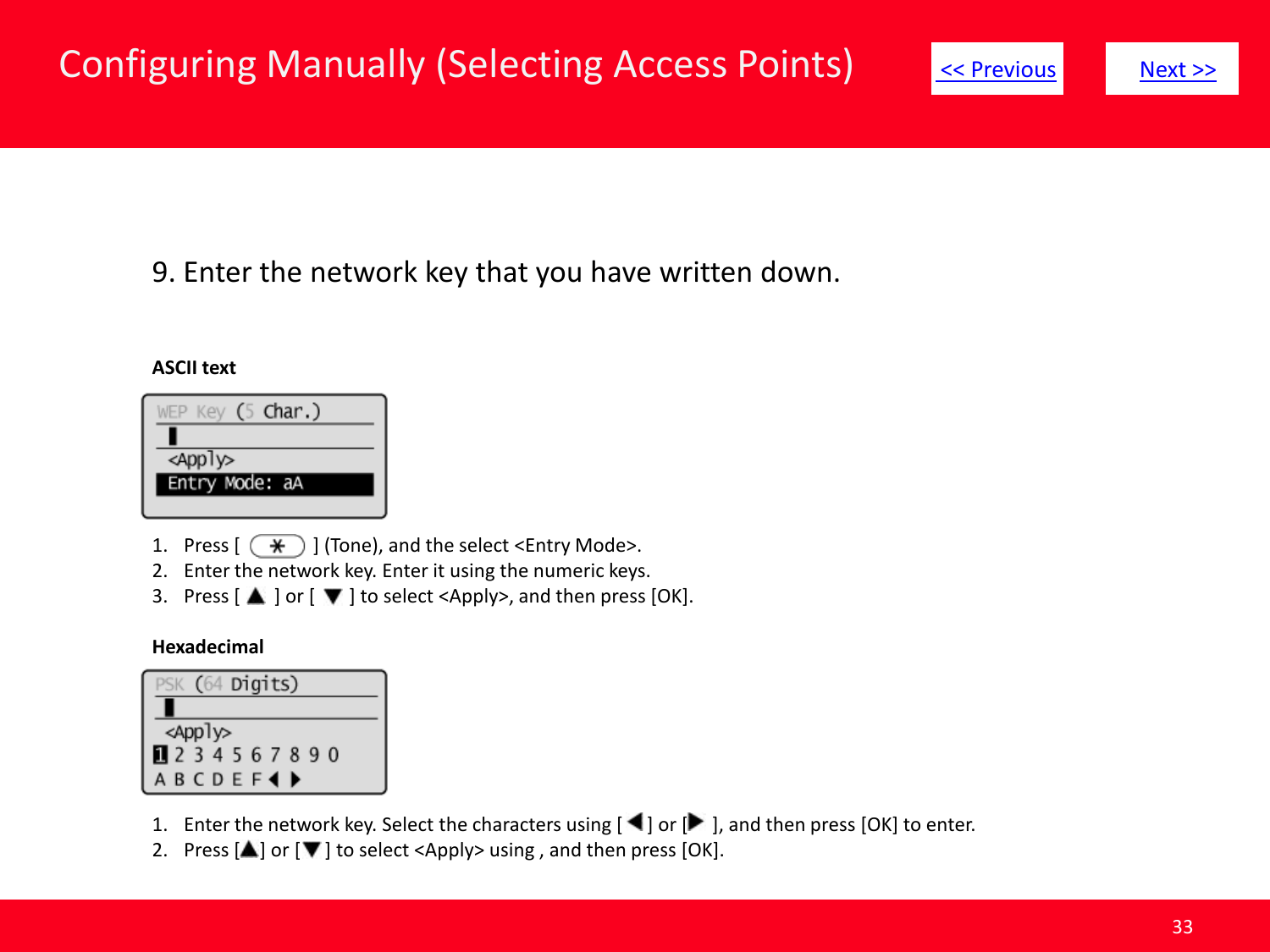## <span id="page-33-0"></span>Configuring Manually (Selecting Access Points)

10. Press  $[ \blacktriangleleft ]$  to select <Yes>, and then press  $[OK]$ .

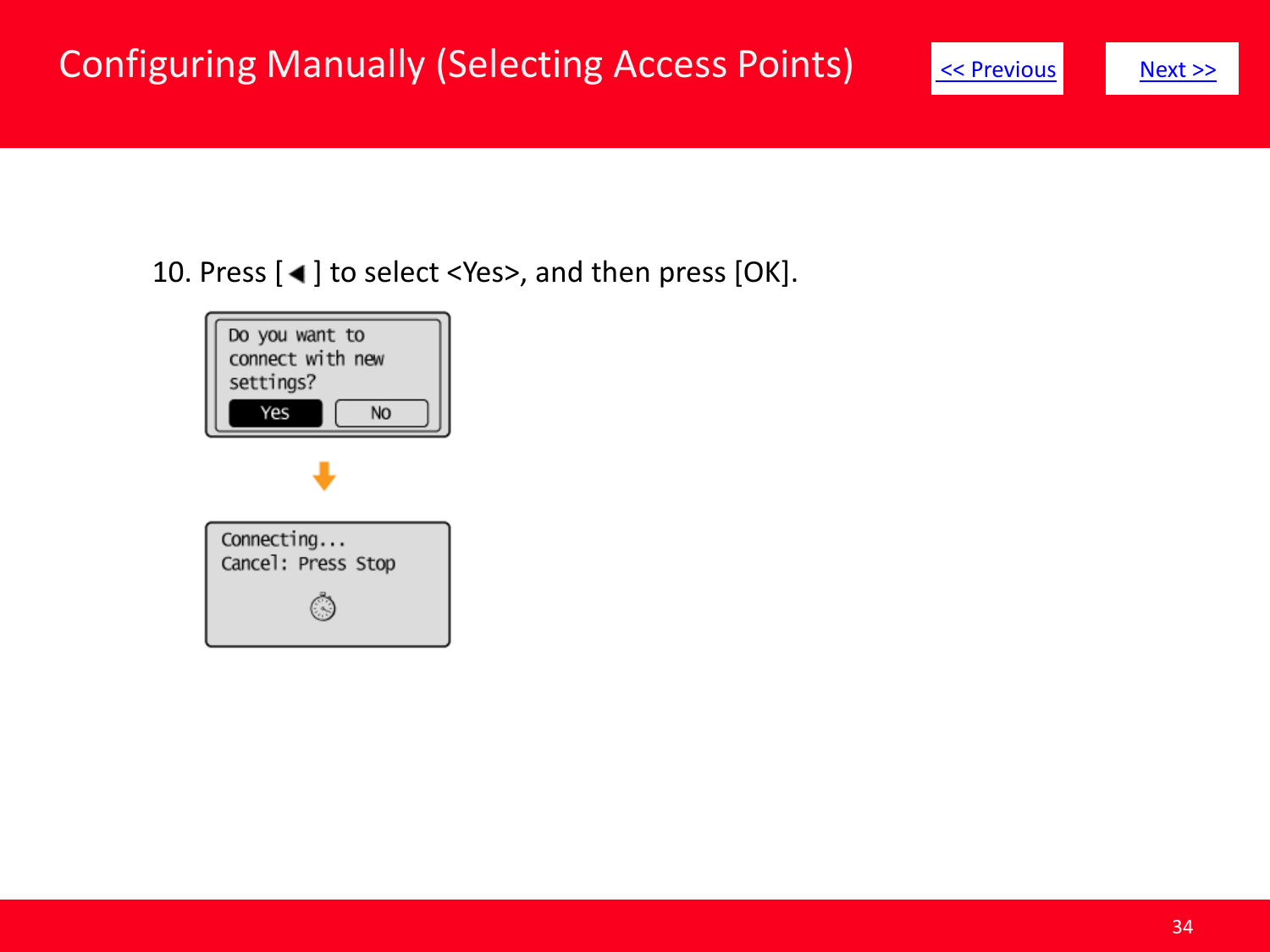## <span id="page-34-0"></span>Configuring Manually (Selecting Access Points)



The Wi-Fi indicator blinks.



The screen below is displayed for approximately 2 seconds, and then the Wi-Fi indicator lights up.





\* When a message appears, press [OK] to close the screen and start the procedure from Step 4.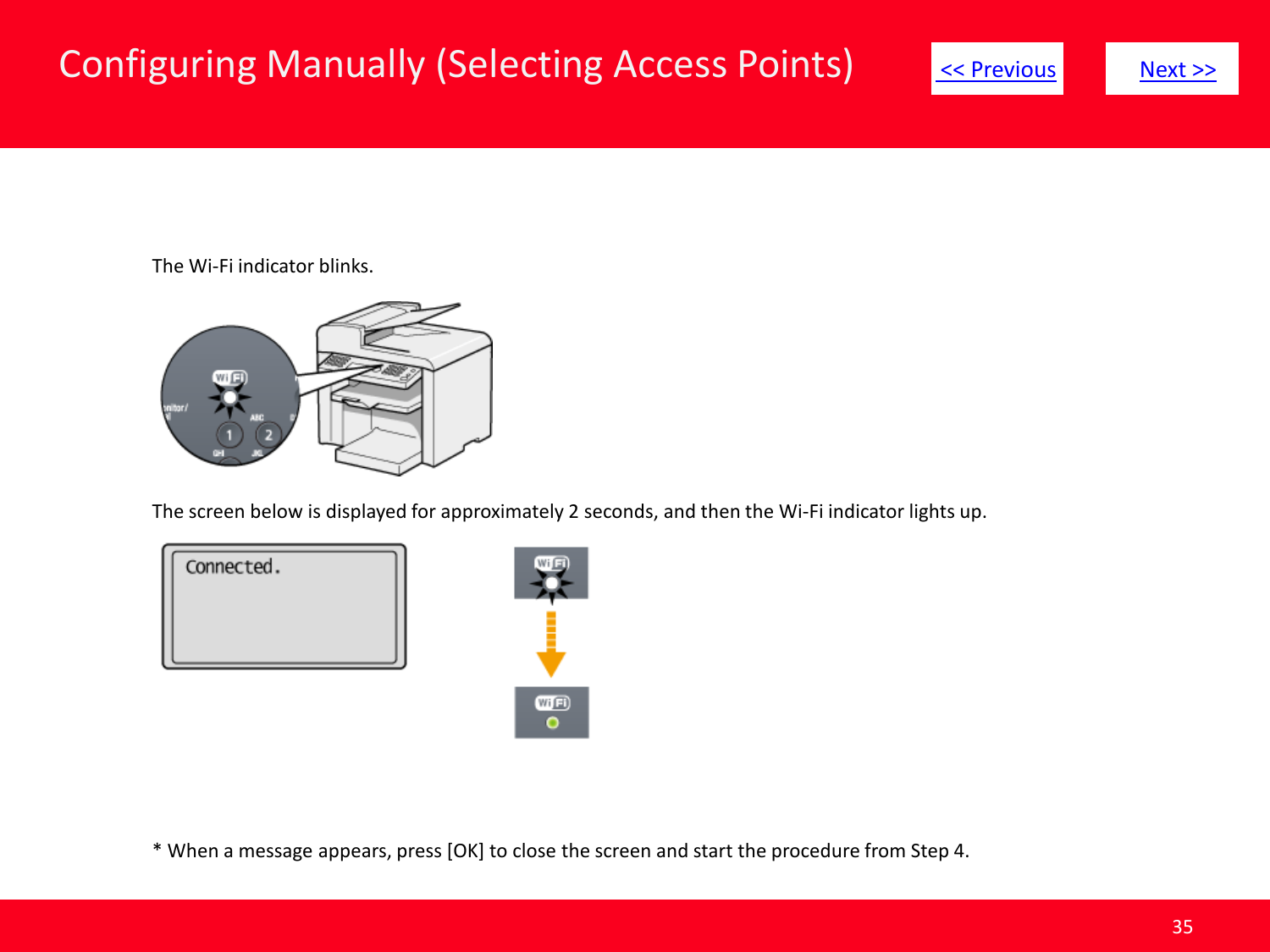### <span id="page-35-0"></span>11. Wait until the machine sets the IP address automatically (approx. 2 min).

The machine sets the IP address automatically and connects to the network. If you want to set the IP address manually, see the following.

•e-Manual "Setting the IP Address (IPv4) •e-Manual "Setting the IP Address (IPv6)

#### **Automatic obtaining of the IP address (Auto IP)**

By default, <DHCP> and <Auto IP> are enabled Even if you do not set the IP address manually, this machine can obtain it automatically. •Even if you do not have a dedicated device such as a DHCP server, the IP address is obtained automatically. •The <DHCP> setting is prioritized over <Auto IP> When your computer is set to a static IP address, assign a static IP address to the machine manually.

Next, Checking the IP address

[Click Here](#page-46-0)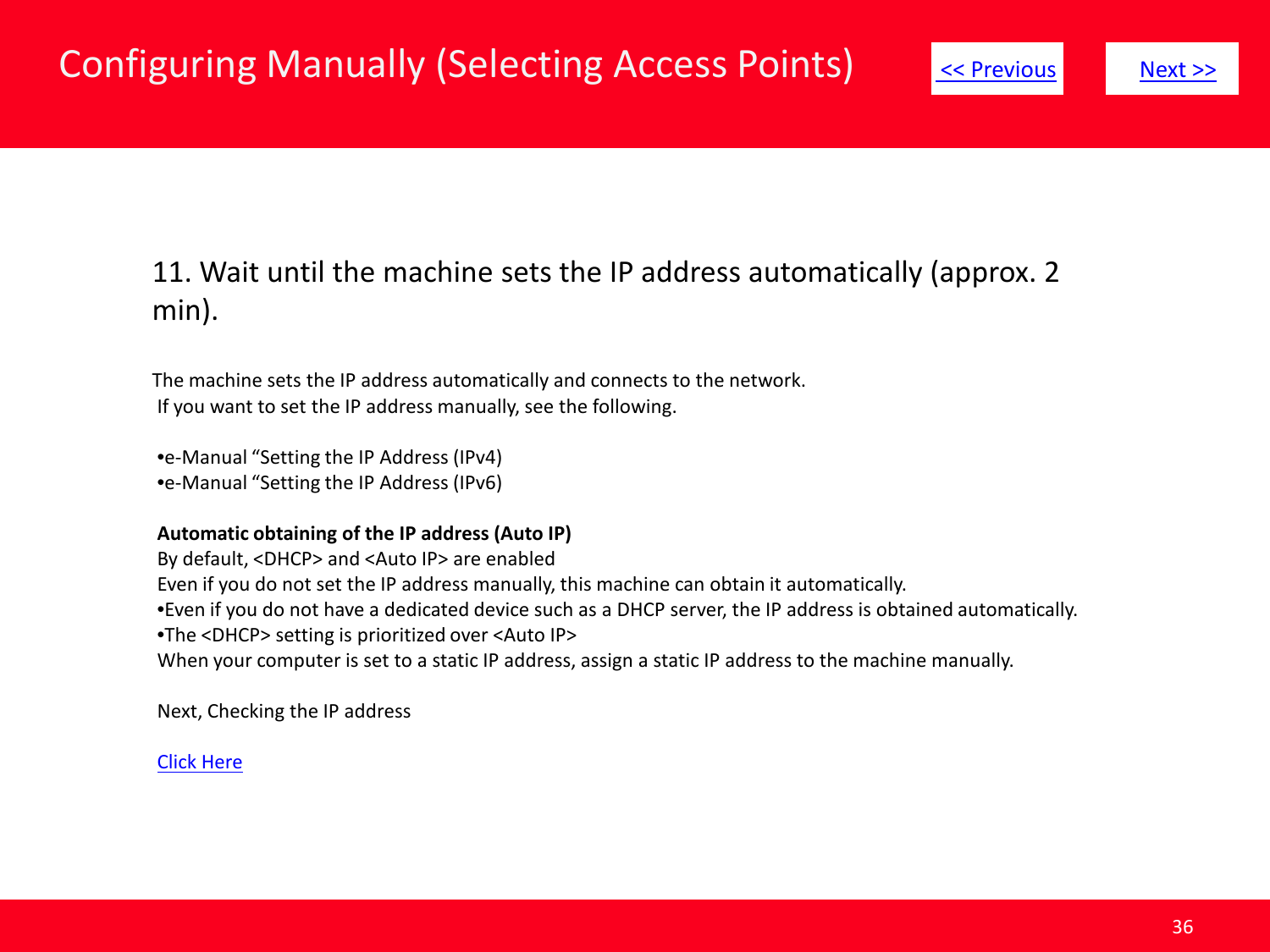<span id="page-36-0"></span>1. Press  $[\Box]$  (Menu).

2. Press  $[\triangle]$  or  $[\triangledown]$  to select <Network Settings>, and then press [OK].



3. Press  $[4]$  or  $[4]$  to select <Wireless LAN Settings>, and then press [OK].



### 4. Press [OK].

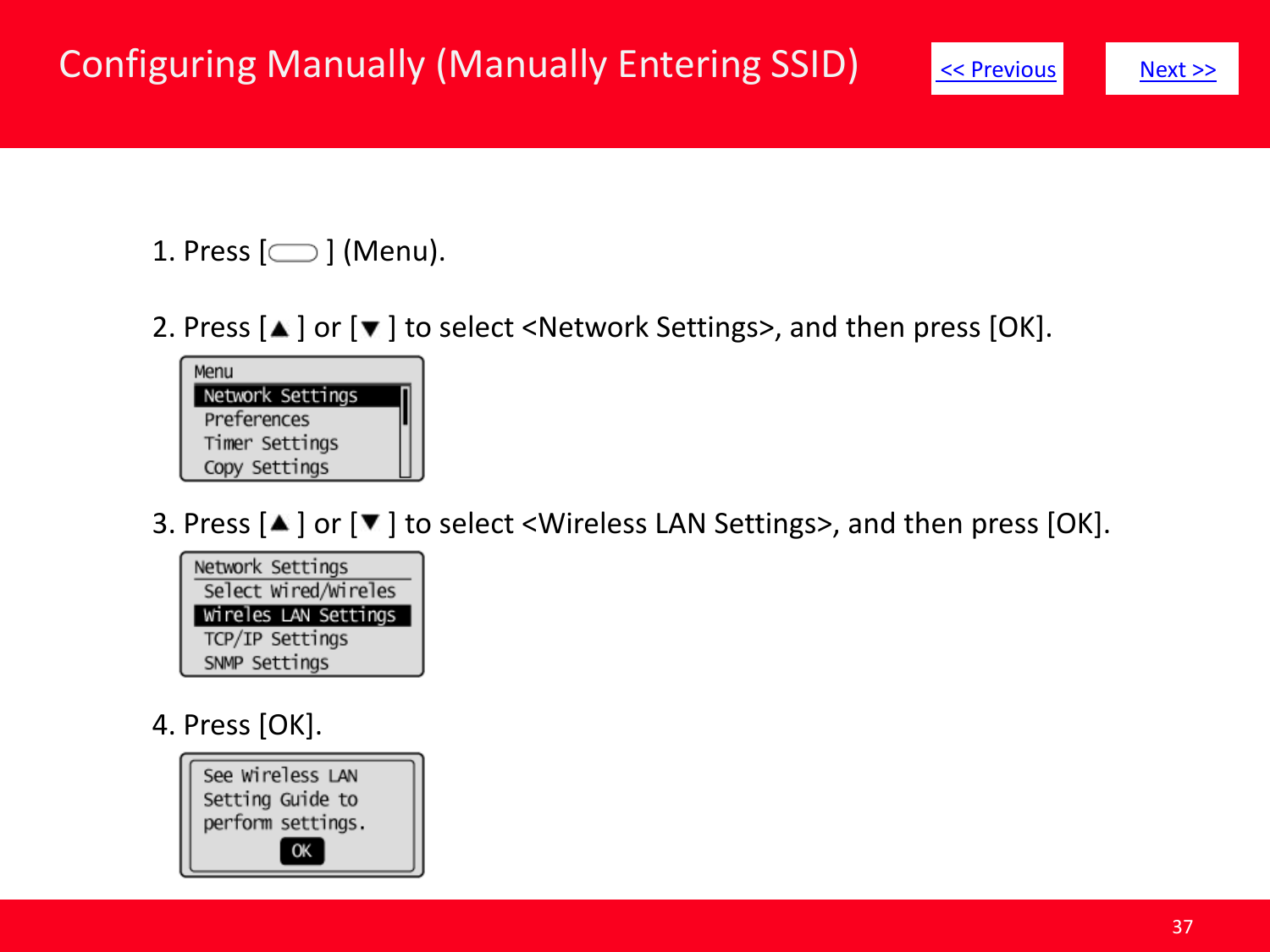## <span id="page-37-0"></span>Configuring Manually (Manually Entering SSID)





6. Press  $[$   $\blacktriangle$   $]$  or  $[$   $\blacktriangledown$   $]$  to select <Manual Settings>, and then press  $[OK]$ .



#### 7. Enter the SSID that you have written down.

After entering it using the numeric keys, select <Apply> using  $[ \triangle ]$  or  $[ \blacktriangledown ]$ , and then press  $[OK]$ .

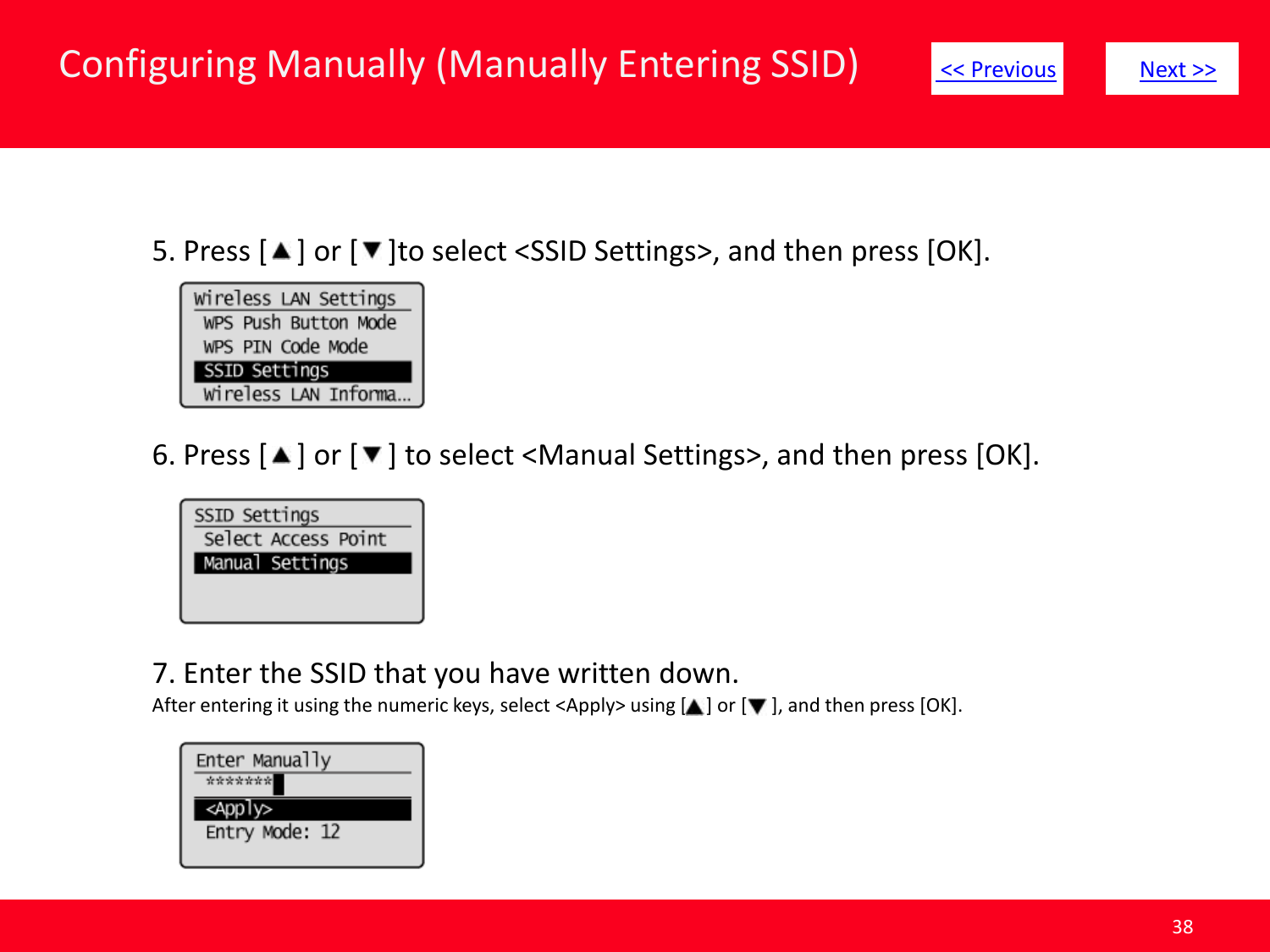## <span id="page-38-0"></span>Configuring Manually (Manually Entering SSID)

8. Press  $[$   $\blacktriangle$  ] or  $[$   $\blacktriangledown$  ] to select encryption types that you have written down, and then press [OK].



In case of <None>, go to step 12.

9. Press  $\lceil \blacktriangle \rceil$  or  $\lceil \blacktriangledown \rceil$  to select the authentication method or encryption type that you have written down, and then press [OK].

#### **When the type of encryption is WEP**

1. Press  $\Box$  or  $\nabla$  i to select the authentication method, and then press  $[OK]$ .

| 802.11 Authentication |  |
|-----------------------|--|
| Open System           |  |
| Shared Key            |  |
|                       |  |
|                       |  |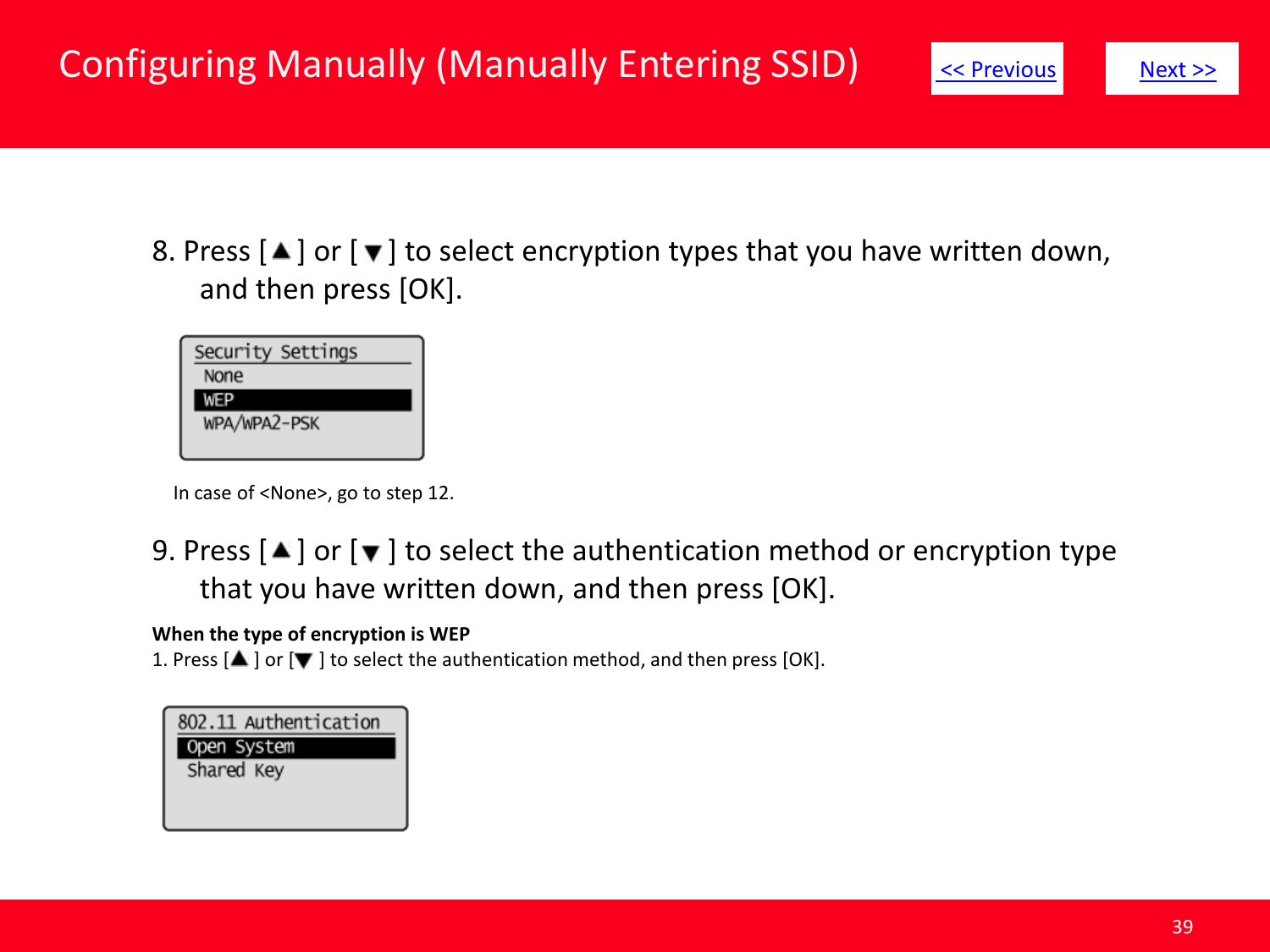## <span id="page-39-0"></span>Configuring Manually (Manually Entering SSID) Several Section And [Next >>](#page-40-0)

2. Press  $[\triangle]$  or  $[\triangledown]$  to Select <Edit WEP Key>, and then press  $[OK]$ .



3. Press  $[\triangle]$  or  $[\triangledown]$  to select the WEP key using, and then press [OK].

\* Select the key number to be used for encryption that you wrote down earlier.

| Edit WEP Key |  |
|--------------|--|
| WEP Key 1    |  |
| WEP Key 2    |  |
| WEP Key 3    |  |
| WEP Key 4    |  |

#### **When the type of encryption is WPA/WPA2-PSK**

- Auto (AES-CCMP or TKIP)
- AES-CCMP

#### WPA/WPA2 Encryption Auto AES-COMP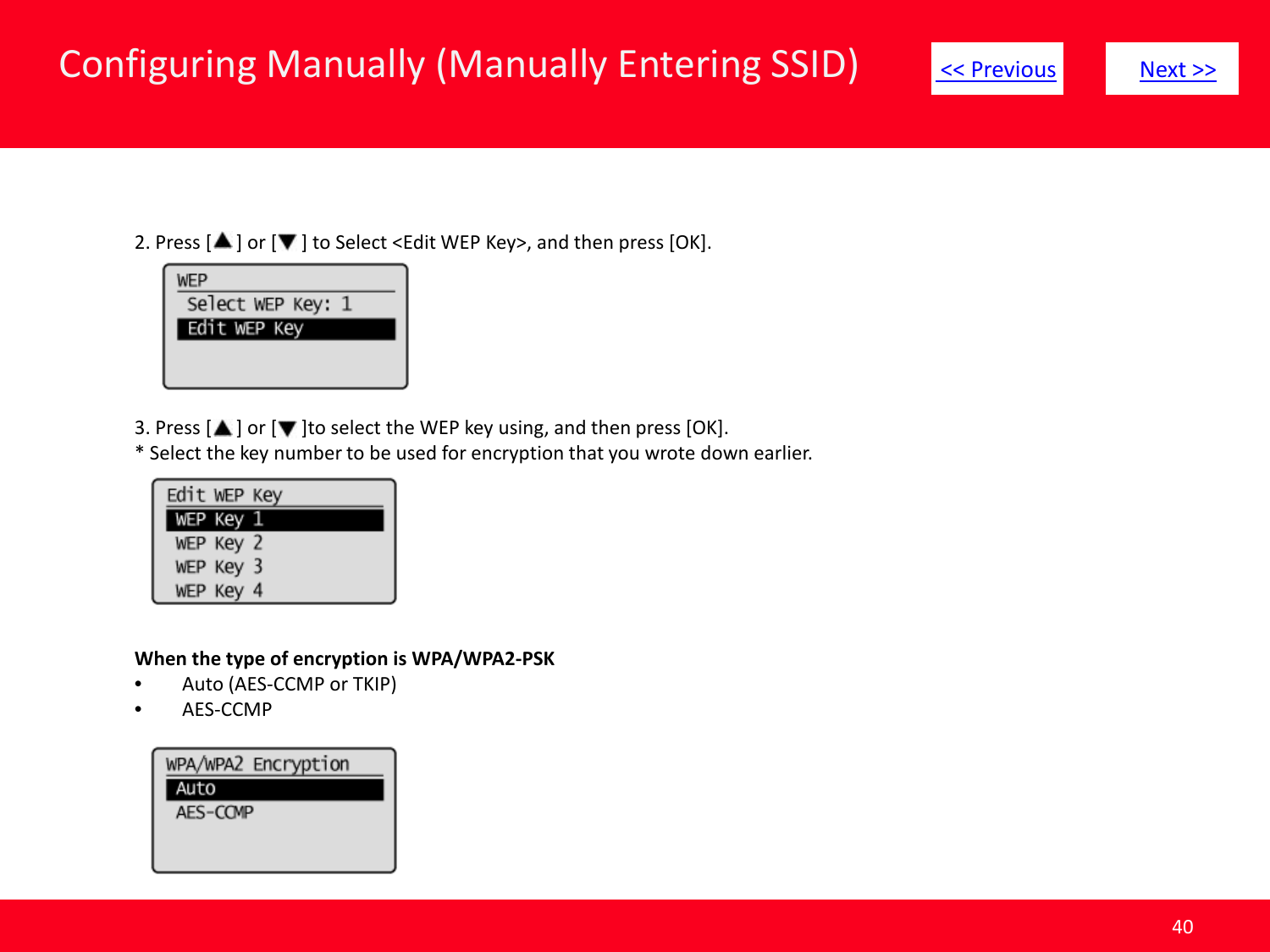<span id="page-40-0"></span>10. Press  $[\triangle]$  or  $[\triangledown]$  to select the entry format that matches the number of network key characters (digits) that you have written down, and then press [OK].

Either of the following screens is displayed.

| Entry Format       |
|--------------------|
| 8-63 Char. (ASCII) |
| 64 Digits (Hex)    |
|                    |
|                    |

| Entry Format           |
|------------------------|
| 5 Char. (40bit ASCII)  |
| 13 Char. (104bit ASC   |
| 10 Digits (40bit Hex)  |
| 26 Digits (104bit Hex) |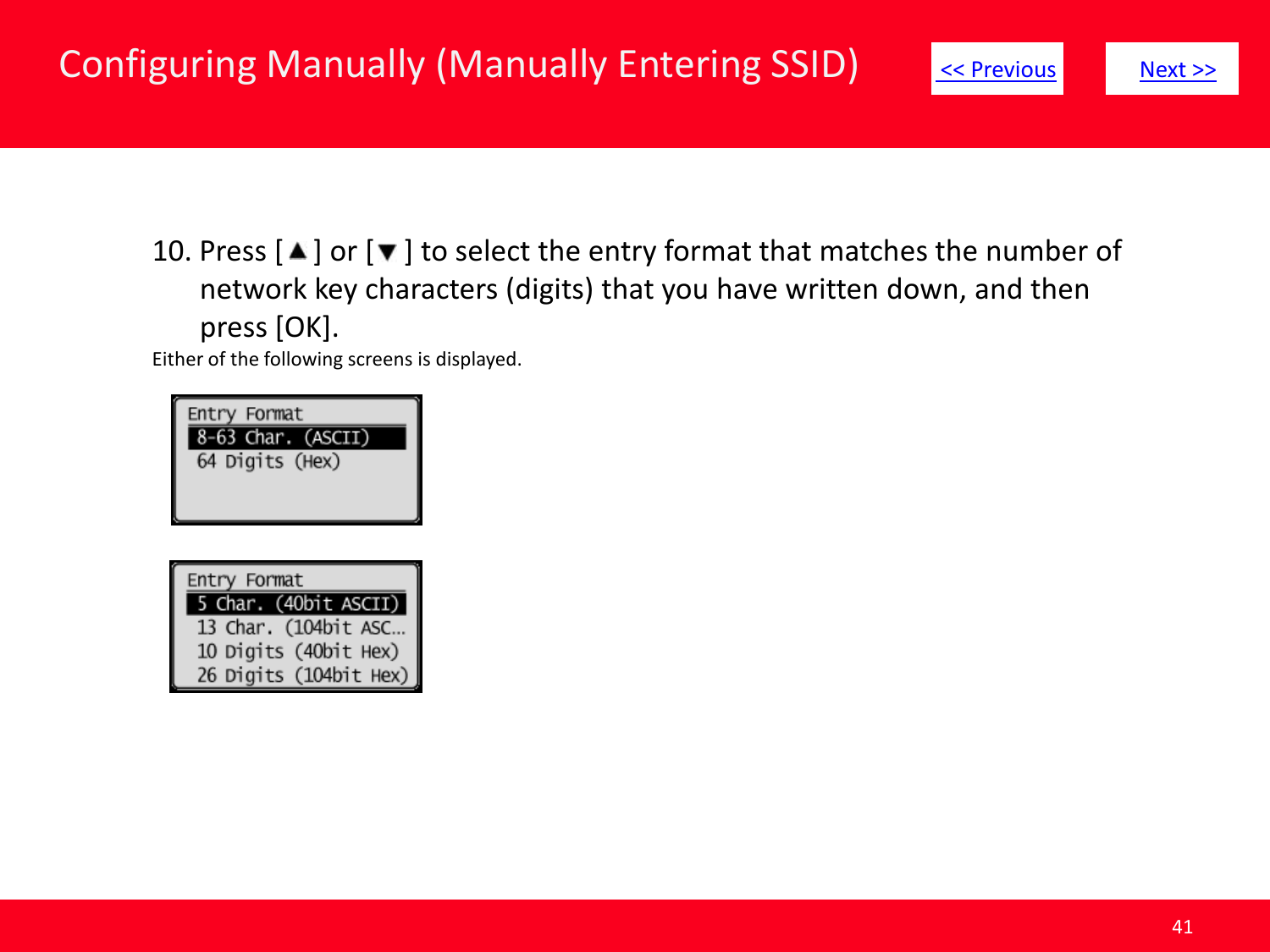### <span id="page-41-0"></span>11. Enter the network key that you have written down.

#### **ASCII text**

| WEP Key (5 <b>Char.)</b>            |  |
|-------------------------------------|--|
|                                     |  |
| $\le$ ADD I V $>$                   |  |
| <entry: a=""> (→ <bs></bs></entry:> |  |
| abcdefghi                           |  |

1. Press  $\left[\begin{array}{cc} \overline{\ast} \\ \end{array}\right]$  (Tone), and then select <Entry Mode>.

2. Enter the network key, using the numeric keys.

3. After entering, press  $\Box$  or  $\Box$  to select <Apply>, and then press  $[OK]$ .

• When WEP is the encryption type Select WEP keys (1 to 4) for encryption.

1. Press  $\lceil \blacktriangle \rceil$  or  $\lceil \blacktriangledown \rceil$  to select < Select WEP key>, and then press  $\lceil \text{OK} \rceil$ .

2. Press  $\left[\begin{array}{c} \blacktriangle \end{array}\right]$  or  $\left[\begin{array}{c} \blacktriangledown \end{array}\right]$  to select the WEP key edited in Step 9, and then press  $\left[OK\right]$ .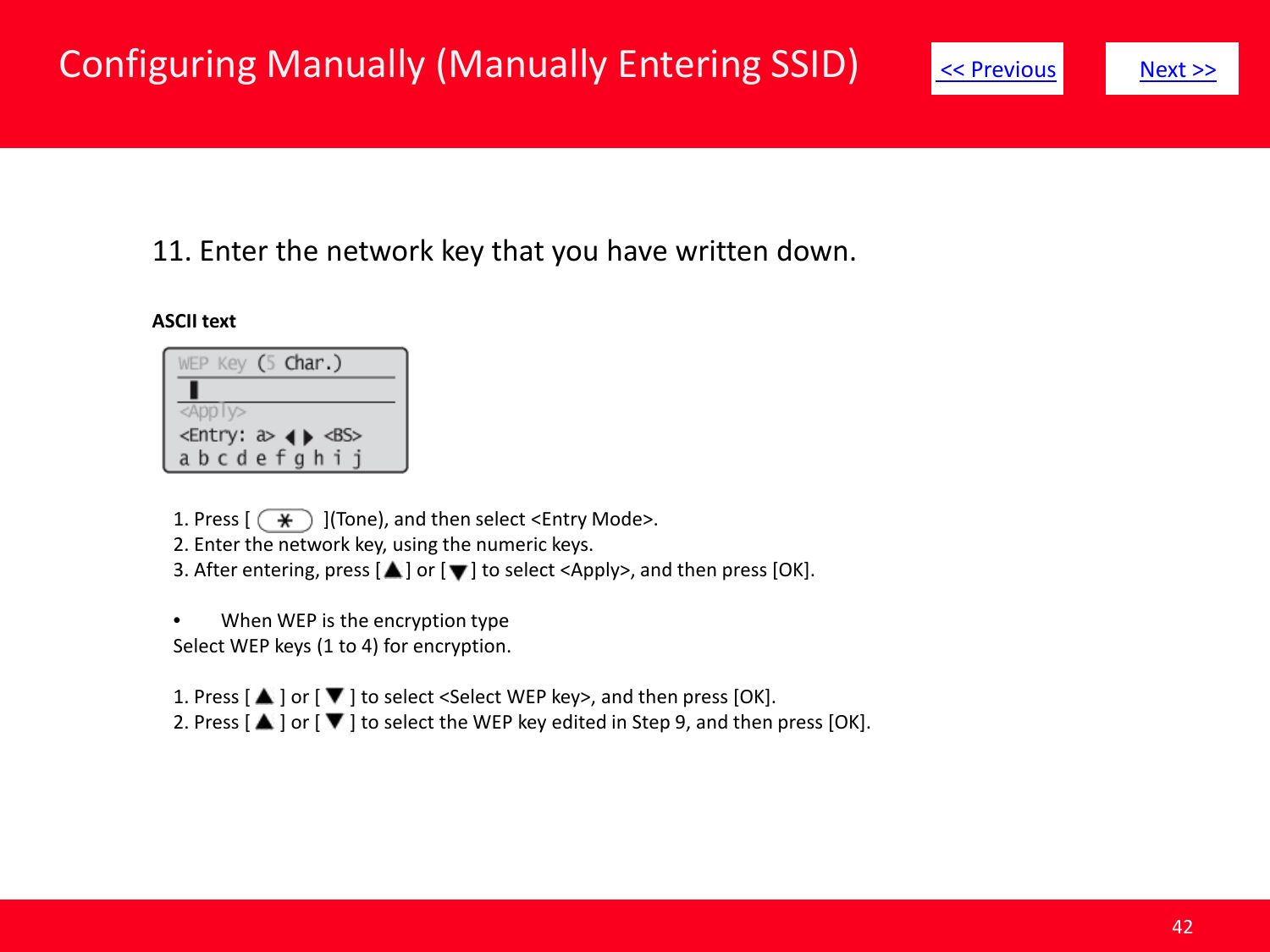## <span id="page-42-0"></span>Configuring Manually (Manually Entering SSID) Solutions Sext >>



#### **Hexadecimal**

| PSK (64 Digits)                                                                          |  |
|------------------------------------------------------------------------------------------|--|
|                                                                                          |  |
| <apply></apply>                                                                          |  |
| <entry: <math="">\triangleright &lt; <math>\blacktriangleright</math> <bs></bs></entry:> |  |
| 1234567890                                                                               |  |

1. Enter the network key. \*Press  $[$   $\blacktriangleleft$  ] or  $[$   $\blacktriangleright$  ] to select the character, and then press  $[OK]$  to enter. 2. After entering, press  $[\triangle]$  or  $[\triangledown]$  to select <Apply>, and then press [OK].

• When WEP is the encryption type Select WEP keys (1 to 4) for encryption

1. After entering the network key, press  $[\triangle]$  or  $[\blacktriangledown]$  to select <Select WEP Key, and then press [OK]. 2. Press  $[\triangle]$  or  $[\nabla]$  to select the WEP key edited in Step 9, and then press [OK].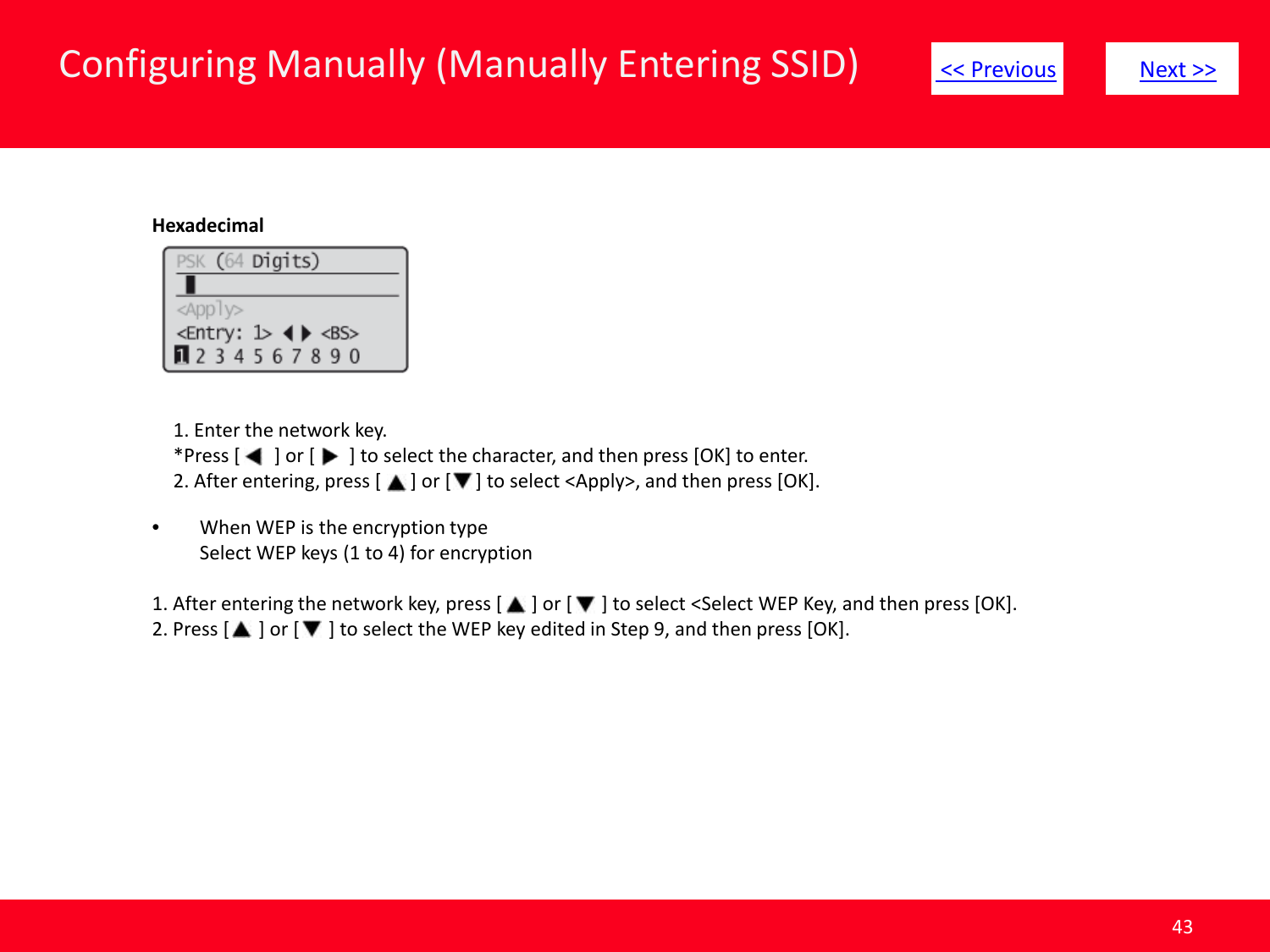<span id="page-43-0"></span>



The Wi-Fi indicator blinks.

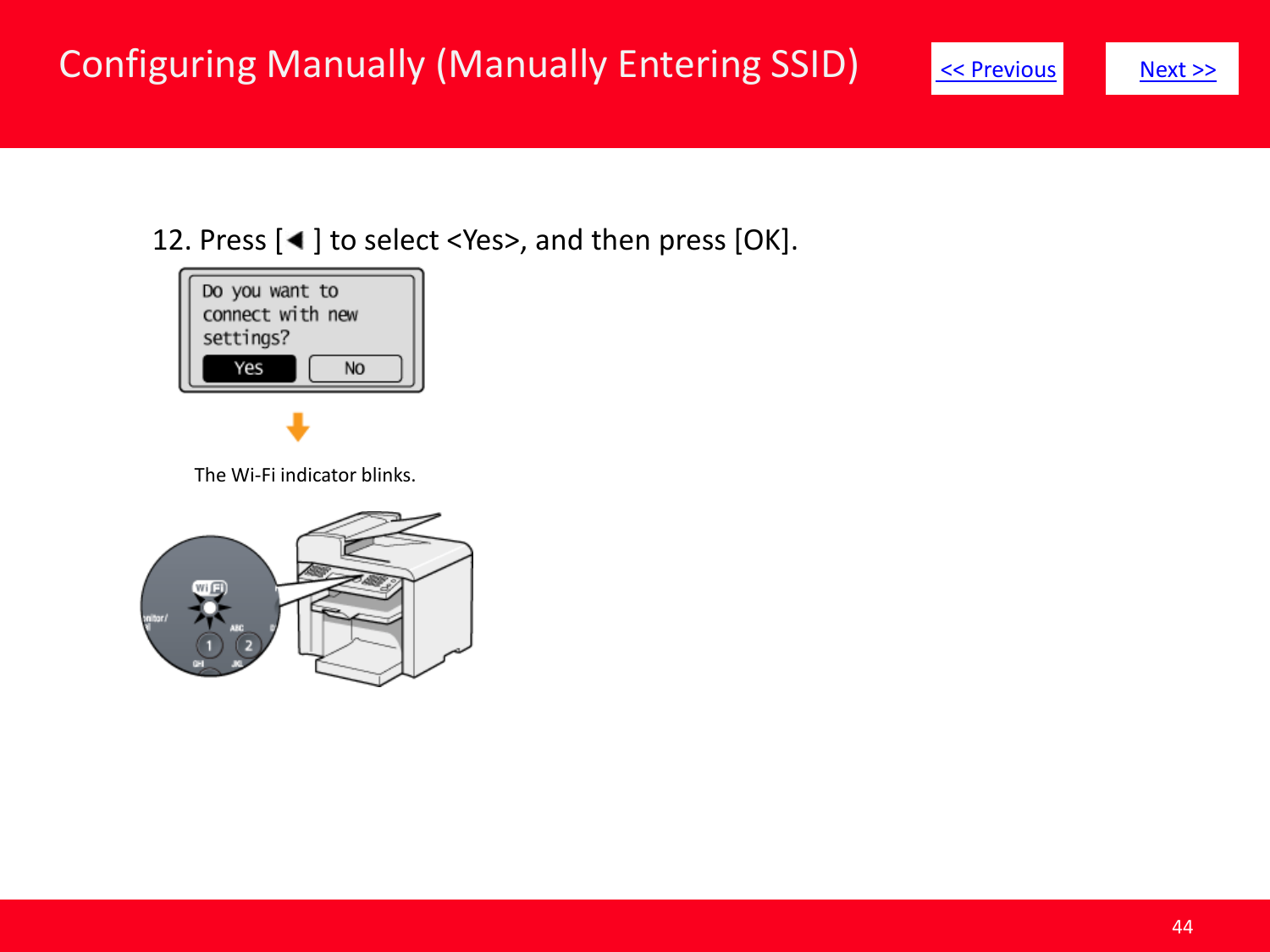<span id="page-44-0"></span>The screen below is displayed for approximately 2 seconds, and then the Wi-Fi indicator lights up.



\* When one of the following messages appears, press [OK] to close the screen and check to make sure that the type of encryption, the authentication method or encryption method, the network key are correctly entered. If not, enter the network key again.

<Could not connect. Check security settings.>

<Open authentication failed. Check WEP settings.>

<Shared Key auth. Failed. Check WEP settings.>

<Set encryption to Auto.>

<Could not connect. Check PSK settings.>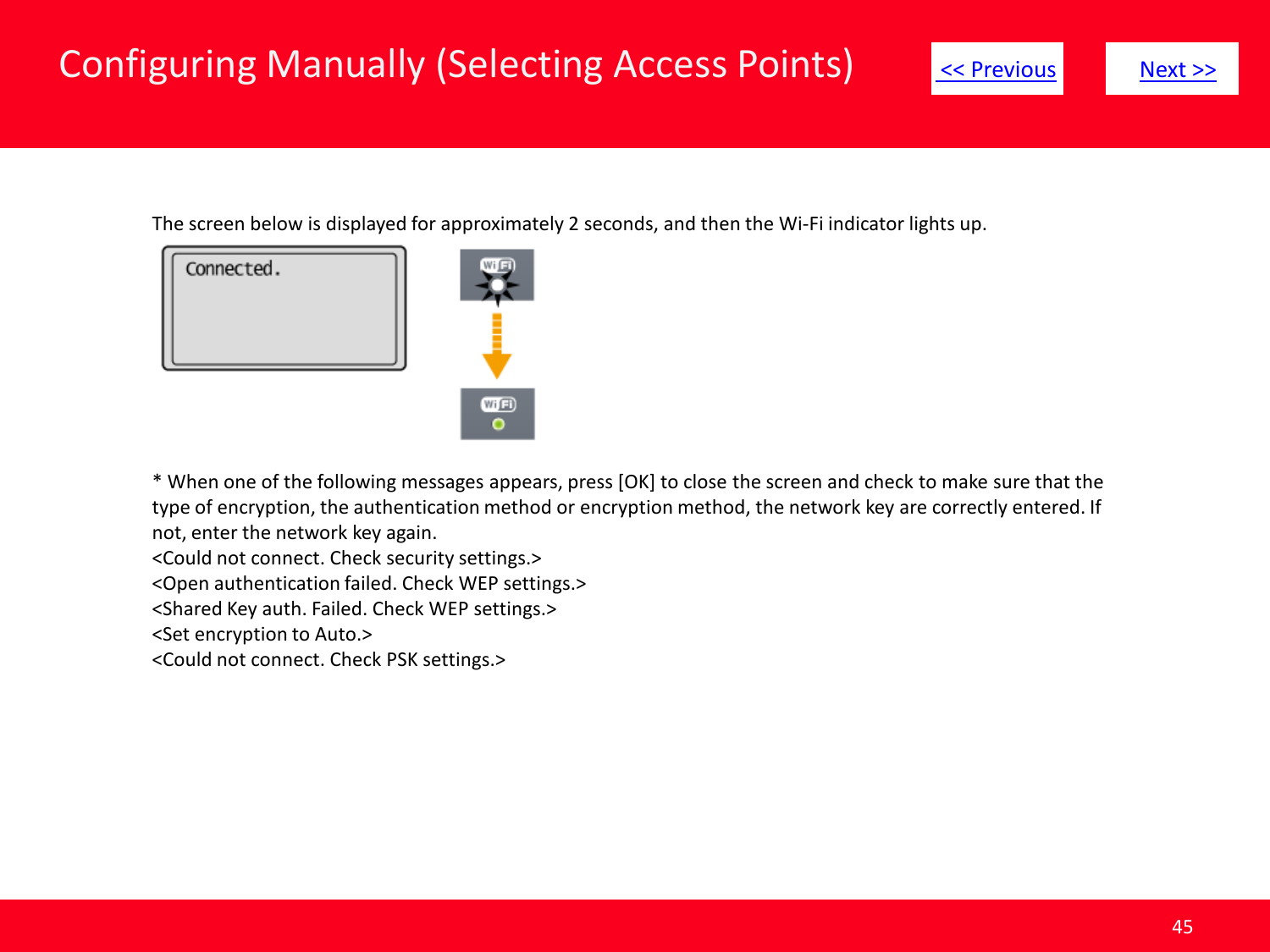### <span id="page-45-0"></span>13. Wait until the machine sets the IP address automatically (approx. 2 min).

The machine sets the IP address automatically and connects to the network. If you want to set the IP address manually, see the following.

•e-Manual "Setting the IP Address (IPv4) •e-Manual "Setting the IP Address (IPv6)

#### **Automatic obtaining of the IP address (Auto IP)**

By default, <DHCP> and <Auto IP> are enabled Even if you do not set the IP address manually, this machine can obtain it automatically. •Even if you do not have a dedicated device such as a DHCP server, the IP address is obtained automatically. •The <DHCP> setting is prioritized over <Auto IP> When your computer is set to a static IP address, assign a static IP address to the machine manually.

Next, Checking the IP address

[Click Here](#page-46-0)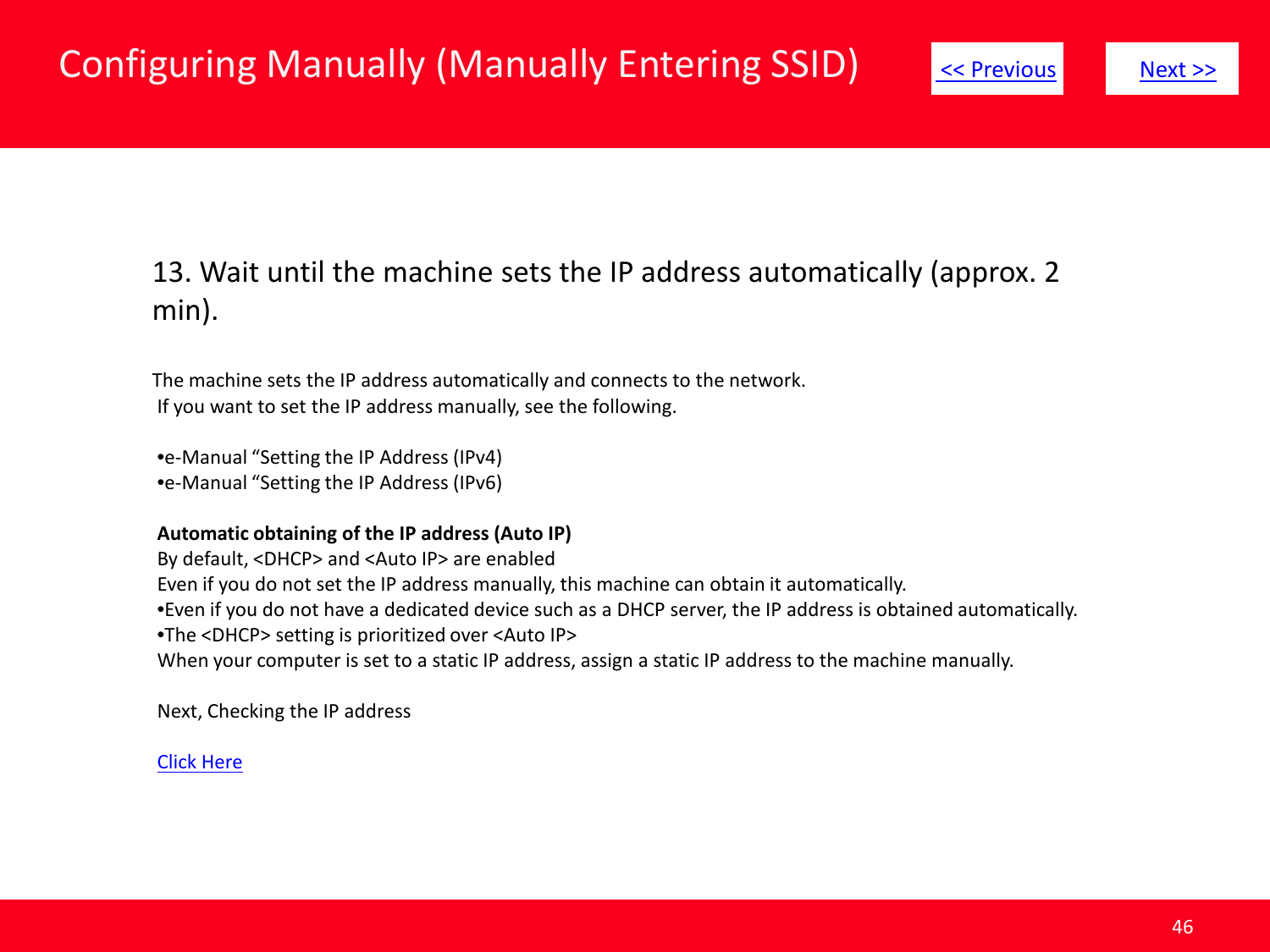## <span id="page-46-0"></span>Checking IP Address Settings **Example 2018** 19 and 2019 19 and 2019 19 and 2019 19 and 2019 19 and 2019 19 and 201



Follow the steps below to confirm the IP address set on the machine. Write down the IP address as you may need it when installing the software.

### **Checking IPv4 address settings**

- 1. Press  $[\n\bigcirc]$  (Status Monitor/Cancel).
- 2. Press  $[\blacksquare]$  or  $[\blacksquare]$  to select <Network Information>, and then press [OK].



3. Press  $[\triangle]$  or  $[\triangledown]$  to select <IPv4>, and then press  $[OK]$ .

Network Information IP<sub>v4</sub> IPv6 wireless LAN Informa...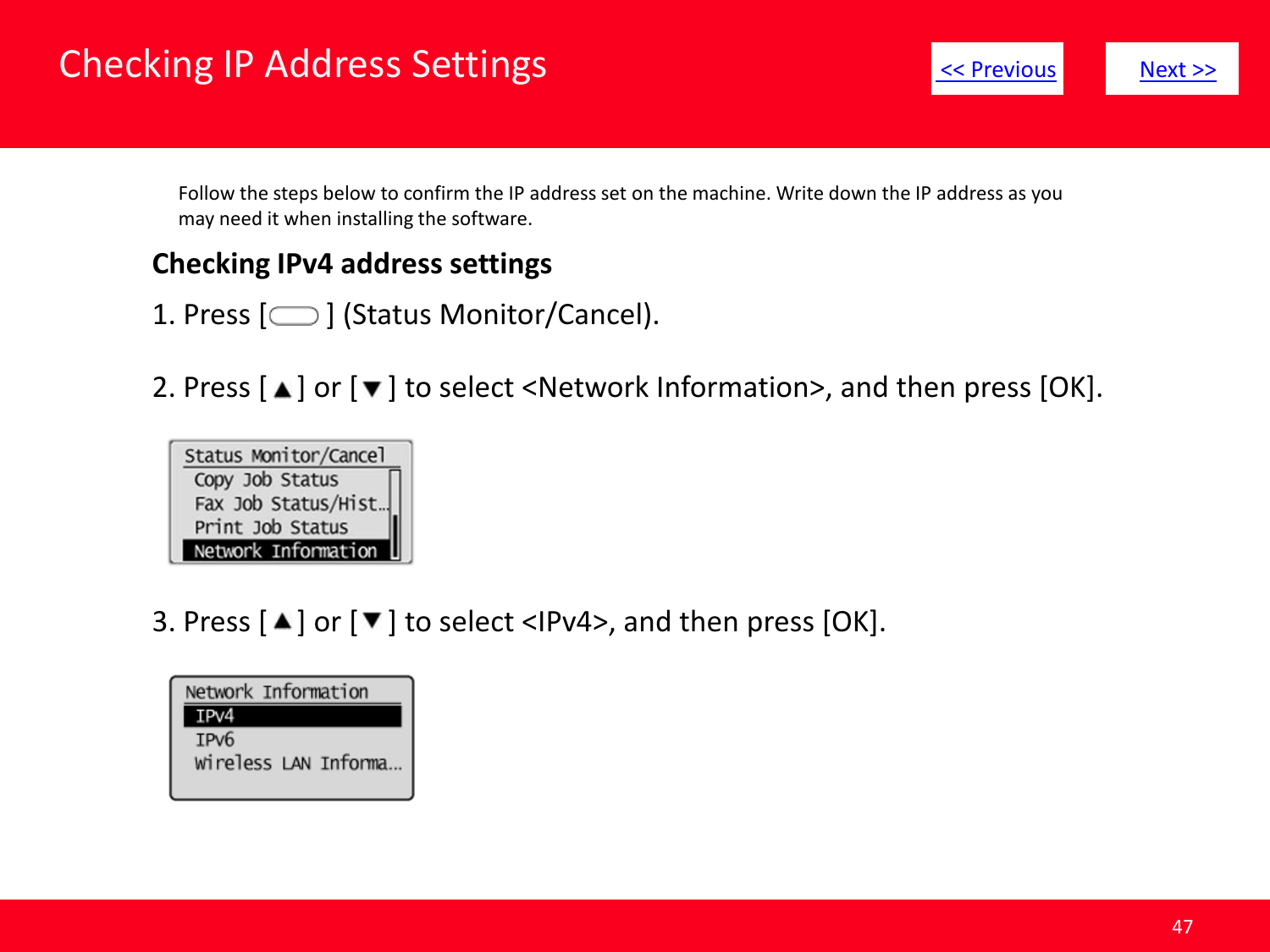### <span id="page-47-0"></span>Checking IP Address Settings **Example 2018** 19 and 2019 19 and 2019 19 and 2019 19 and 2019 19 and 2019 19 and 201



4. Press  $[\triangle]$  or  $[\blacktriangledown]$  to select <IP Address>, and then press [OK].



5. Write down the IP address.



6. Press  $[\nabla]$  (Status Monitor/Cancel) to close the screen.

\*If you are using IPv6, please see the e-Manual for instructions on checking the IP address.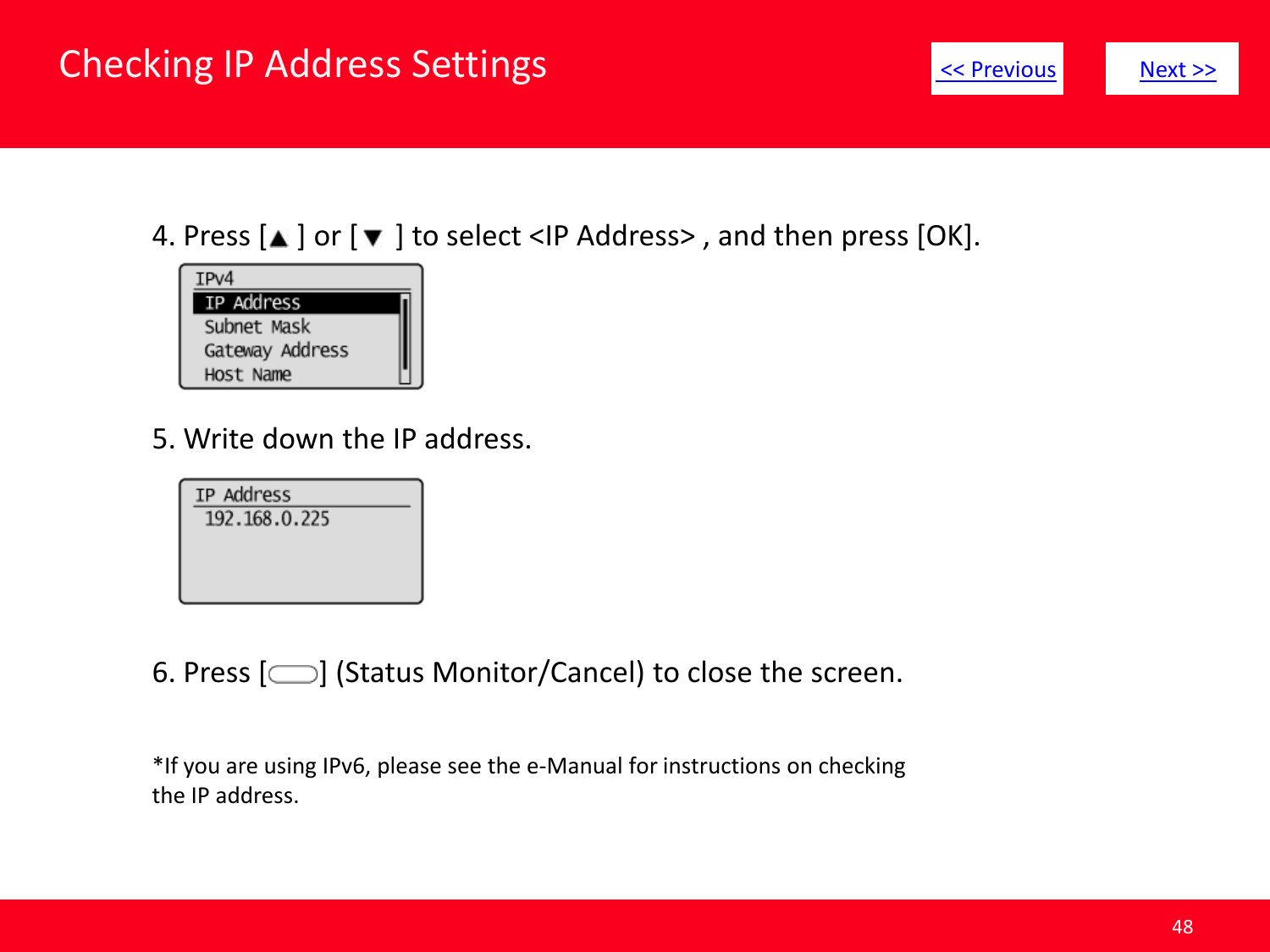<span id="page-48-0"></span>\*When you are in an IPv6 environment, you may not be able to use the installation procedure below to install the MF drivers.

See "Installing the MF Drivers on the WSD Network" to install the MF Drivers.

\*Note that you cannot use the scan functions in an IPv6 environment.

To install the Presto! PageManager or e-Manual please see "Installing using [Custom Installation]" in the e-Manual.

1. Insert the User Software CD-ROM into the slot on your computer.

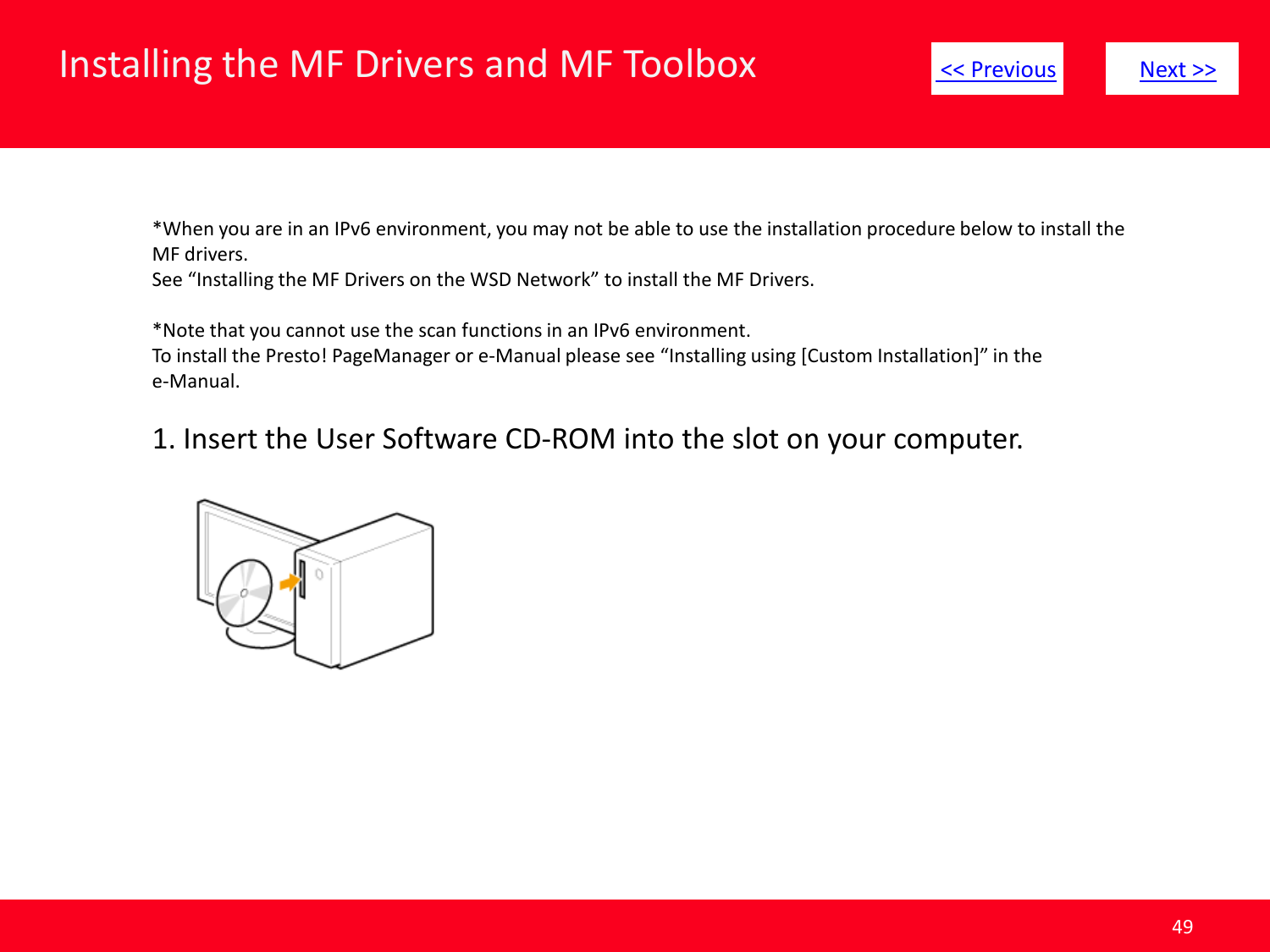### <span id="page-49-0"></span>Installing the MF Drivers and MF Toolbox  $\frac{1}{\leq \text{Previous}}$

### 2. Click [Easy Installation].

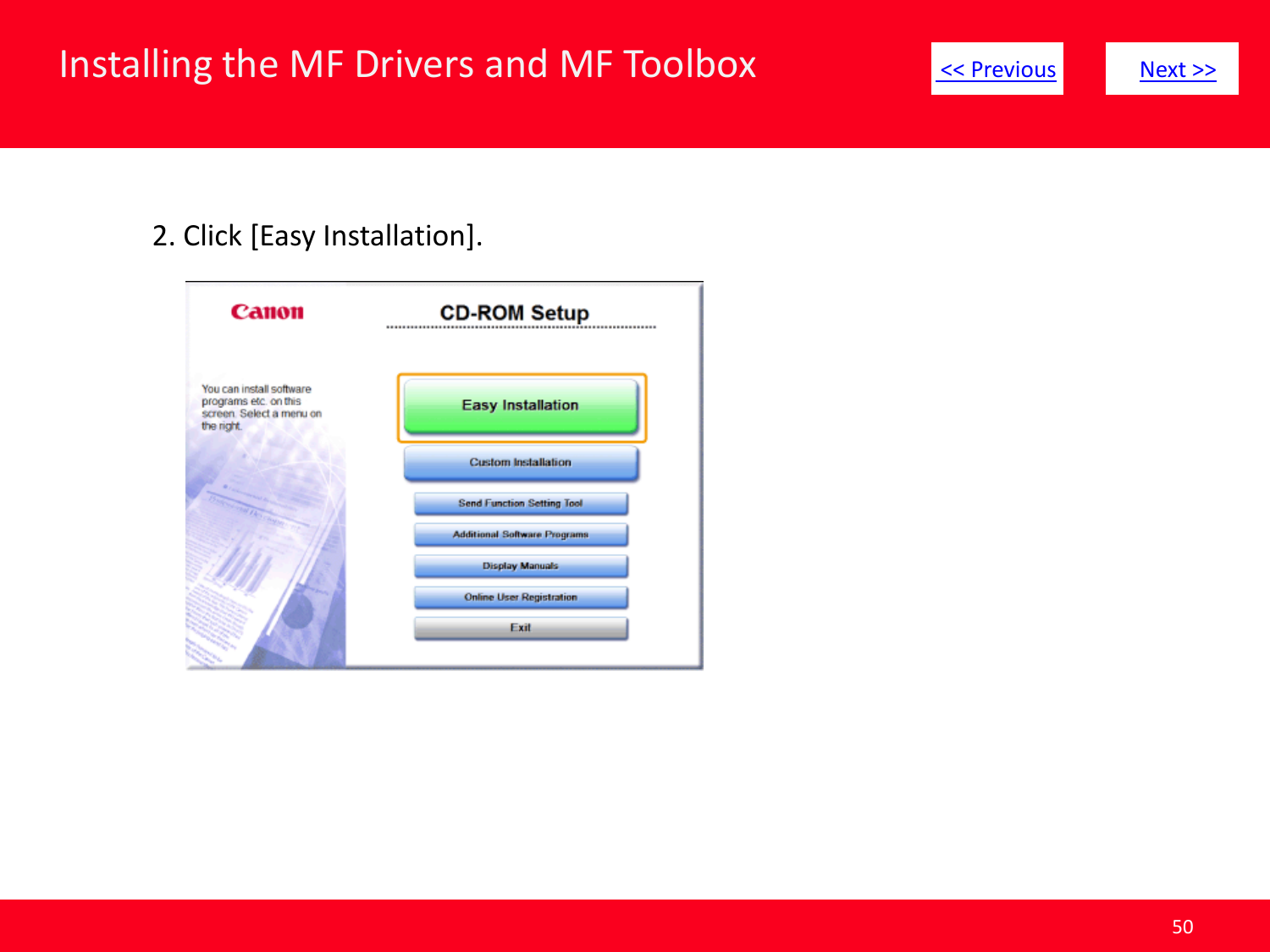## <span id="page-50-0"></span>Installing the MF Drivers and MF Toolbox  $\leq$  **Previous** [Next >>](#page-51-0)



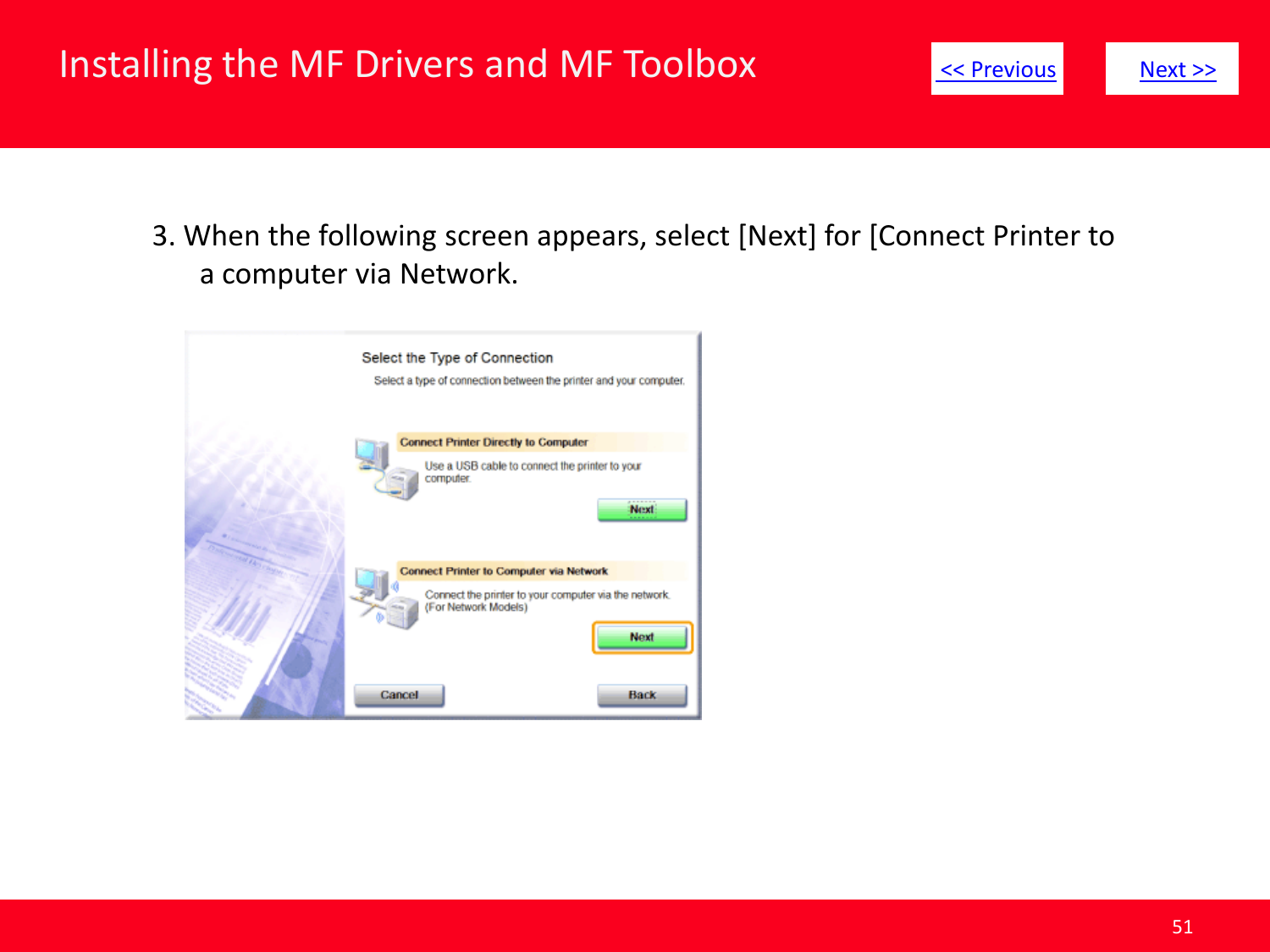## <span id="page-51-0"></span>Installing the MF Drivers and MF Toolbox  $\leq$  Previous [Next >>](#page-52-0)

### 4. Click [Install].

| Easy Installation         |                                                                                                                                                                                                             |                                                        |                           |
|---------------------------|-------------------------------------------------------------------------------------------------------------------------------------------------------------------------------------------------------------|--------------------------------------------------------|---------------------------|
|                           | <b>Explanation of Software: [1]</b>                                                                                                                                                                         |                                                        |                           |
|                           | <b>MF Drivers</b>                                                                                                                                                                                           | $\blacksquare$<br><b>160 MR</b>                        |                           |
|                           | <b>MF Toolbox</b>                                                                                                                                                                                           | 15 MB                                                  |                           |
|                           |                                                                                                                                                                                                             |                                                        |                           |
|                           |                                                                                                                                                                                                             |                                                        |                           |
|                           |                                                                                                                                                                                                             |                                                        |                           |
| the right of the program. | The software programs shown above will be installed. Click [Install], and then follow the instructions<br>displayed on screen. To view the quick explanation or README file of a program, click the icon on |                                                        |                           |
|                           |                                                                                                                                                                                                             | C: Free Disk Space<br><b>Space Required to Install</b> | 19895 MB<br><b>175 MB</b> |
| Cancel                    |                                                                                                                                                                                                             | Back                                                   | <b>Install</b>            |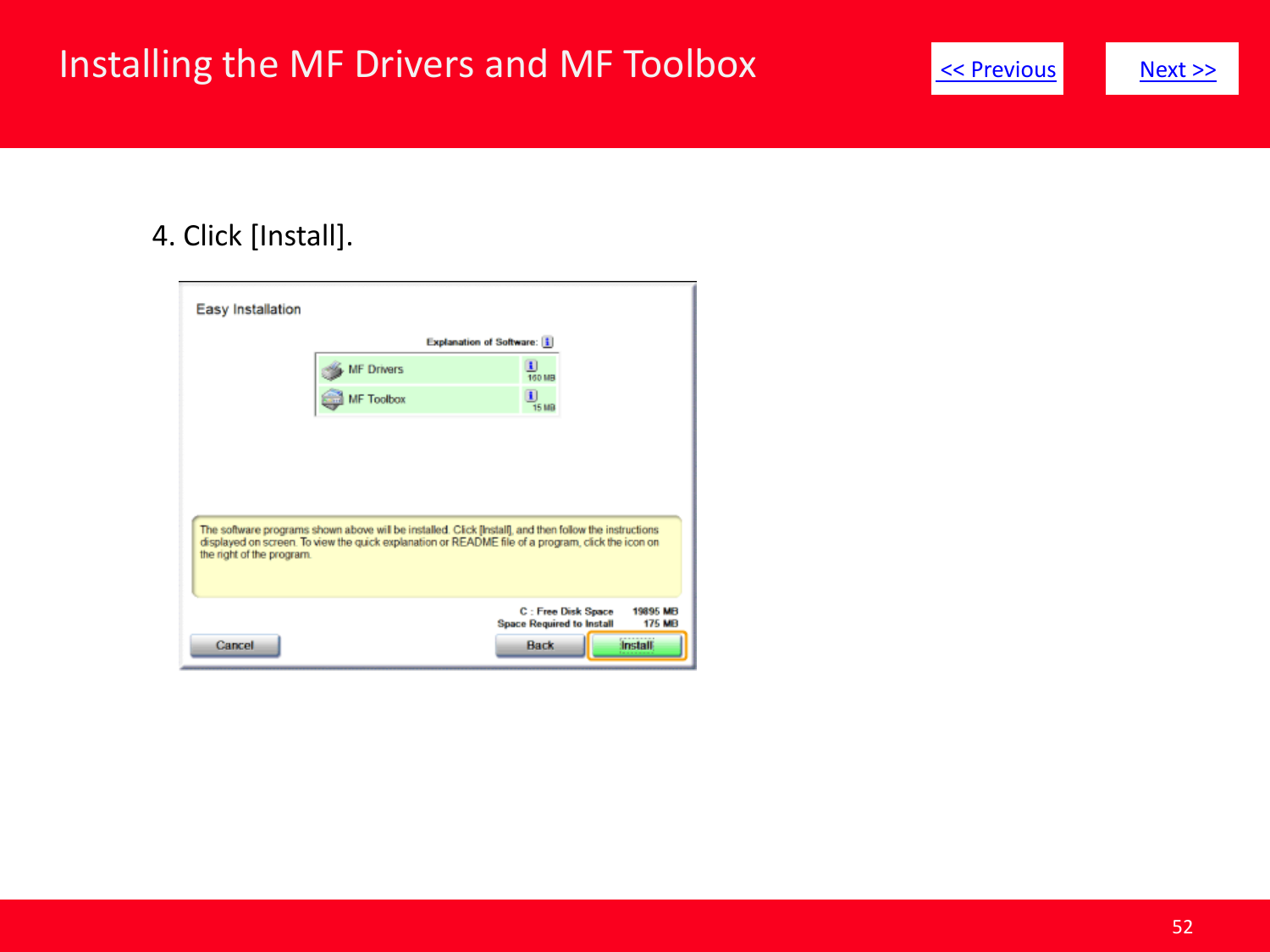## <span id="page-52-0"></span>Installing the MF Drivers and MF Toolbox  $\frac{1}{x}$  < Previous [Next >>](#page-53-0)

### 5. Read the License Agreement and click [Yes].

| STEP <sub>1</sub><br><b>License Agreement</b><br>STEP <sub>2</sub> | License Agreement<br>Please read the following license agreement completely and<br>carefully before installing the software programs.                                                                                                                                                                                                                                                                                                                                                                                                                                                                                                                                                                                                                                                                                |
|--------------------------------------------------------------------|----------------------------------------------------------------------------------------------------------------------------------------------------------------------------------------------------------------------------------------------------------------------------------------------------------------------------------------------------------------------------------------------------------------------------------------------------------------------------------------------------------------------------------------------------------------------------------------------------------------------------------------------------------------------------------------------------------------------------------------------------------------------------------------------------------------------|
| <b>Install</b><br>STEP <sub>3</sub><br>Done                        | <b>CANON SOFTWARE LICENSE AGREEMENT</b><br><b>IMPORTANT!</b><br>This is a legal agreement ("Agreement") between you and Canon Inc.<br>("Canon") and governing your use of Canon's software programs<br>including the related manuals or any printed material thereof (the<br>"Software") for certain Canon's copying machines, printers and<br>multifunctional peripherals (the "Products").<br>READ CAREFULLY AND UNDERSTAND ALL OF THE RIGHTS AND<br>RESTRICTIONS DESCRIBED IN THIS AGREEMENT BEFORE USING THE<br>SOFTWARE. BY CLICKING THE BUTTON INDICATING YOUR<br>ACCEPTANCE AS STATED BELOW OR USING THE SOFTWARE, YOU<br>To accept the terms of this agreement, click [Yes].<br>To decline the terms of this agreement, click [No].<br>To use this program, the terms of this agreement must be<br>accepted. |
|                                                                    | Back<br><b>Yes</b><br>No                                                                                                                                                                                                                                                                                                                                                                                                                                                                                                                                                                                                                                                                                                                                                                                             |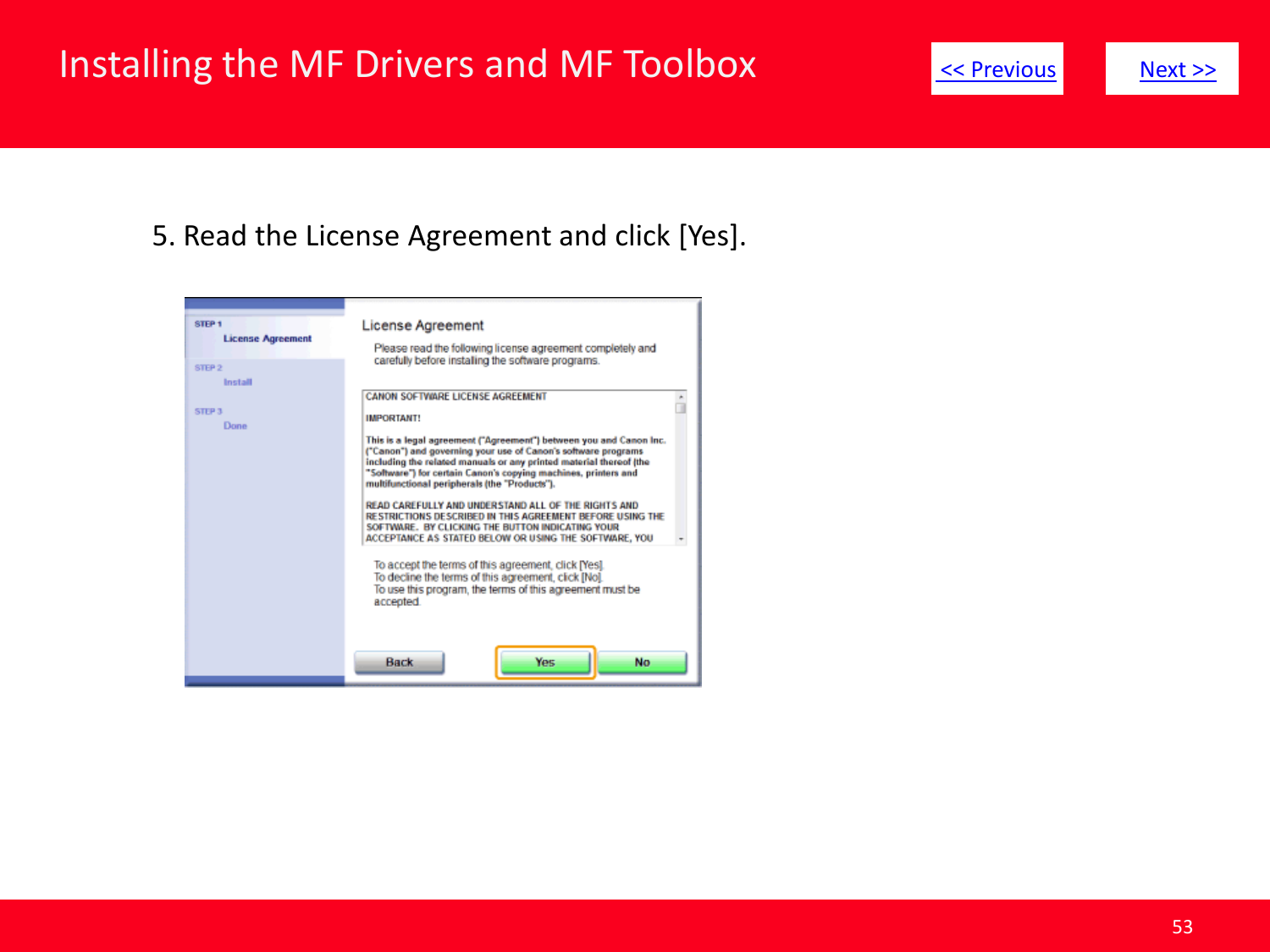## <span id="page-53-0"></span>Installing the MF Drivers and MF Toolbox  $\frac{1}{\leq \text{Previous}}$  [Next >>](#page-54-0)





The following screen appears. Click [Yes].

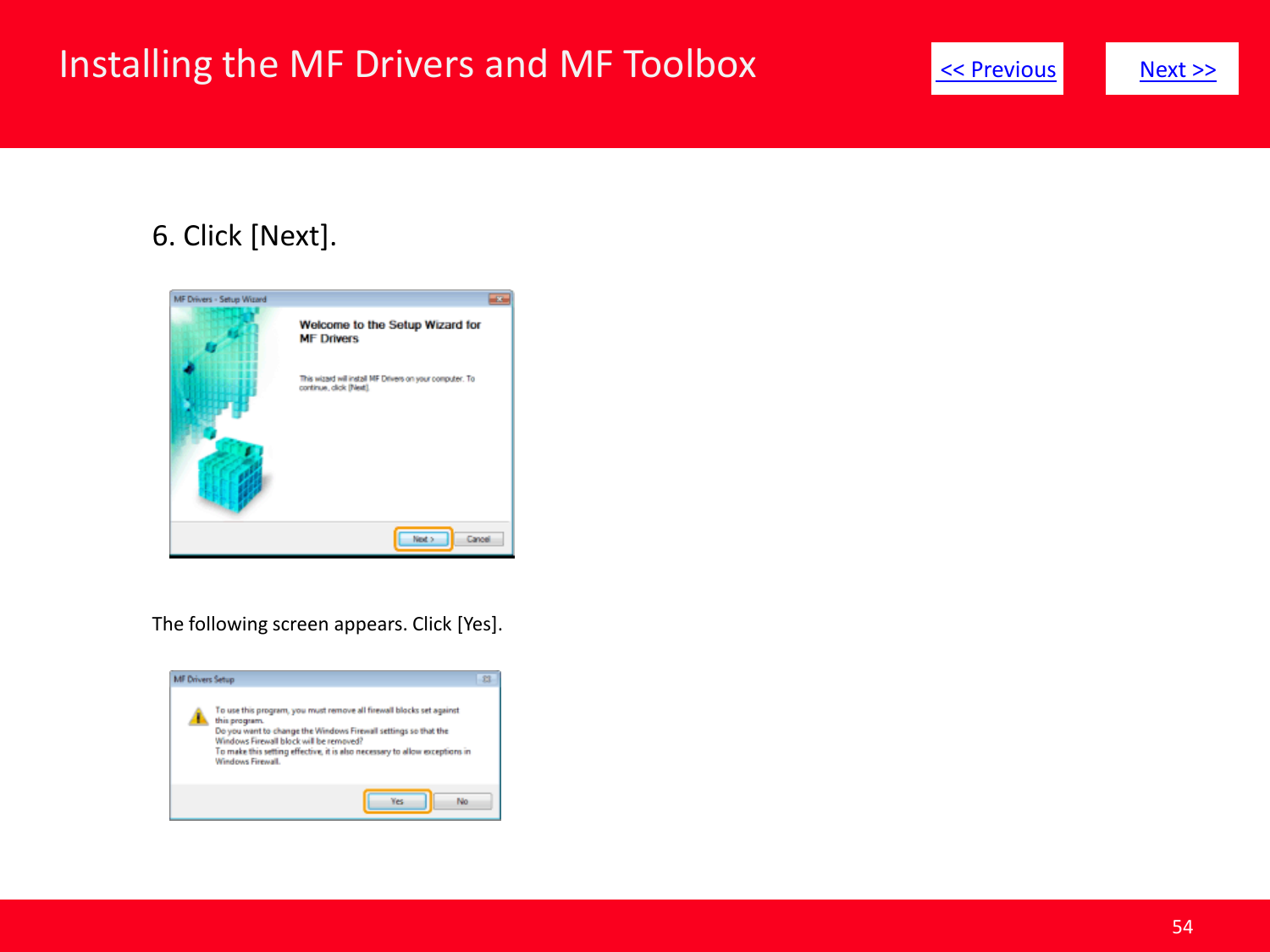### <span id="page-54-0"></span>Installing the MF Drivers and MF Toolbox  $\overline{\phantom{a}}$   $\overline{\phantom{a}}$   $\overline{\phantom{a}}$   $\overline{\phantom{a}}$   $\overline{\phantom{a}}$   $\overline{\phantom{a}}$   $\overline{\phantom{a}}$   $\overline{\phantom{a}}$   $\overline{\phantom{a}}$   $\overline{\phantom{a}}$   $\overline{\phantom{a}}$   $\overline{\phantom{a}}$   $\overline{\phantom{a}}$   $\overline{\phantom{a}}$   $\overline{\phantom{a}}$

#### 7. Select the device to be installed.

- (1) Select the device.
- (2) Click [Next].

| MF Drivers - Setup Wizard                                                    |                                                                                                                                                                                                    |                                                        |            |                           |
|------------------------------------------------------------------------------|----------------------------------------------------------------------------------------------------------------------------------------------------------------------------------------------------|--------------------------------------------------------|------------|---------------------------|
| <b>Select Device</b><br>Select a target device to install the driver.        |                                                                                                                                                                                                    |                                                        |            |                           |
| 1. Salect Device<br>Confirm Settings<br>z.<br><b>Install</b><br>R.<br>4 Felt | Select the device from the device list and click [Next]. If the device is not lated in the<br>device list, click [Search by IP Address] and specify the device IP address manually.<br>Device List |                                                        |            | Display Buide             |
|                                                                              | Davice Name                                                                                                                                                                                        | MAC Address                                            | IP Address | Location                  |
|                                                                              |                                                                                                                                                                                                    | 89 87-17 0D 26 0 8 1 1 1 1 1 88 222 87                 |            |                           |
|                                                                              | Searchby IP Address                                                                                                                                                                                |                                                        |            | <b>Update Device List</b> |
| Search Dption                                                                |                                                                                                                                                                                                    | <back< td=""><td>Next &gt;</td><td>Cancel</td></back<> | Next >     | Cancel                    |

When no devices are displayed in [Device List]

Try the following procedure.

1. Check the following.

- The computer and machine are connected over the network.
- The device for wireless LAN connection and the access point are connected.
- The machine is turned ON.
- The IP address is set correctly
- The computer and machine are on the same subnet
- Security software is disabled
- 2. Click [Update Device List].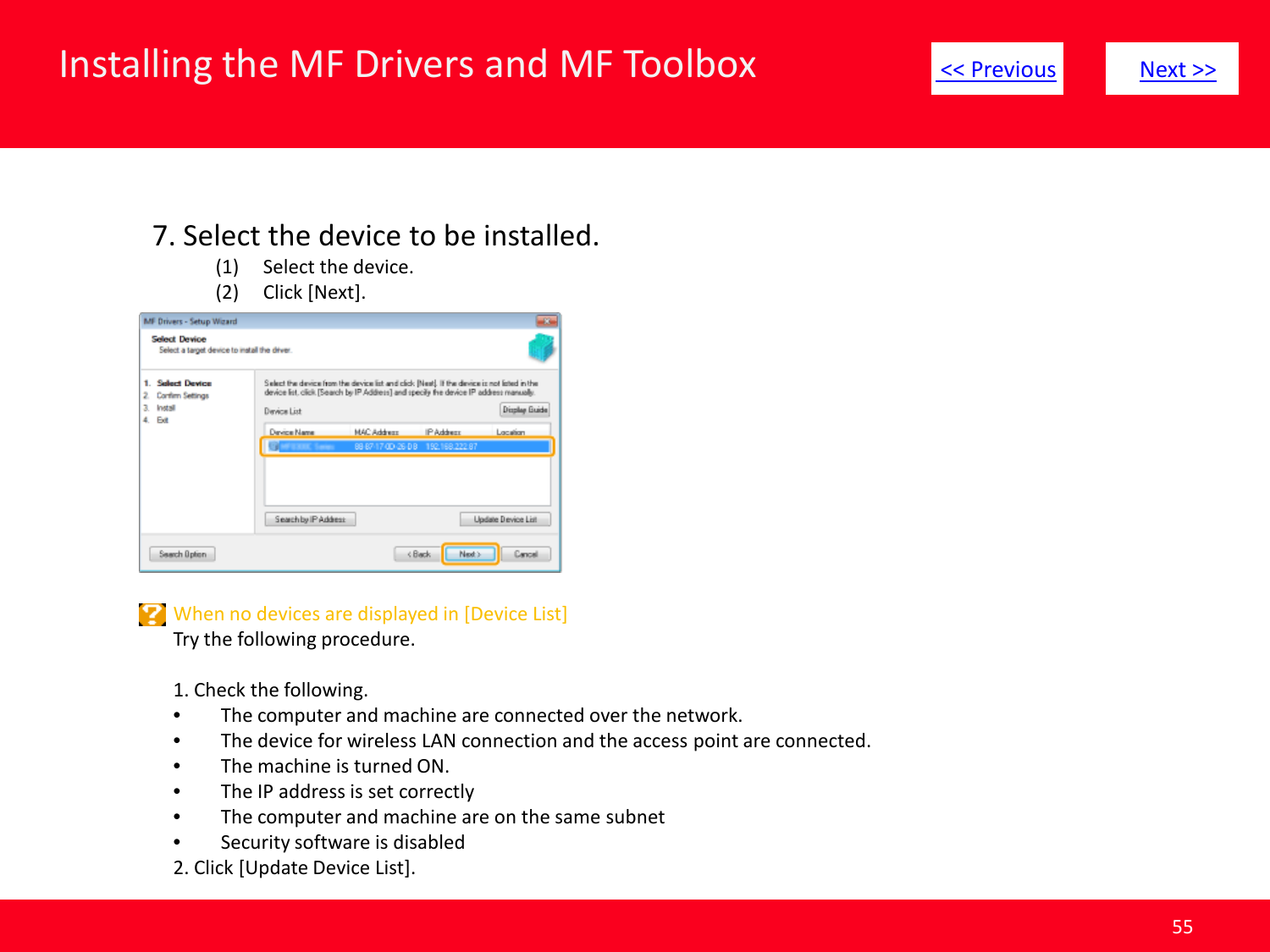## <span id="page-55-0"></span>Installing the MF Drivers and MF Toolbox  $\leq$  Previous [Next >>](#page-56-0)

If the problem persists, try the following procedure.

- 1. Click [Search by IP Address].
- 2. Enter the IP address of the machine.

\*If the IP address of the machine is set between "169.254.1.0 and 169.254.254.255", it means that the IP address is automatically assigned to the machine in the auto configuration procedure.

When the IP address is not a link-local address, set up your computer and the machine to be on the same subnet.

This allows the installer to search the machine.

| Search by IP Address |                               |
|----------------------|-------------------------------|
| IP Address:          | $192$ $. 168$ $. 0$ $.$<br>97 |
|                      |                               |
|                      |                               |
|                      |                               |

3. Click [OK].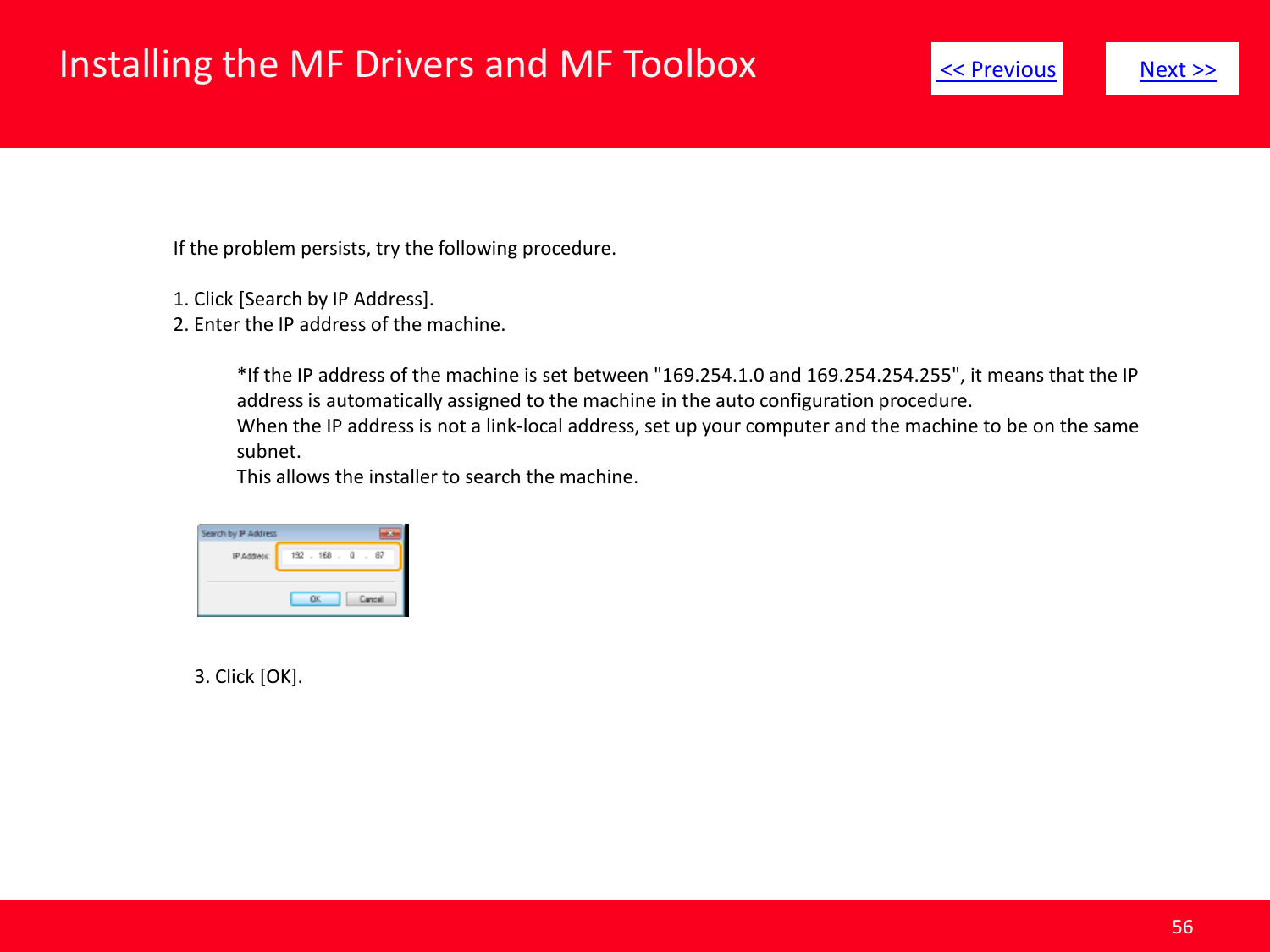### <span id="page-56-0"></span>Installing the MF Drivers and MF Toolbox  $\leq$  **Previous** [Next >>](#page-57-0)

### 8. Click [Start] to begin installation.





### 9. Click [Exit].

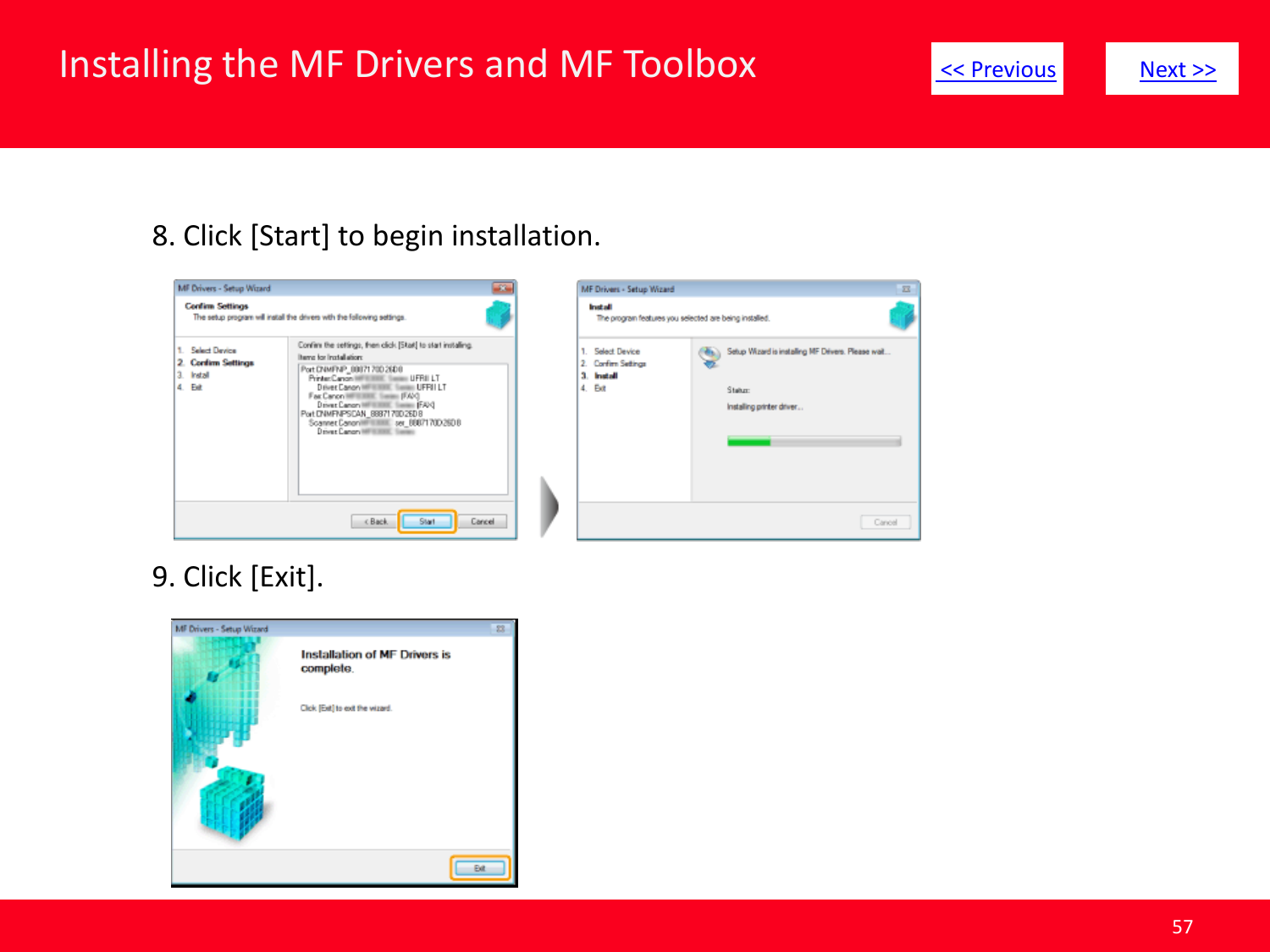## <span id="page-57-0"></span>Installing the MF Drivers and MF Toolbox **Exteriors Act Areal Angles** [Next >>](#page-58-0)





### 11. Click [Exit].

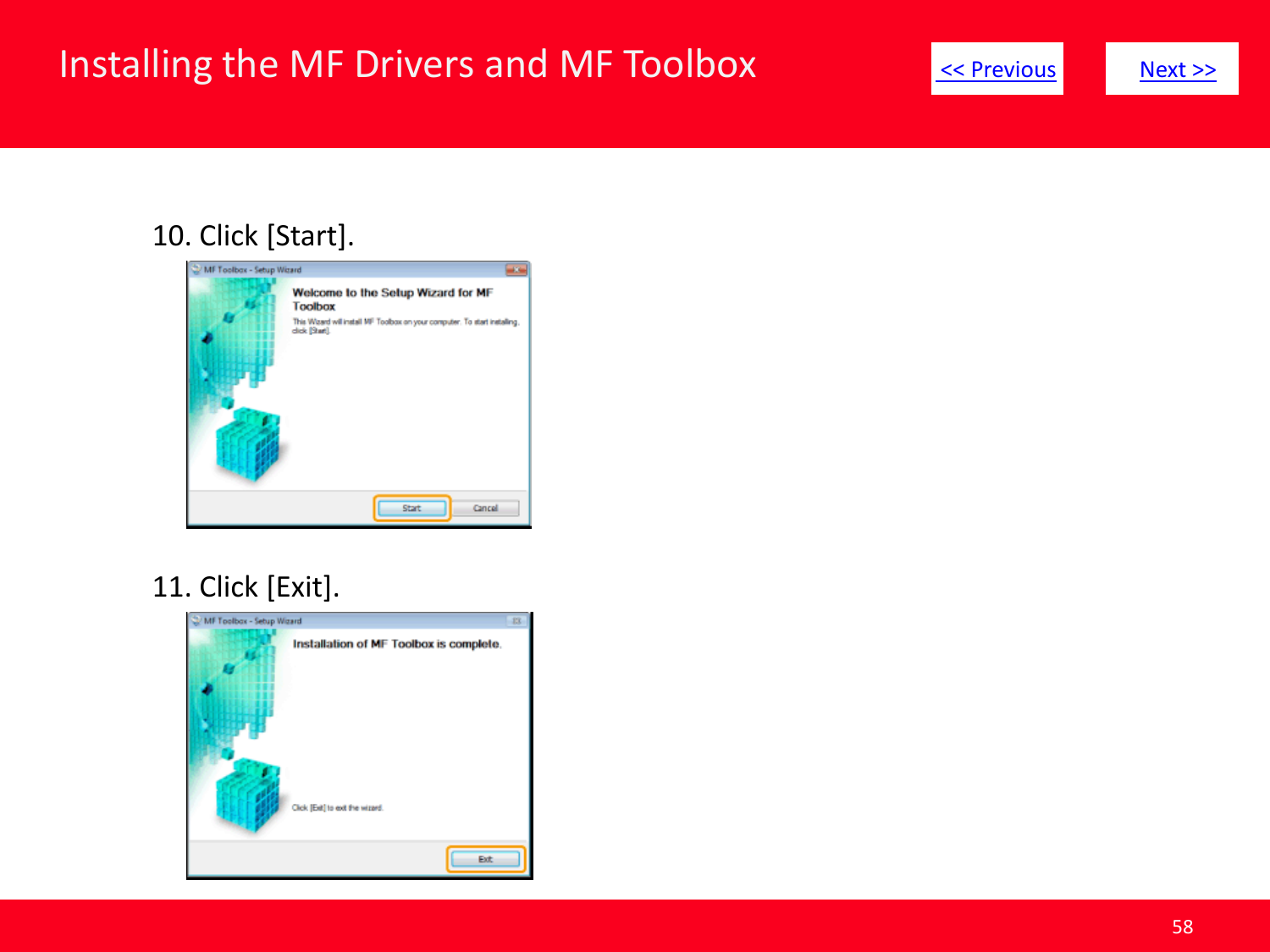## <span id="page-58-0"></span>Installing the MF Drivers and MF Toolbox  $\frac{\mathsf{R}}{\mathsf{S}}\leq \frac{\mathsf{Previous}}{\mathsf{N}}$

12. Confirm that the applications are selected  $[$   $\bullet$  ] under [Install] and click [Next].

| STEP 1<br>License Agreement<br>STEP 2<br>$\blacktriangleright$ Install | Install<br><b>F</b> Drivers<br><sup>IF</sup> Toolbox |
|------------------------------------------------------------------------|------------------------------------------------------|
| STEP 3<br>Done                                                         |                                                      |
|                                                                        | Click [Next] to exit setup.                          |
|                                                                        | Next                                                 |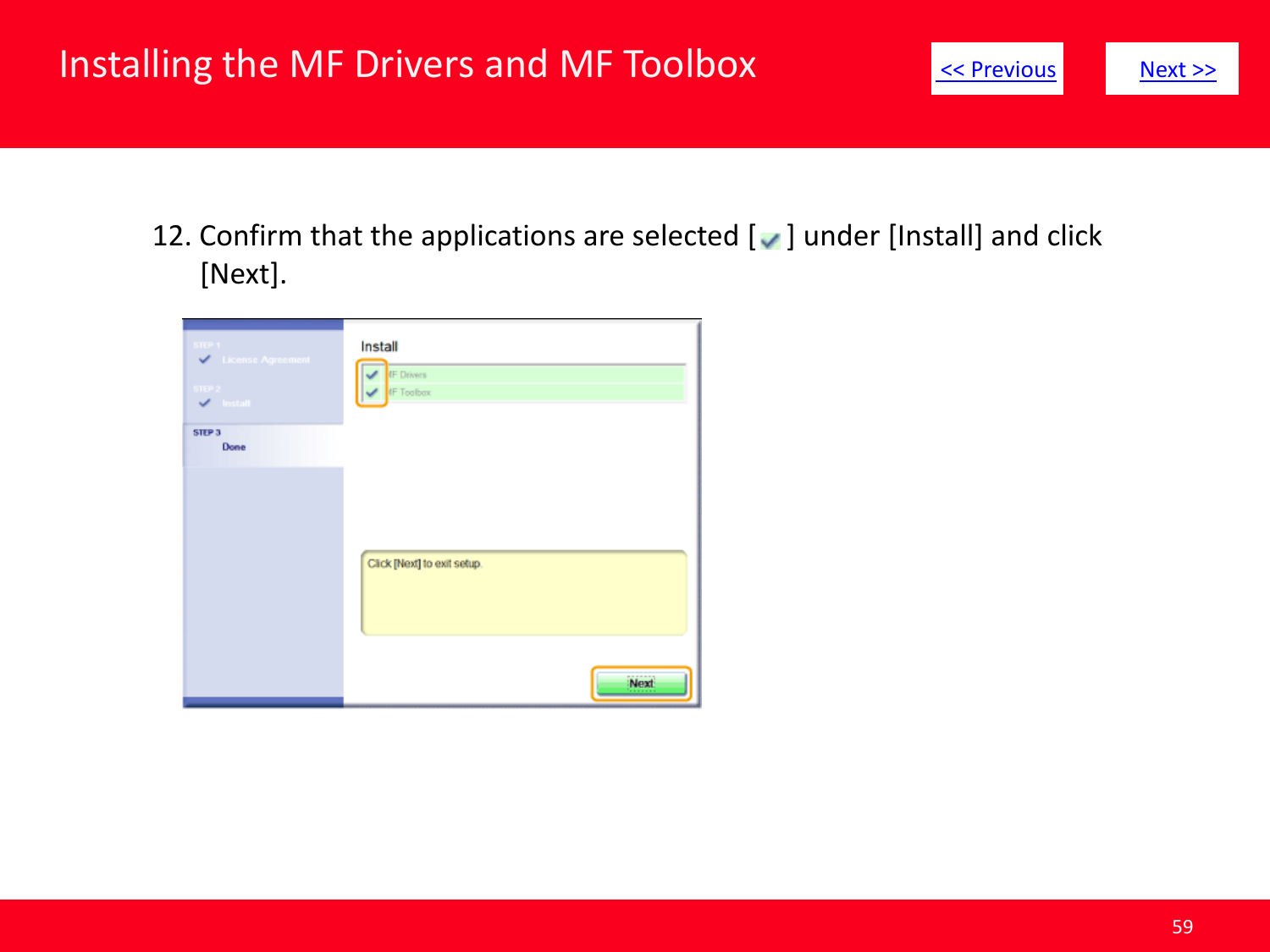### <span id="page-59-0"></span>Installing the MF Drivers and MF Toolbox  $\frac{1}{\leq \text{Previous}}$  [Next >>](#page-60-0)

#### 13. Restart your computer.

- 1. Select the [Restart Computer Now (Recommended)] check box.
- 2. Click [Restart].

\* The CD-ROM can be ejected once this screen appears.

| STEP 1<br><b>License Agreement</b><br>✓<br>$S$ TEP 2 $-$<br>$\blacktriangleright$ Install | Exit CD-ROM Setup<br>Restart Computer Now (Recommended): |  |
|-------------------------------------------------------------------------------------------|----------------------------------------------------------|--|
| STEP 3<br>Done                                                                            |                                                          |  |
|                                                                                           | <b>Restart</b>                                           |  |
|                                                                                           |                                                          |  |
|                                                                                           |                                                          |  |